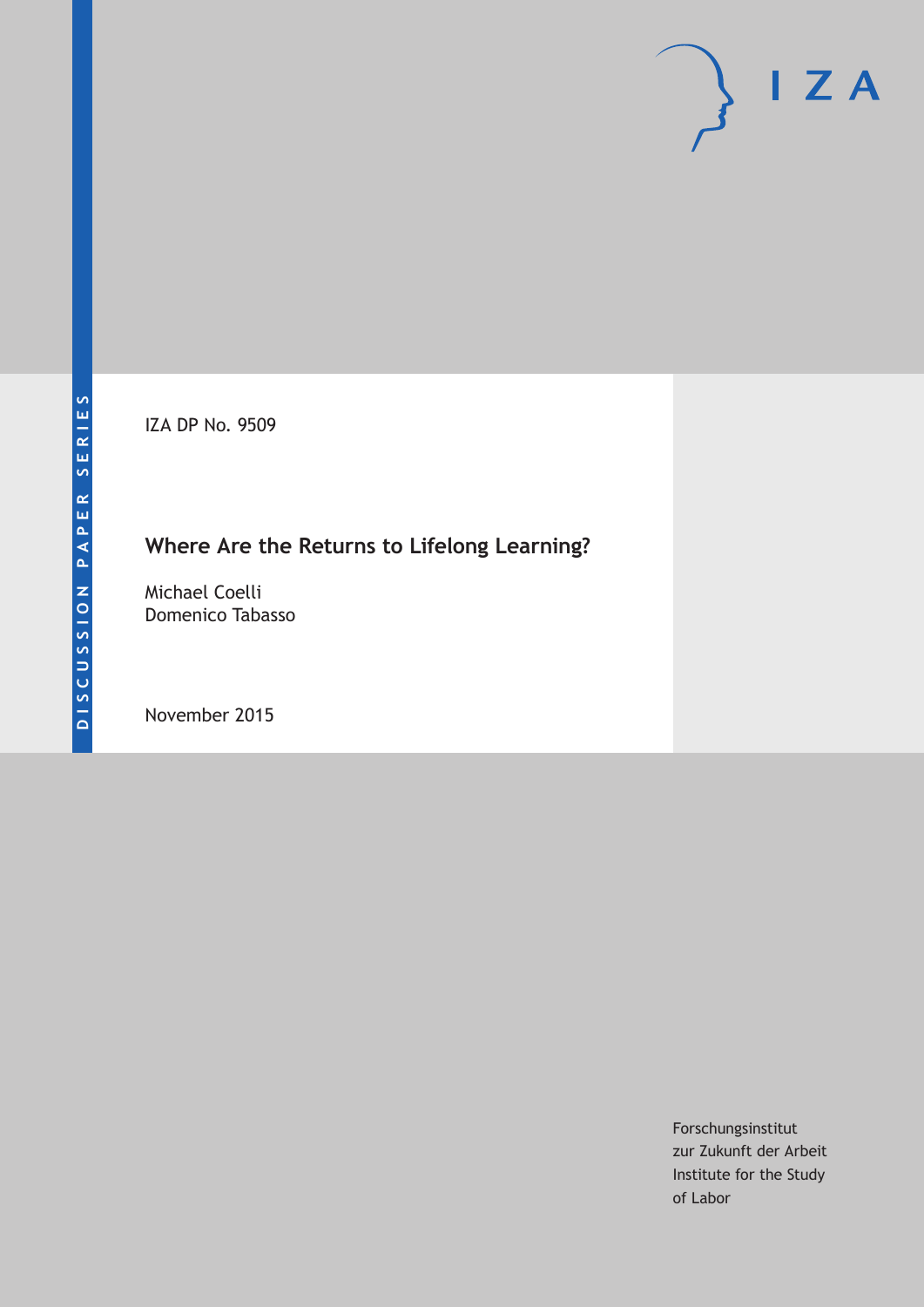# **Where Are the Returns to Lifelong Learning?**

### **Michael Coelli**

*University of Melbourne* 

### **Domenico Tabasso**

*University of Geneva, NCCR LIVES and IZA* 

Discussion Paper No. 9509 November 2015

IZA

P.O. Box 7240 53072 Bonn **Germany** 

Phone: +49-228-3894-0 Fax: +49-228-3894-180 E-mail: iza@iza.org

Any opinions expressed here are those of the author(s) and not those of IZA. Research published in this series may include views on policy, but the institute itself takes no institutional policy positions. The IZA research network is committed to the IZA Guiding Principles of Research Integrity.

The Institute for the Study of Labor (IZA) in Bonn is a local and virtual international research center and a place of communication between science, politics and business. IZA is an independent nonprofit organization supported by Deutsche Post Foundation. The center is associated with the University of Bonn and offers a stimulating research environment through its international network, workshops and conferences, data service, project support, research visits and doctoral program. IZA engages in (i) original and internationally competitive research in all fields of labor economics, (ii) development of policy concepts, and (iii) dissemination of research results and concepts to the interested public.

IZA Discussion Papers often represent preliminary work and are circulated to encourage discussion. Citation of such a paper should account for its provisional character. A revised version may be available directly from the author.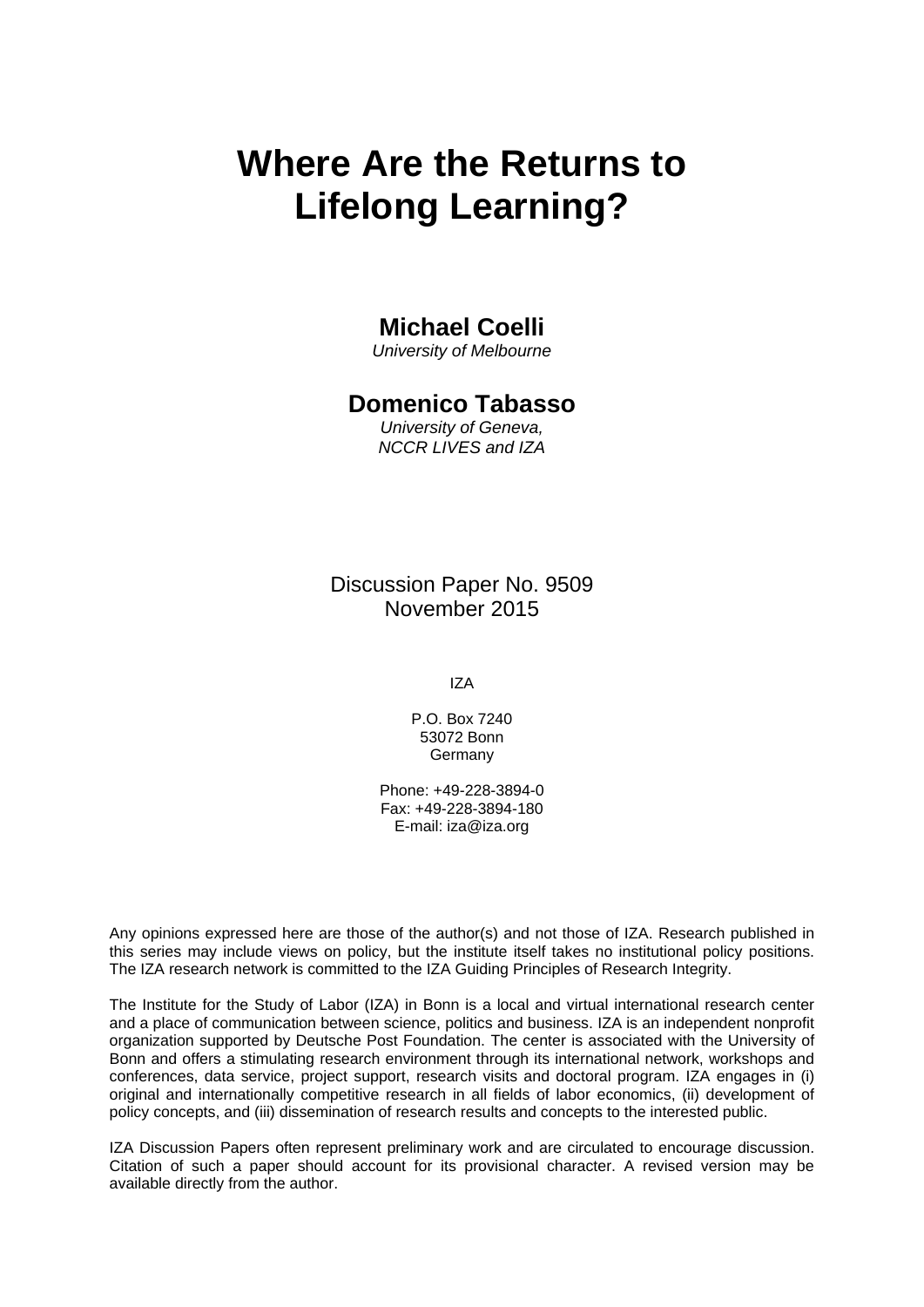IZA Discussion Paper No. 9509 November 2015

# **ABSTRACT**

## **Where Are the Returns to Lifelong Learning?\***

We investigate the labour market determinants and outcomes of adult participation in formal education (lifelong learning) in Australia, a country with high levels of adult education. Employing longitudinal data and fixed effects methods allows identification of effects on outcomes free of ability bias. Different trends in outcomes across groups are also allowed for. The impacts of adult education differ by gender and level of study, with small or zero labour market returns in many cases. Wage rates only increase for males undertaking university studies. For men, vocational education and training (VET) lead to higher job satisfaction and fewer weekly hours. For women, VET is linked to higher levels of satisfaction with employment opportunities and higher employment probabilities.

JEL Classification: J24, J28, I23, I28

Keywords: adult education, lifelong learning, vocational studies, returns to education

Corresponding author:

Domenico Tabasso Geneva School of Economics and Management University of Geneva 40 Bd. du Pont-d'Arve 1211 Geneva **Switzerland** E-mail: domenico.tabasso@unige.ch

 $\overline{a}$ \* This research was funded in part by the Australian Government National Centre for Vocational Education Research (NCVER) under the National VET Research and Evaluation Program 2011-2013 with the Melbourne Institute of Applied Economic and Social Research (MIAESR). The views expressed in this report are those of the authors and do not represent those of the Melbourne Institute or NCVER. We are indebted to Rezida Zakirova for excellent research assistance. For useful comments we thank seminar participants at the ESPE Conference 2013 and the University of Melbourne. Central to the analysis are unit record data from the Household, Income and Labour Dynamics in Australia (HILDA) Survey. The HILDA Survey is funded by the Australian Government Department of Social Services (DSS) and managed by the MIAESR. Any interpretation of data is the responsibility of the authors.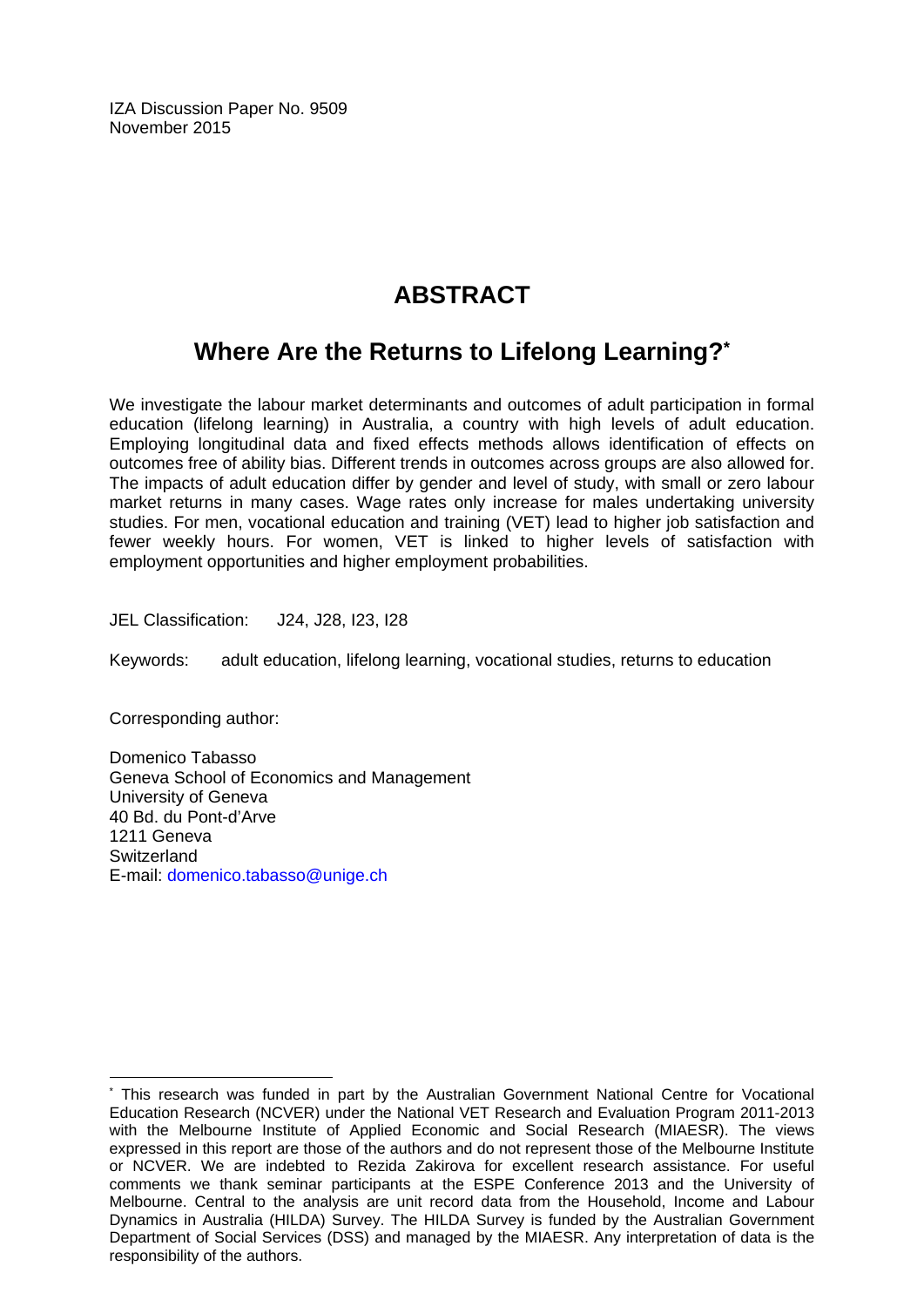#### **1. Introduction**

Technological change and increasing globalisation have led policy-makers and employers to place more emphasis on the importance of the continual skill formation of the workforce (also referred to as 'lifelong learning').<sup>1</sup> Adult participation in formal education and training forms a central component of such skill formation.<sup>2</sup> Participation is also important in engaging adults more fully and productively in the labour market, and in building social inclusion. Globally, adult education has grown over time, with 6% of individuals aged 30 to 39 in OECD member (developed) countries enrolled in formal education in 2011 (OECD, 2013), up from 4.5% in 1996 (OECD, 1998).

The motives for undertaking further education as an adult may be quite different from the motives for studying at more conventional (younger) ages. Older individuals already have varied work experiences, many have family responsibilities, and they may have developed a wider variety of interests. The outcomes of adult education may also vary across individuals, given the potentially wider range of motives for such study. Understanding the motives for and outcomes of adult education is thus of considerable importance, yet the existing evidence base is significantly narrower than for education at conventional ages.

In this paper, we investigate both the individual precursors of adult entry into formal education, and the labour market outcomes associated with such education. We focus on Australia in our analysis, a country characterized by high rates of adult participation in formal education and training. Australia had the highest education enrolment rate of individuals aged 40 and over among all OECD countries in 2011 at 4.9%, over three times the OECD average (see Table 1). For individuals aged 30 to 39, Australia's participation rate ranked third highest, and over twice the OECD average.

In our investigation of the precursors or "determinants" of adult education participation we consider a large number of individual demographic, education and labour market characteristics. Previous Australian studies of the precursors of participation (Roussell, 2002; Ryan and Sinning,  $2009$ <sup>3</sup> found that participation rises with education qualifications already held and with the skill requirements of the occupation of employment, while it falls

 $\overline{a}$ 

 $^{1}$  OECD (2003), Jenkins (2006).

 $2$  We focus on formal education and training in this investigation, i.e. study that can lead to the acquisition of a formal education qualification such as a degree, diploma or certificate. Non-formal training and learning both within and outside the workplace is also an important component of such continual skill formation.

<sup>&</sup>lt;sup>3</sup> These studies investigate participation in education and training using a wider definition not limited to formal education as in the present paper.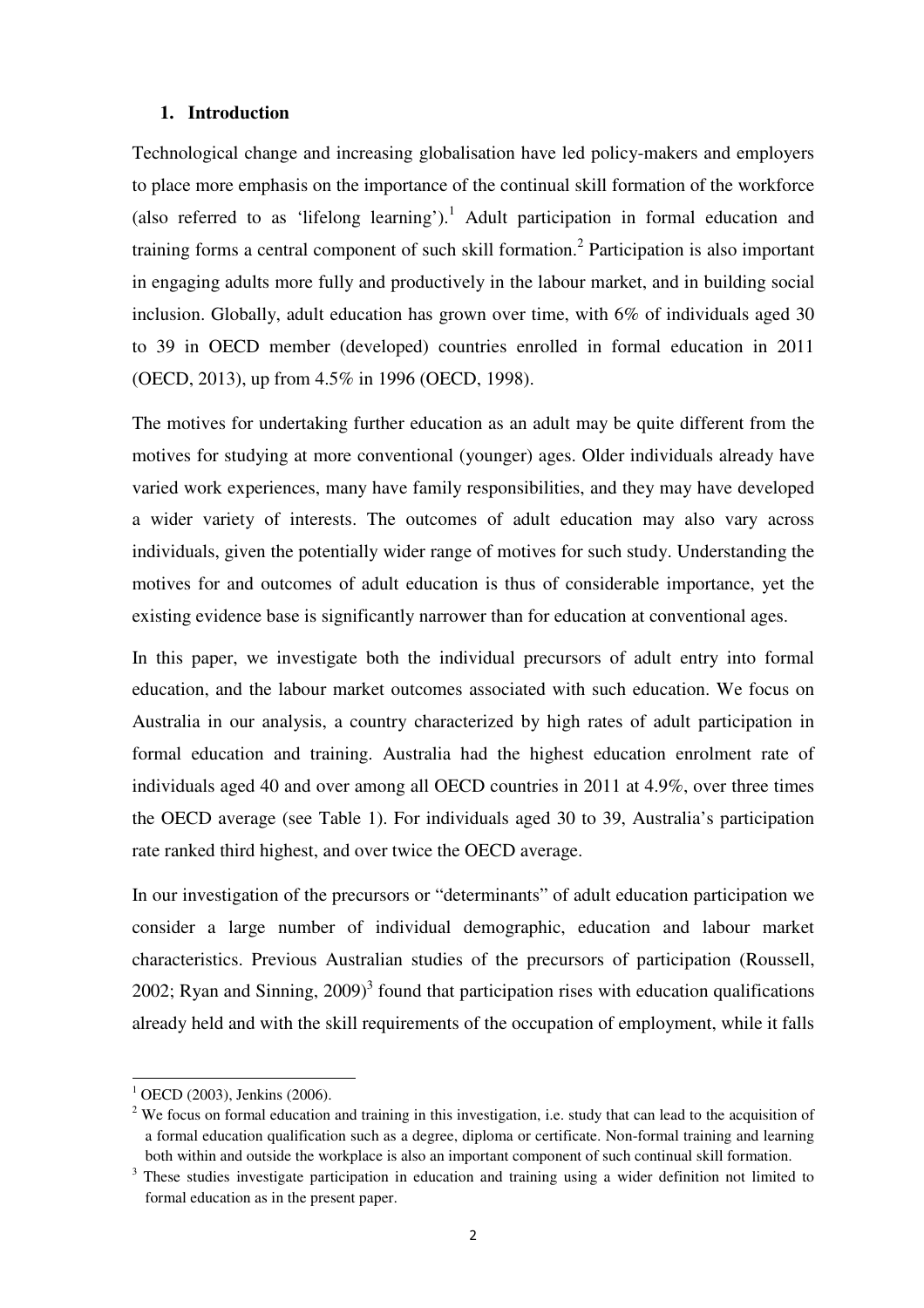with age. We expand on these studies by investigating the role of several additional labour market factors that precede the education and training spell. Our results indicate that the decision to enrol in education as adults is related to relatively poor labour market outcomes for males, while for females it is more closely related to marriage dissolution and unemployment.

| Age group            | 15 to 19 | 20 to 29 | 30 to 39 | 40 and over |
|----------------------|----------|----------|----------|-------------|
| Australia            | 84       | 33       |          | 4.9         |
| United Kingdom       | 78       | 19       |          |             |
| <b>United States</b> | 80       | 27       |          | 1.5         |
| <b>OECD</b> average  | 84       | 28       |          |             |

Table 1**: Percentage of individuals enrolled in formal education by age group, 2011** 

*Source*: Organisation for Economic Cooperation and Development (2013)

Prior studies on the outcomes of adult education have often been confined to investigating wage and employment outcomes alone. These studies often found that the effects of adult education on earnings and employment were smaller than returns at more conventional ages, were close to zero for many groups (older individuals in particular) and positive returns were typically found only for specific subgroups. Examples for Australia are Karmel and Woods (2004) and Lee and Coelli (2010). International example studies include Blundell et al. (2000), Jenkins et al (2003) and Silles (2007) for the UK; Albrecht et al. (2005) and Stenberg and Westerlund (2008) for Sweden; Light (1995) and Jacobson et al. (2005) for the US. We contribute to this literature by investigating the effects of adult education on a wider range of labour market outcomes: earnings, employment status, work hours, job satisfaction and satisfaction with work opportunities.

By investigating a wider range of outcomes, we can uncover potential effects of adult education that previous studies may have missed, in particular with respect to job satisfaction and satisfaction with job opportunities. Our results indicate that for males, vocational education and training (VET) is related to higher job satisfaction yet fewer weekly hours of work, while Bachelor or above study is related to higher hourly wage rates. For females, VET study is related to improvements in the probability of being employed and higher satisfaction with employment opportunities.

The main challenge we face in estimating the effect of education on labour market outcomes is ability bias. The most able individuals often obtain higher levels of education and are also likely to be more productive workers, thus more likely to be employed and to earn more. Any observed correlation between education and labour market outcomes may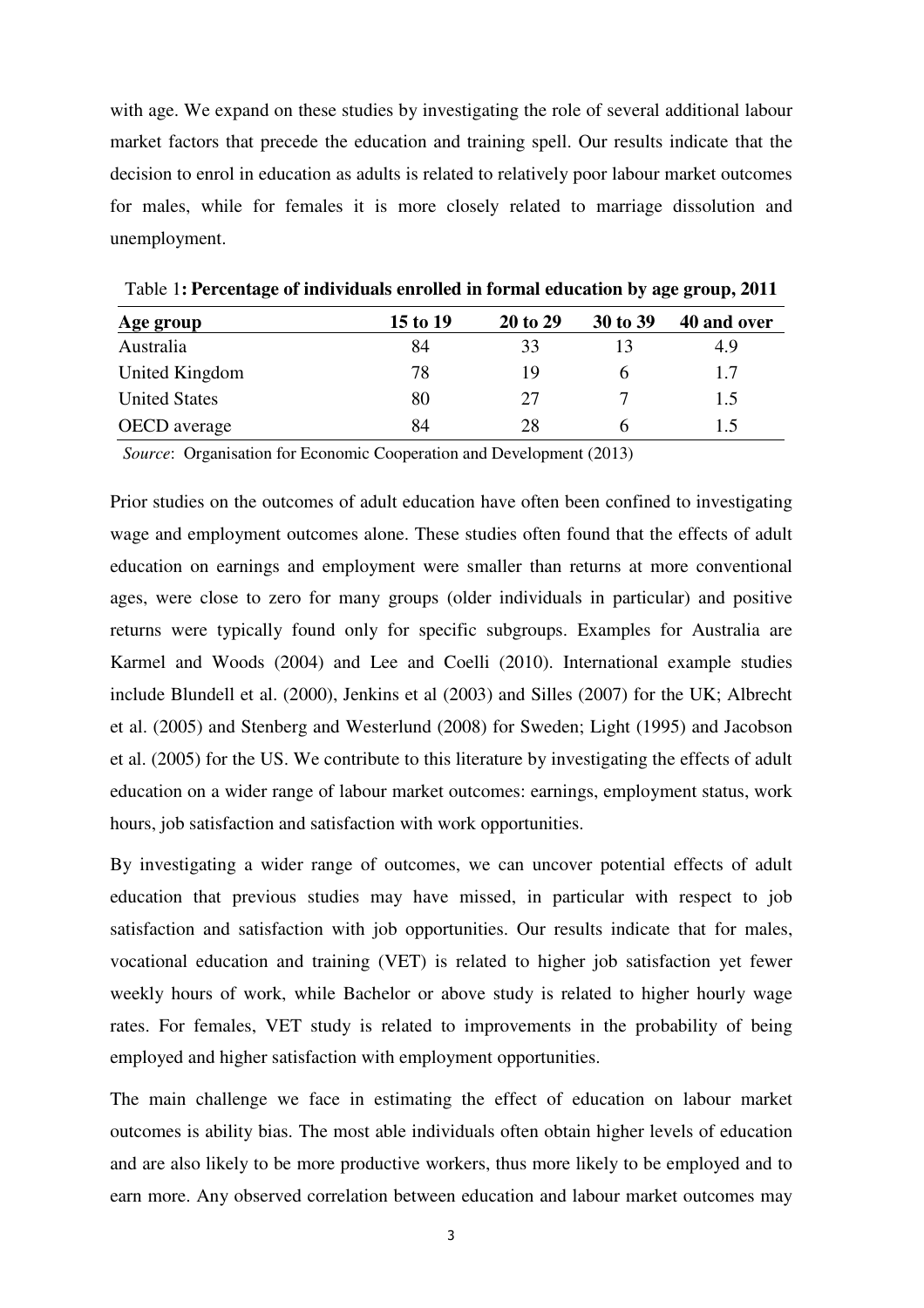thus not represent a causal effect of education. We deal with this issue by using longitudinal data on individuals from the Household, Income and Labour Dynamics in Australia (HILDA) Survey and by estimating models that include individual fixed effects. This estimation strategy will deal with any differences in unobserved ability that are constant over time.

This estimation strategy has been employed in several recent studies of the impacts of adult education on labour market outcomes.<sup>4</sup> For example, Blundell et al. (2000), Jenkins et al. (2003) and Silles (2007) employed data from the British National Child Development Study (NCDS), a long panel of individuals born in March 1958 and surveyed at several ages (7, 11, 16, 23, 33, 42, 46 and 50), while Blanden et al. (2010) employed data from the British Household Panel Study (BHPS). Zhang and Palameta (2006) employed the Canadian Survey of Labour and Income Dynamics (SLID). Jepsen et al. (2014) based their US analysis on administrative data from Kentucky while Jacobsen et al. (2005) used administrative data on recently displaced workers from the US state of Washington.<sup>5</sup>

In this study, we control for a rich set of individual characteristics in our fixed effects estimates. For example, we include interactions of age with initial education levels to allow individual lifecycle earnings profiles to differ by education level. In some estimates, we also allow for different time trends in outcomes across individuals who participate and do not participate in adult education.<sup>6</sup> Individuals choosing to participate may have experienced lower earnings growth prior to participation.

The outline for the paper is as follows. In the next section, we describe the data and present some descriptive statistics. We present our empirical methodology and main empirical results in section 3 and 4 respectively. In Section 5, we conclude and briefly discuss potential policy implications.

 $\overline{a}$ 

<sup>4</sup> Headey and Warren (2008), employing the first five waves of the HILDA Survey, found median earnings gains for men two years after adult participation, but smaller gains for women. We expand considerably on this study by investigating additional labour market outcomes over a longer time period, and allow for differential time trends across participants and non-participants. Li et al. (2015) also employ HILDA data in their study of underemployment and labour market trajectories of mature age Australian workers.

<sup>5</sup>Griliches (1980), Marcus (1984), Light (1995) and Leigh and Gill (1997) study the effect of delaying entry to university using US panel surveys of young adults. The first two studies found that delayed entry did not adversely affect returns to education. Light (1995) found that those who delay earn a lower wage upon completion, but the gap closes over the next four years. Note that these studies only considered education delayed until individuals were in their mid to late 20s, and only estimated returns until they were in their early 30s.

<sup>6</sup> This is similar in spirit to the inclusion by Jacobsen et al. (2005) and Huff Stevens et al. (2015) of individual time trends in some of their estimates.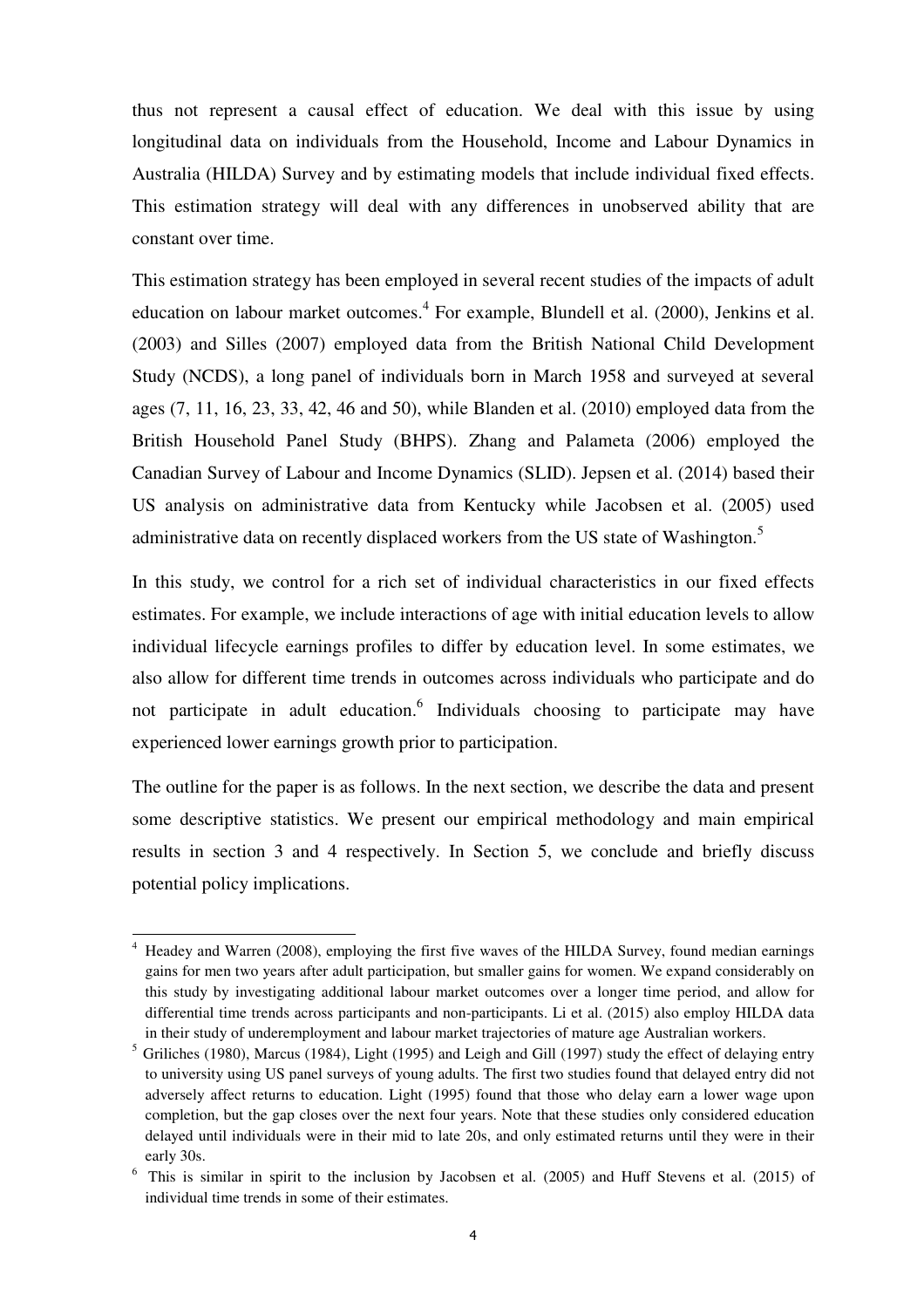#### **2. Data and participation rates**

The HILDA Survey is a nationally representative longitudinal survey of Australian households. In the initial wave of the Survey in 2001, around 7,700 households responded, with information provided for approximately 19,900 individuals aged 15 and older. Respondents are surveyed each year, with detailed information on labour market outcomes, education enrolment and receipt of qualifications collected. For more information about the HILDA Survey, see Watson and Wooden (2010).

In this study, we use data from the 2001 to 2011 waves of the HILDA Survey. To minimise issues related to missing information on enrolment or receipt of qualification, our estimation sample only includes adults (aged 25 to 54 in 2001) who responded in all eleven survey waves. In addition, the estimation sample only includes individuals 'at risk' in 2001 of undertaking a *new* enrolment in formal education, i.e. individuals already studying in 2001 were excluded. This exclusion restriction is important, as the labour market outcomes of individuals already studying in 2001 would be affected by such study. It results in the loss of 554 observations out of the 5,721 who responded in all eleven waves.<sup>7</sup>

Table 2 provides basic information on the patterns of engagement in adult education in our sample, broken down by gender and age group. These enrolment rates denote any reported enrolment in study towards a formal qualification at any time from 2002 to 2011. Note that these rates are much higher than those reported in Table 1, as they encompass any enrolment over a ten-year period.<sup>8</sup>

Engagement in education as an adult is quite common in Australia, with females more likely to enrol than males. As expected, relatively younger adults are more likely to engage than older adults, given that the benefits of further education can accrue over more working years if completed earlier. None-the-less, nearly 20% of adults aged 45 to 54 in 2001 enrolled in education over the following 10 year period. Note that for both genders and all age groups, certificate level study is the most prevalent level of education.<sup>9</sup>

Table 3 provides information on the qualification levels of individual that are held prior to engagement in education as adults. These measures are provided separately by the level of

L

 $7$  We deal with this non-random sample selection in our estimates using re-weighting techniques. We provide details in the next section.

<sup>&</sup>lt;sup>8</sup> To aid comparisons, "current" enrolment rates by age group and gender using responders to the HILDA Survey in 2011 are provided in Appendix Table A1.

 $9^9$  See Table A3 in Appendix A for a description of the different educational levels in Australia.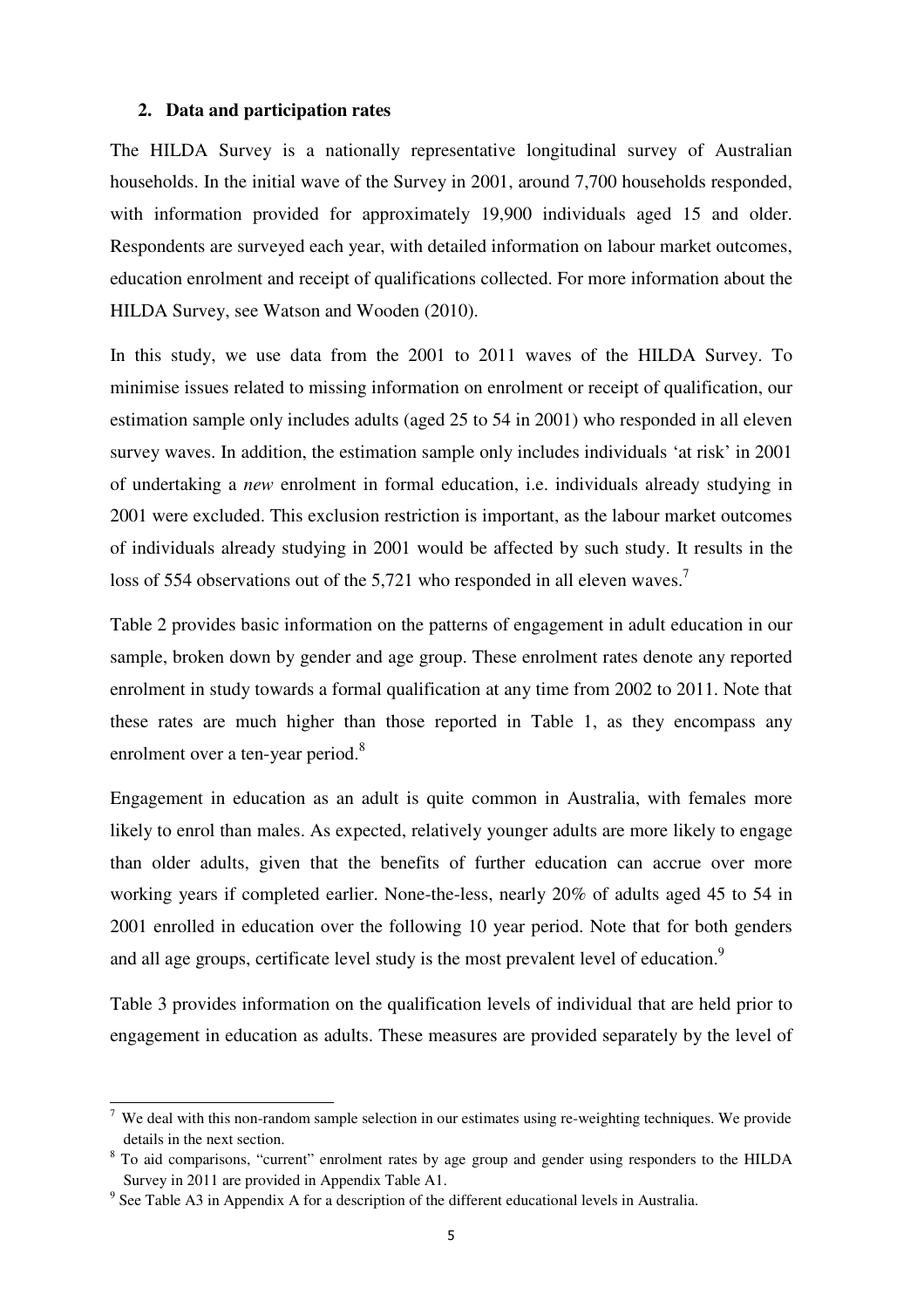education qualification being sought. A large proportion of adults enrol in study towards a qualification at a lower level than the highest qualification level that they already hold.

| Age group in 2001   | $25 - 34$ | $35 - 44$ | $45 - 54$ |
|---------------------|-----------|-----------|-----------|
| <b>Males</b>        |           |           |           |
| Any study           | 47.6      | 32.6      | 17.7      |
| Of which:           |           |           |           |
| Certificate         | 41.1      | 43.0      | 52.0      |
| Diploma             | 15.4      | 15.2      | 12.8      |
| Degree or above     | 41.1      | 39.5      | 32.8      |
| Level not specified | 2.4       | 2.3       | 2.4       |
| Observations        | 616       | 786       | 706       |
| <b>Females</b>      |           |           |           |
| Any study           | 51.9      | 41.7      | 22.7      |
| Of which:           |           |           |           |
| Certificate         | 41.3      | 45.9      | 53.9      |
| Diploma             | 14.3      | 14.5      | 13.8      |
| Degree or above     | 43.1      | 37.3      | 29.1      |
| Level not specified | 1.3       | 2.3       | 3.2       |
| Observations        | 728       | 947       | 838       |

Table 2**: Enrolment rates (%) in formal education, at any time 2002- 2011, HILDA** 

*Notes*: HILDA data, percentages constructed using longitudinal weights, individuals not studying in 2001 and responding in all 11 waves from 2001 to 2011.

Of all males pursuing a Certificate III or IV as an adult, 11% already held a diploma, while 9% already held a bachelor degree or higher. In addition, 59% already held a Certificate III or IV. Some of these individuals may be attempting to improve their qualification level from III to IV, while others may be attempting to obtain a qualification that provides skills closer to those required for the development of their preferred career. Of all males pursuing a diploma, 32% already held a diploma, while 21% already held a degree or higher.

For females, there is a similar amount of adult engagement in education at levels that are at the same level or even below the highest education qualification already held. The only noticeable difference between males and females in Table 3 is the higher proportion of males studying for certificates that already hold a Certificate III or IV, and a higher proportion of females studying for certificates that only have 10 or 11 years of high school, or only hold a Certificate I or II.<sup>10</sup>

l,

<sup>&</sup>lt;sup>10</sup> Certificates I and II are generally considered to be a lower level of education attainment than completion of year 12 of high school in Australia.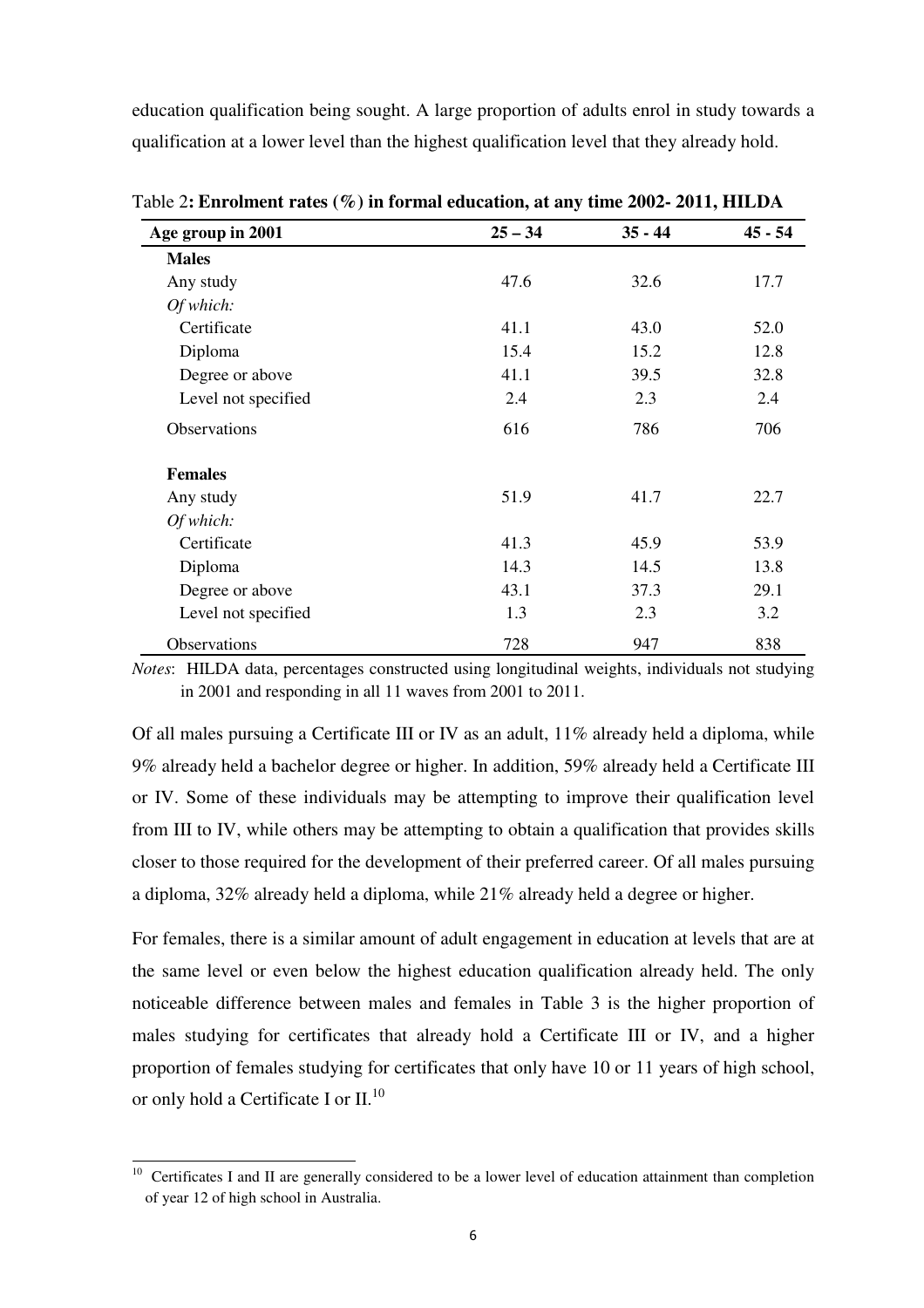|                                           | Level of qualification sought |                          |                |                |                        |  |
|-------------------------------------------|-------------------------------|--------------------------|----------------|----------------|------------------------|--|
|                                           | Certificate<br>I or II        | Certificate<br>III or IV | Diploma        | Bachelor       | Postgraduate<br>degree |  |
| <b>Highest qualification already held</b> |                               |                          |                |                |                        |  |
| <b>Males</b>                              |                               |                          |                |                |                        |  |
| Below year 10                             | $\Omega$                      | $\overline{2}$           | $\Omega$       | $\theta$       | $\Omega$               |  |
| Year 10-11 or Cert I/II                   | 18                            | 11                       | 9              | 6              | 1                      |  |
| Completed year 12                         | 8                             | 8                        | 11             | 19             | $\overline{2}$         |  |
| Certificate III / IV                      | 40                            | 59                       | 27             | 17             | 3                      |  |
| Diploma                                   | 10                            | 11                       | 32             | 18             | 5                      |  |
| Degree or above                           | 24                            | 9                        | 21             | 40             | 89                     |  |
| <b>TOTAL</b>                              | 100                           | 100                      | 100            | 100            | 100                    |  |
| <b>Observations</b>                       | 89                            | 205                      | 100            | 72             | 189                    |  |
| <b>Females</b>                            |                               |                          |                |                |                        |  |
| Below year 10                             | $\overline{4}$                | 3                        | $\overline{2}$ | $\overline{2}$ | $\theta$               |  |
| Year 10-11 or Cert I/II                   | 29                            | 15                       | 11             | 6              | $\overline{2}$         |  |
| Completed year 12                         | 16                            | 11                       | 17             | 11             | 1                      |  |
| Certificate III / IV                      | 24                            | 48                       | 16             | 20             | $\overline{2}$         |  |
| Diploma                                   | 10                            | 11                       | 39             | 18             | 5                      |  |
| Degree or above                           | 17                            | 12                       | 15             | 43             | 90                     |  |
| <b>TOTAL</b>                              | 100                           | 100                      | 100            | 100            | 100                    |  |
| <b>Observations</b>                       | 136                           | 301                      | 137            | 122            | 243                    |  |

#### Table 3**: Initial qualification levels of adult students (aged 25 to 54) by level sought**

*Notes:* HILDA data, percentages constructed using longitudinal weights, initial education measured in year prior to new education spell*.* 

In our analysis we investigate the effect of mature age education on a wide range of labour market outcomes. Table 4 provides summary statistics for these outcomes using responses for 2001, before any of the individuals in our sample began their education spell.<sup>11</sup> Among males, prospective Bachelor or above students were more likely to be employed, enjoyed higher hourly wage rates and worked slightly fewer hours. These future Bachelor or above students also reported higher levels of job satisfaction and satisfaction with employment opportunities. Note that both of these satisfaction scores are recorded on a discrete scale from zero to ten, with zero being the lowest possible level. In contrast, future male VET students have lower 2001 values for all outcomes relative to both future Bachelor or above students and to males who did not engage with formal education between 2002 and 2011.

The patterns of 2001 outcomes among females by education level sought are less consistent. Future female Bachelor or above students reported the highest hourly wage

L

<sup>&</sup>lt;sup>11</sup> Average values for the explanatory variables are presented in the Appendix Tables A4 and A5.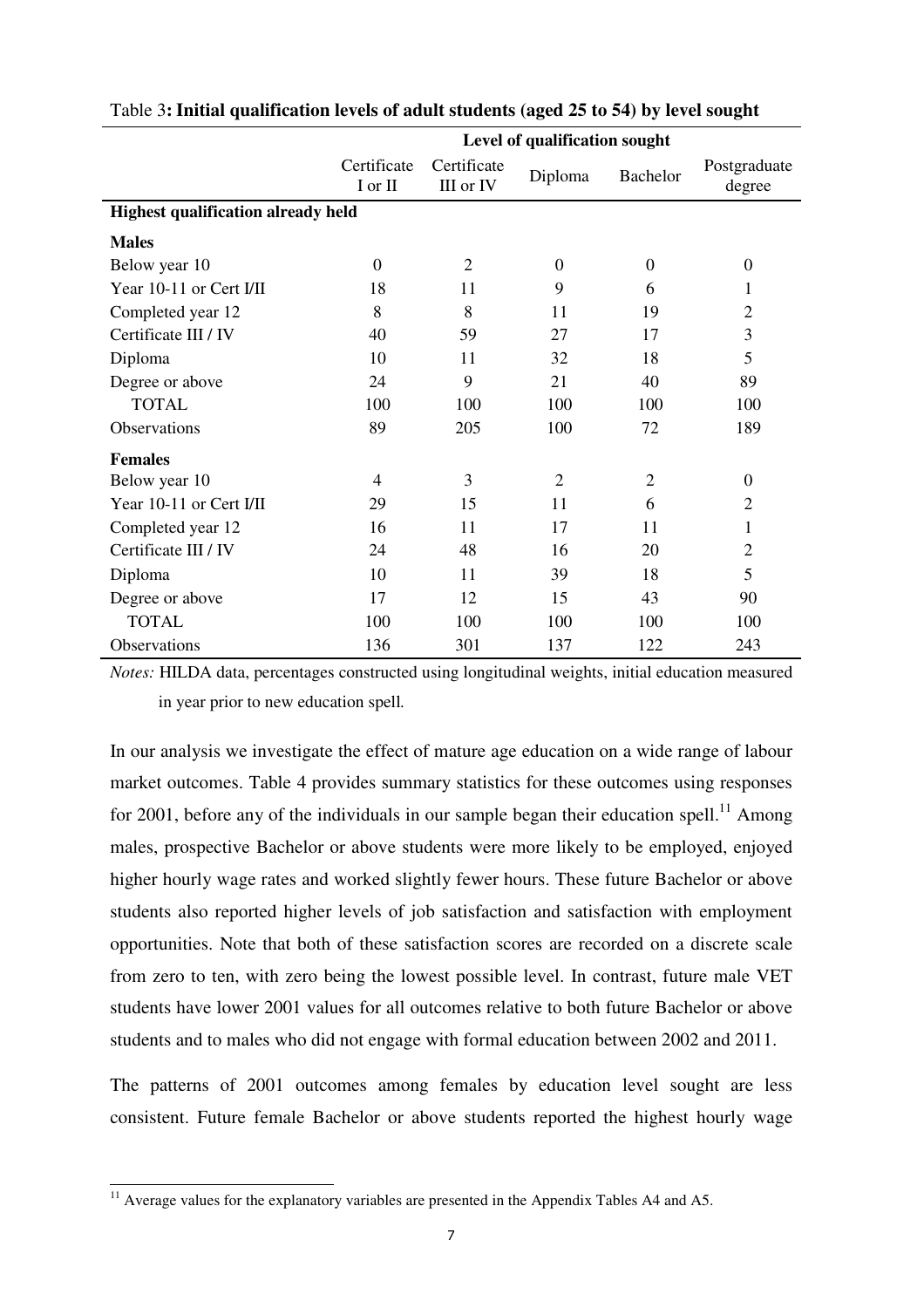rates and the highest employment rate, but also the highest level of weekly hours of work. Females who did not engage in education reported the highest levels of job satisfaction, but their satisfaction with employment opportunities is below that of future Bachelor or above students. Future VET students reported the fewest weekly hours of work, lowest hourly wage and lowest satisfaction with job opportunities, but their level of job satisfaction was higher than that of future Bachelor or above students.

Note that differences in labour market outcomes by future study status may be due to differences in other individual attributes such as age and education qualifications already held. Such differences will be allowed for in the estimates to follow.

|                                     | All      | <b>Did Not</b><br><b>Study</b> | <b>Bachelor</b><br>or above | <b>VET</b> |
|-------------------------------------|----------|--------------------------------|-----------------------------|------------|
| <b>Males</b>                        |          |                                |                             |            |
| Respondent is employed              | 0.885    | 0.881                          | 0.922                       | 0.889      |
|                                     | (0.319)  | (0.324)                        | (0.270)                     | (0.315)    |
| Hourly wage rate                    | 22.799   | 23.158                         | 25.827                      | 20.328     |
|                                     | (18.275) | (20.117)                       | (13.822)                    | (10.953)   |
| Weekly hours of work                | 44.83    | 44.64                          | 43.33                       | 46.04      |
|                                     | (12.32)  | (11.98)                        | (12.75)                     | (13.31)    |
| Job satisfaction                    | 7.535    | 7.557                          | 7.764                       | 7.373      |
|                                     | (1.824)  | (1.777)                        | (1.607)                     | (2.050)    |
| Satisfaction with job opportunities | 6.855    | 6.847                          | 7.304                       | 6.725      |
|                                     | (2.596)  | (2.595)                        | (2.272)                     | (2.693)    |
| <b>Females</b>                      |          |                                |                             |            |
| Respondent is employed              | 0.703    | 0.688                          | 0.807                       | 0.712      |
|                                     | (0.457)  | (0.464)                        | (0.396)                     | (0.453)    |
| Hourly wage rate                    | 19.515   | 19.365                         | 23.828                      | 18.097     |
|                                     | (13.458) | (12.003)                       | (25.882)                    | (8.285)    |
| Weekly hours of work                | 31.65    | 31.64                          | 34.71                       | 30.45      |
|                                     | (14.83)  | (14.97)                        | (13.47)                     | (14.81)    |
| Job satisfaction                    | 7.708    | 7.745                          | 7.600                       | 7.645      |
|                                     | (1.995)  | (2.043)                        | (1.841)                     | (1.918)    |
| Satisfaction with job opportunities | 6.747    | 6.754                          | 7.450                       | 6.465      |
|                                     | (2.699)  | (2.752)                        | (2.070)                     | (2.714)    |

Table 4**: Labour market outcomes in 2001, by education level sought.** 

*Notes:* HILDA data for 2001*.* Standard deviations are provided in parentheses.

#### **3. Estimation Methodology**

We begin by analysing the precursors of participation in formal education as adults. We do so by estimating reduced form Probit models that relate enrolment to a large set of individual characteristics: initial labour market outcomes, prior education level, socio-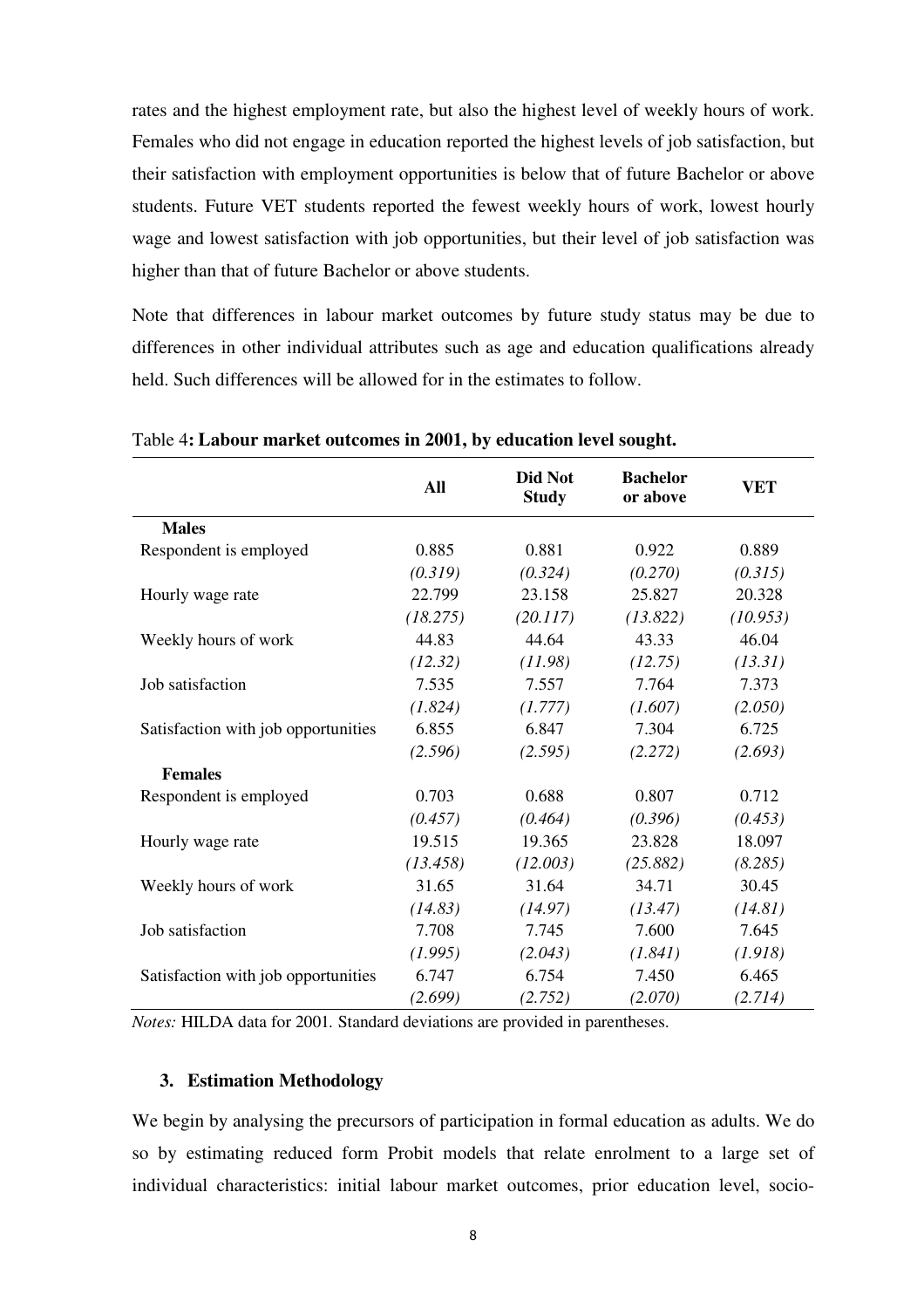economic measures and demographics. For each respondent, the dependent variable *I<sup>i</sup>* takes the value 1 if individual *i* enrolled in education at any time from 2002 to 2011 and equals 0 if individual *i* never engaged in education during this period. All independent variables included in these models were measured at their 2001 values.

Note that for these estimates, we exclude from the estimation sample those individuals that are already studying in 2001. This exclusion was undertaken in order to ensure that the initial labour market outcomes we include in our estimated models are not a function of currently being a student. The 2001 labour force outcomes (earnings, employment status) of current students may be a direct outcome of studying. Current students may not be working or only working in a casual part-time job in order to study.

This exclusion results in a sample that is less educated and older than the general population, as younger and more educated individuals were more likely to be studying in 2001. We employ a standard inverse probability re-weighting technique to construct appropriate weights for use during estimation (Hogan and Lancaster, 2004). By doing so, we can at least ensure that the subsample of individuals we employ during estimation is representative of the underlying population.<sup>12</sup> These weights were constructed by estimating Probit models (separately by gender) for the dependent dichotomous variable of studying in 2001 as a function of standard demographic characteristics (age, highest qualification already held, immigrant status, parental occupational status and residence). We then adjust the longitudinal weights constructed by the HILDA Survey team by dividing them by one minus the predicted probability of studying in 2001 constructed from these Probit model estimates.

Our main objective is to estimate the causal effect of adult education on individual labour market outcomes. The main estimation issue we must deal with is the potential effect of unobserved ability bias. Those individuals who choose to invest in education may be more able or motivated than others, thus they may have better labour market outcomes due to their higher ability or motivation rather than due purely to the education they undertake. In the large literature attempting to estimate the causal labour market effects of education more generally, researchers have tended to employ either instrumental variable techniques (using a variable that influences the education level of individuals but has no direct impact

L

<sup>&</sup>lt;sup>12</sup> Note that standard techniques for dealing with potential sample selection bias such as the Heckman (1979) technique are not readily employed here. The same variables that determine selection into the sample (not studying in 2001) are precisely the same as those that determine the outcome of interest (studying from 2002 to 2011). Thus no valid instrument is available.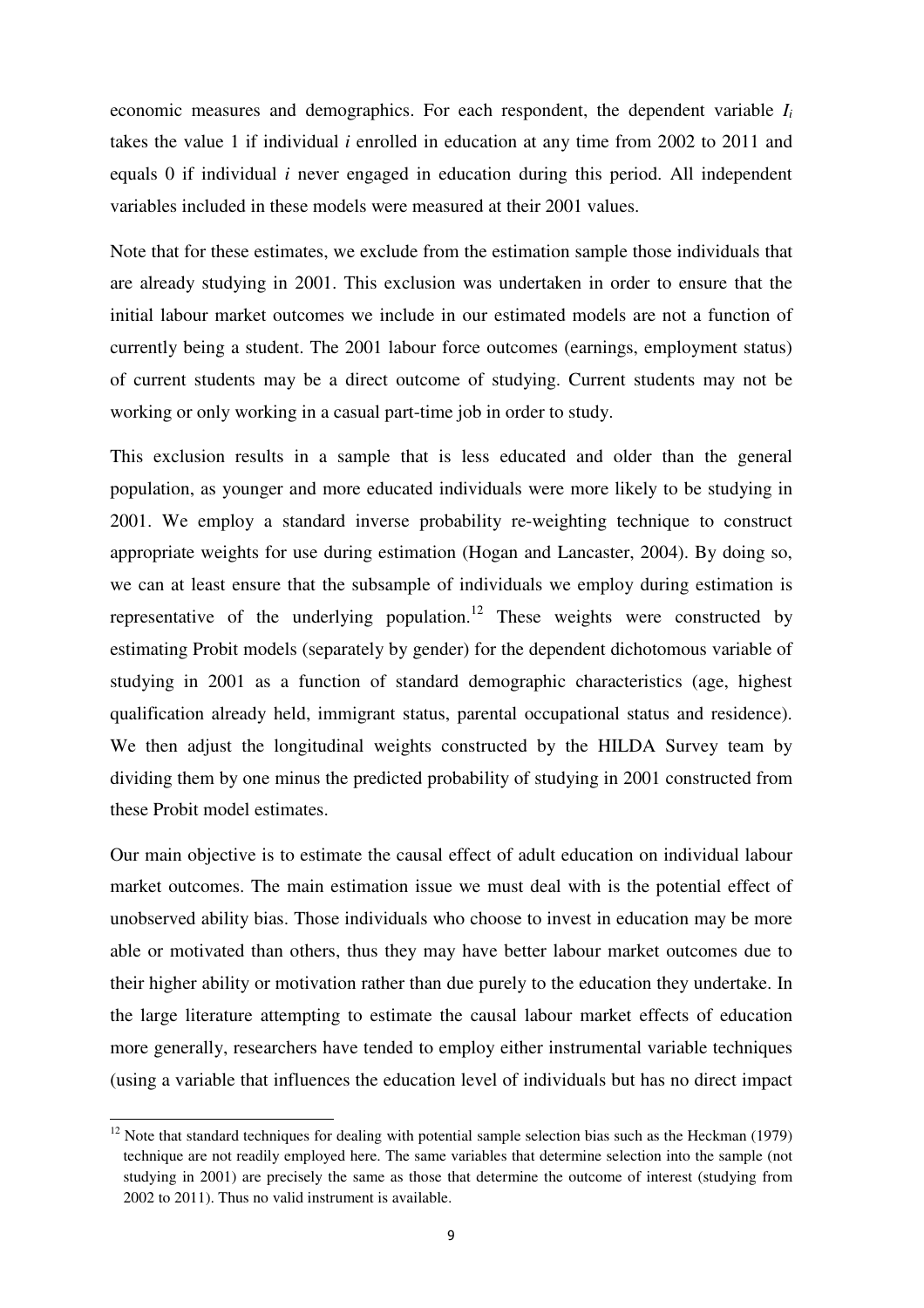on labour market outcomes) or have compared the outcomes of twins with different education levels but arguably the same inherent ability. These studies primarily employ cross-sectional data on individuals.<sup>13</sup>

Such instrumental variable or twin comparison techniques will not be employed here. Instead, we follow recent studies specifically investigating the labour market effects of adult education (Blundell et al., 2000; Jenkins et al., 2003; Albrecht et al., 2005; Headey and Warren, 2005; Jacobson et al., 2005; Zhang and Palameta, 2006; Silles, 2007; Stenberg and Westerlund, 2008; Blanden et al., 2010; Jepsen et al., 2014; Huff Stevens et al., 2015) by exploiting the longitudinal nature of the HILDA Survey data. We essentially compare the changes in labour market outcomes from before to after a spell of adult engagement in education with changes for similar individuals who do not engage in education over the same period. The labour market effects of any time-constant unobserved ability differences between those who do and do not engage in education as adults are removed by focusing on within-individual changes in outcomes.

Our estimates of the effect of adult education on labour market outcomes are based on panel regressions with individual fixed effects. To begin, we estimate the model described in Equation 1. Each labour market outcome  $Y_{it}$  for individual *i* in year *t* is regressed on a subset of individual demographic characteristics that change over time  $Z_{it}$ <sup>14</sup> indicators of the number of years prior to, during and after an education spell *Iji*; individual fixed effects  $\delta_i$ ; and year indicators  $\tau_t$ . The error term  $\vartheta_{it}$  is assumed to be orthogonal to all regressors.

$$
Y_{it} = Z'_{it} \gamma + \sum_{j=-5}^{6} \alpha_j I_{ji} + \delta_i + \tau_t + \vartheta_{it}
$$
 (1)

The set of indicators  $I_{ji}$  are defined as follows. Indicator  $I_{-4i}$  equals 1 if the time period for individual *i* is 4 years before a new education spell, zero otherwise. Indicators for the negative values of  $j = -3$  and  $-2$  are defined similarly. Variable  $I_{-5i}$  denotes 5 or more years prior to a new education spell. We exclude an indicator denoting the period immediately prior to an education spell. Indicator *I0i* represents the year or years during which an individual is actually studying. Indicator  $I_{1i}$  equals 1 if the relevant time period is the first

 $\overline{a}$ 

 $13$  See Card (1999) for a discussion of the main estimation issues.

 $14$  Only coefficients of variables that change over time (marital status, state of residence, disability status and age) are identified once individual fixed effects are included. We also include interactions of age and age squared with initial education level indicators to allow lifecycle profiles to differ by education level. For estimates of log hourly wages, we also include a quartic in years of work experience.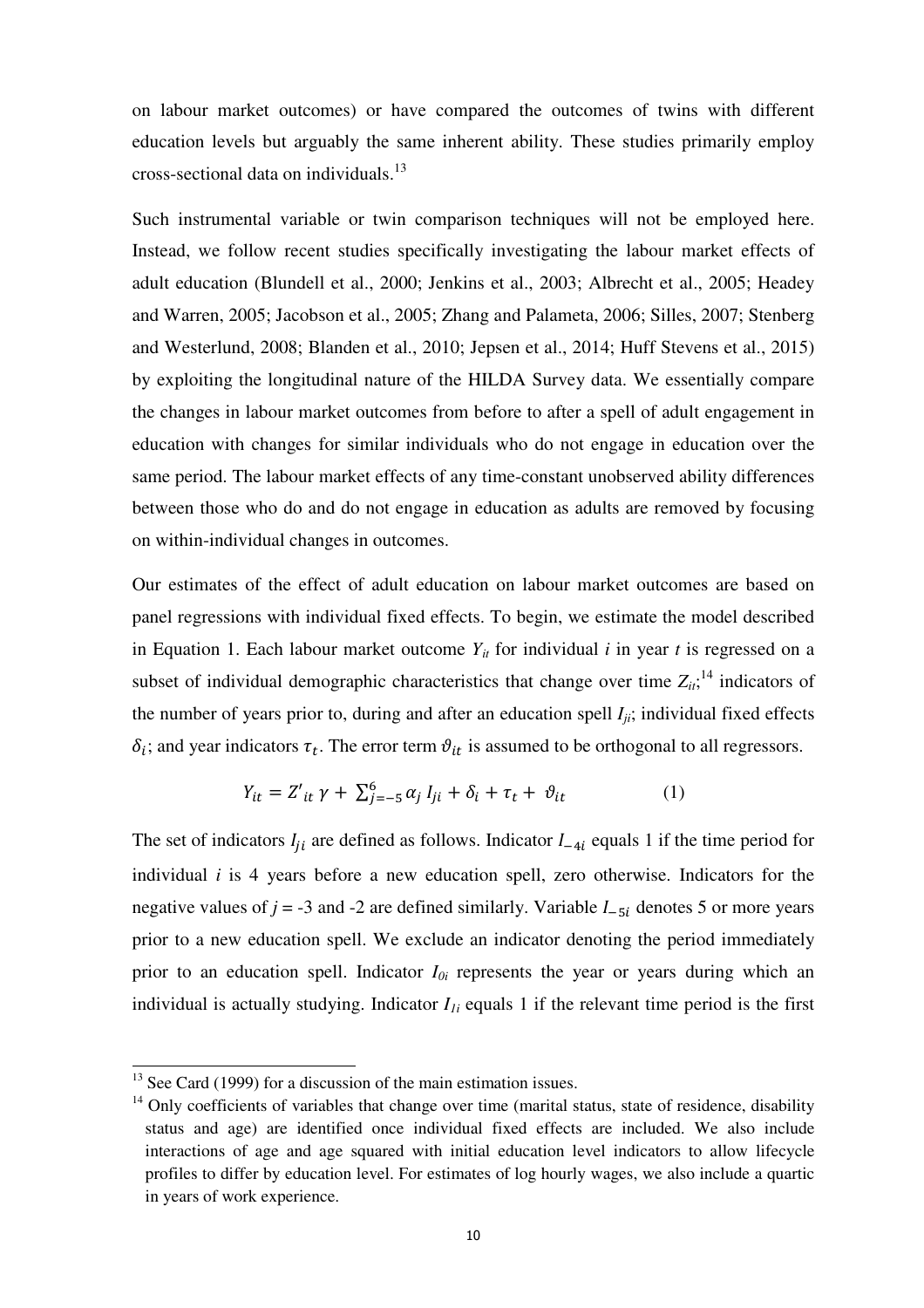year after an education spell has ended, zero otherwise. Indicators for the positive values of  $j = 2$  to 5 are defined similarly. Variable  $I_{6i}$  denotes 6 or more years after the education spell.

The estimated coefficients  $\alpha_j$  on these indicators reveal how each outcome changes from before to after an education spell relative to the outcomes of similar individuals who do not undertake further education. We will thus be able to observe if outcomes dip just before an education spell - a phenomenon often referred to as "Ashenfelter's Dip", from Ashenfelter (1978) - and if outcomes jump up quickly or improve only slowly after an education spell is completed. Note that information on individuals who do not engage in education during the period is used to pin down the estimated coefficients of the time indicators and of the observed time-varying characteristics included in *Zit*.

While the HILDA Survey contains a considerable amount of detail on individuals that are useful in our investigation, sample sizes are not large, and only a sub-set of individuals engage in education as adults. Thus the standard errors on our estimates of the  $\alpha_i$ coefficients turn out to be wider than we would like. Therefore, we also estimate less flexible models in an attempt to construct more precise estimates that impose restrictions on the values that the  $\alpha_j$  coefficients can take.

Specifically, we estimate the following equation:

$$
Y_{it} = Z'_{it} \gamma + \alpha_{et} \cdot tr \cdot I_{ei} + \alpha_0 I_{0i} + \alpha_a I_{ai} + \alpha_{at} \cdot tr \cdot I_{ai} + \delta_i + \tau_t + \vartheta_{it} \tag{2}
$$

In this specification,  $tr$  denotes a simple linear time trend, while  $I_{ei}$  equals one for all individuals who participate in education during the estimation period, zero otherwise. Indicator  $I_{ai}$  denotes periods after an education spell has been completed by individual *i*. This specification has the advantage of identifying whether individuals who participate in education have a lower or higher trend in outcomes prior to the education spell. The estimated effect of education on outcomes – measured by the coefficients  $\alpha_a$  and  $\alpha_{at}$  – is now relative to the continuation of any pre-education trend in outcomes among those who participate relative to those that do not. We will thus be able to identify whether adult education arrests any relative decline in outcomes among those individuals who participate in further education. Note that by allowing for different trends in outcomes among those who study is similar in spirit to the inclusion of individual specific time trends in the related studies of Jacobson et al. (2005) and Huff Stevens et al. (2015).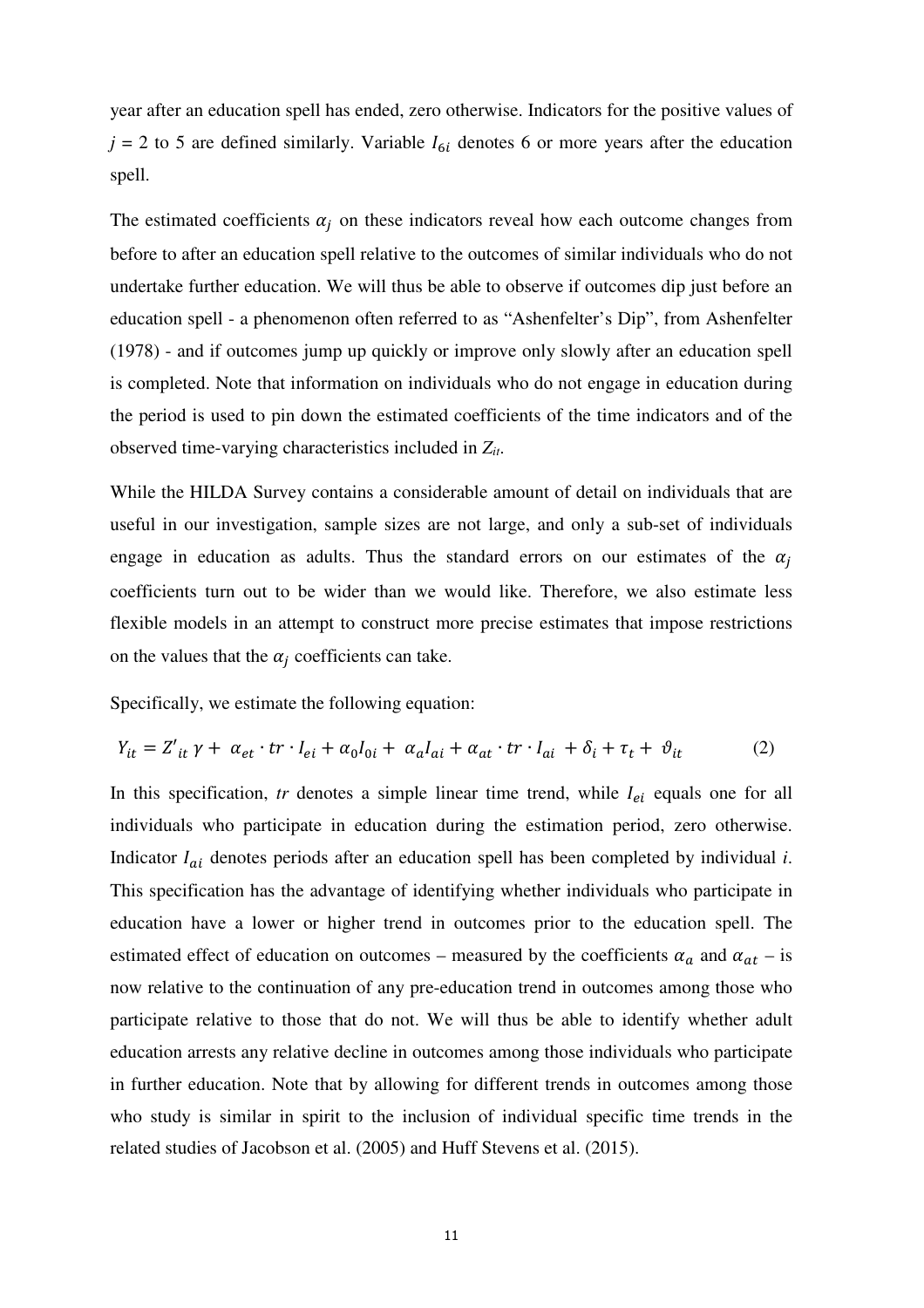#### **4. Estimation Results**

 $\overline{a}$ 

#### *4.1 Participation in adult education*

Tables 5 and 6 report marginal effects from our Probit estimates of enrolment in education at any time during the 2002-2011 period for males and females respectively. In each table, we report results for three samples: (1) all individuals in the selected sample; (2) employees in 2001 only, as only they have initial employee earnings data; and (3) for all employed individuals in 2001, as only they have initial job satisfaction measures. Note that all estimation samples are restricted to individuals aged 25 to 54 in 2001 in order to focus on individuals who remain of standard working age for the entire estimation period.

Consistent with Table 2, the estimates in Tables 5 and 6 highlight a clear negative relation between age and enrolling in education. There is also a strong positive relationship between the highest qualifications already held and enrolment for males in particular. For females, a strong relationship also exists, but it is less monotonic across prior qualification levels.

Parental occupational status is not related to education participation as adults in these estimates.<sup>15</sup> This is in stark contrast to the findings of studies of university-level enrolment at more conventional (younger) ages. Parental socio-economic background is strongly positively related to post-secondary study in Australia among youth leaving high school (see Coelli, 2011). The lack of any such relationship among mature age students suggests that access to education as adults is more equitable than for youth, as adults may have their own resources with which to fund further study. Yet given the strong relationship between prior qualification levels and adult participation, it does not appear that mature age education is resulting in less advantaged individuals "catching up".

The roles of marital status and family composition in enrolment outcomes differ for males and females. For males, participation is unrelated to both marital status and the number of dependent children. For females, however, separated and divorced women are much more likely to participate, by 15 to 22 percentage points. There is some evidence that the number of dependent children is positively related to engagement for females.

 $15$ These occupational quartiles were constructed using the AUSEI06 occupational status scale based on the occupation of the parent when the individual was aged 14. See McMillan et al. (2009) for further details of how the occupational status scale was constructed.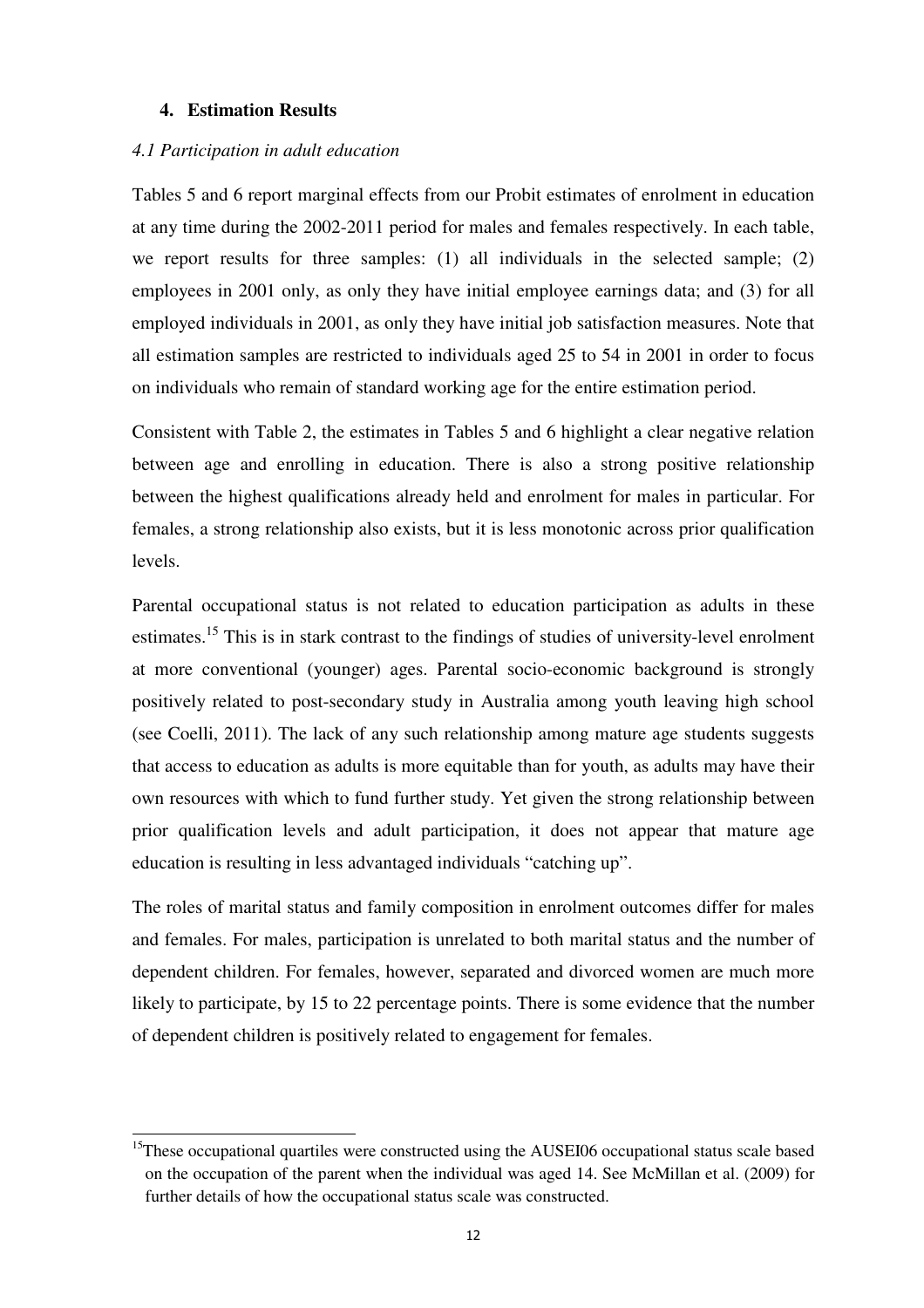|                                                         | <b>All Individuals</b> |            | <b>Employees Only</b> |            | <b>All Employed</b> |            |
|---------------------------------------------------------|------------------------|------------|-----------------------|------------|---------------------|------------|
|                                                         | Coeff.                 | $t$ -stat. | Coeff.                | $t$ -stat. | Coeff.              | $t$ -stat. |
| Reference category: age 25-29                           |                        |            |                       |            |                     |            |
| Age $30 - 34$                                           | $-0.039$               | $-0.87$    | $-0.018$              | $-0.32$    | $-0.052$            | $-1.16$    |
| Age $35 - 39$                                           | $-0.094$               | $-2.36$    | $-0.104$              | $-2.10$    | $-0.109$            | $-2.70$    |
| Age $40 - 44$                                           | $-0.087$               | $-2.03$    | $-0.087$              | $-1.62$    | $-0.119$            | $-2.91$    |
| Age $45 - 49$                                           | $-0.164$               | $-4.58$    | $-0.172$              | $-3.85$    | $-0.167$            | $-4.45$    |
| Age $50 - 54$                                           | $-0.224$               | $-6.60$    | $-0.224$              | $-5.15$    | $-0.218$            | $-6.12$    |
| Reference category: below Year 11*                      |                        |            |                       |            |                     |            |
| Post-graduate degree                                    | 0.226                  | 3.58       | 0.142                 | 1.83       | 0.274               | 4.53       |
| Bachelor                                                | 0.263                  | 5.24       | 0.188                 | 3.14       | 0.252               | 4.67       |
| Advanced diploma / diploma                              | 0.151                  | 2.86       | 0.100                 | 1.53       | 0.183               | 3.04       |
| Certificate III / IV                                    | 0.197                  | 5.14       | 0.139                 | 2.91       | 0.168               | 3.99       |
| Certificate I / II or cert. undefined                   | 0.187                  | 1.48       | 0.268                 | 1.99       | 0.130               | 0.93       |
| Year 12                                                 | 0.144                  | 2.73       | 0.113                 | 1.79       | 0.132               | 2.39       |
| Reference category: non-immigrant                       |                        |            |                       |            |                     |            |
| Immigrant, English speaking                             | $-0.002$               | $-0.05$    | $-0.034$              | $-0.67$    | $-0.011$            | $-0.26$    |
| Immigrant, non-English speaking                         | 0.020                  | 0.43       | 0.006                 | 0.10       | 0.050               | 0.97       |
| Reference category: father job status - fourth quartile |                        |            |                       |            |                     |            |
| Father job status - first quartile                      | 0.029                  | 0.74       | 0.027                 | 0.56       | 0.041               | 0.95       |
| Father job status - second quartile                     | 0.025                  | 0.61       | 0.025                 | 0.48       | 0.053               | 1.26       |
| Father job status - third quartile                      | 0.026                  | 0.71       | 0.040                 | 0.88       | 0.023               | 0.60       |
| Reference category: mother job status - fourth quartile |                        |            |                       |            |                     |            |
| Mother job status - first quartile                      | $-0.035$               | $-0.93$    | $-0.047$              | $-1.00$    | $-0.061$            | $-1.56$    |
| Mother job status - second quartile                     | $-0.011$               | $-0.31$    | $-0.007$              | $-0.14$    | 0.007               | 0.18       |
| Mother job status - third quartile                      | $-0.041$               | $-1.25$    | $-0.057$              | $-1.35$    | $-0.034$            | $-0.97$    |
| Reference category: married or de facto                 |                        |            |                       |            |                     |            |
| Separated or widowed                                    | 0.076                  | 1.00       | 0.145                 | 1.48       | 0.127               | 1.48       |
| Divorced                                                | 0.071                  | 1.12       | 0.076                 | 0.95       | 0.048               | 0.71       |
| Never married                                           | 0.028                  | 0.66       | 0.029                 | 0.55       | 0.058               | 1.23       |
| Number of dependent children                            | $-0.010$               | $-0.89$    | $-0.018$              | $-1.21$    | $-0.004$            | $-0.36$    |
| Health limits work                                      | 0.060                  | 1.29       | $-0.004$              | $-0.07$    | $-0.012$            | $-0.23$    |
| Health prevents work                                    | $-0.283$               | $-22.6$    |                       |            |                     |            |
| Reference category: employed full-time                  |                        |            |                       |            |                     |            |
| Employed part-time                                      | 0.048                  | 0.93       |                       |            |                     |            |
| Unemployed, wants full-time                             | 0.091                  | 1.29       |                       |            |                     |            |
| Unemployed, wants part-time                             | $-0.043$               | $-0.34$    |                       |            |                     |            |
| Not in labour force, marginal                           | $-0.081$               | $-1.03$    |                       |            |                     |            |
| Not in labour force                                     | $-0.048$               | $-0.65$    |                       |            |                     |            |
| Receive disability pension or support                   | $-0.067$               | $-0.97$    |                       |            |                     |            |
| Disposable income (annual \$1000s)                      | $-0.001$               | $-1.77$    |                       |            | $-0.001$            | $-1.76$    |
| Log wage residual                                       |                        |            | $-0.097$              | $-2.54$    |                     |            |
| Working hours                                           |                        |            | 0.001                 | 0.59       | 0.001               | 0.95       |
|                                                         |                        |            |                       |            |                     |            |
| Self-employed                                           |                        |            |                       |            | $-0.059$            | $-1.84$    |
| Reference category: skills used in job - do not agree   |                        |            |                       |            |                     |            |
| Skills used in job - strongly agree                     |                        |            |                       |            | $-0.026$            | $-0.58$    |
| Skills used in job - agree                              |                        |            |                       |            | $-0.038$            | $-0.80$    |
| Reference category: job satisfaction - low              |                        |            |                       |            |                     |            |

Table 5**: Marginal effects on engaging in education, 2002-2011 – males**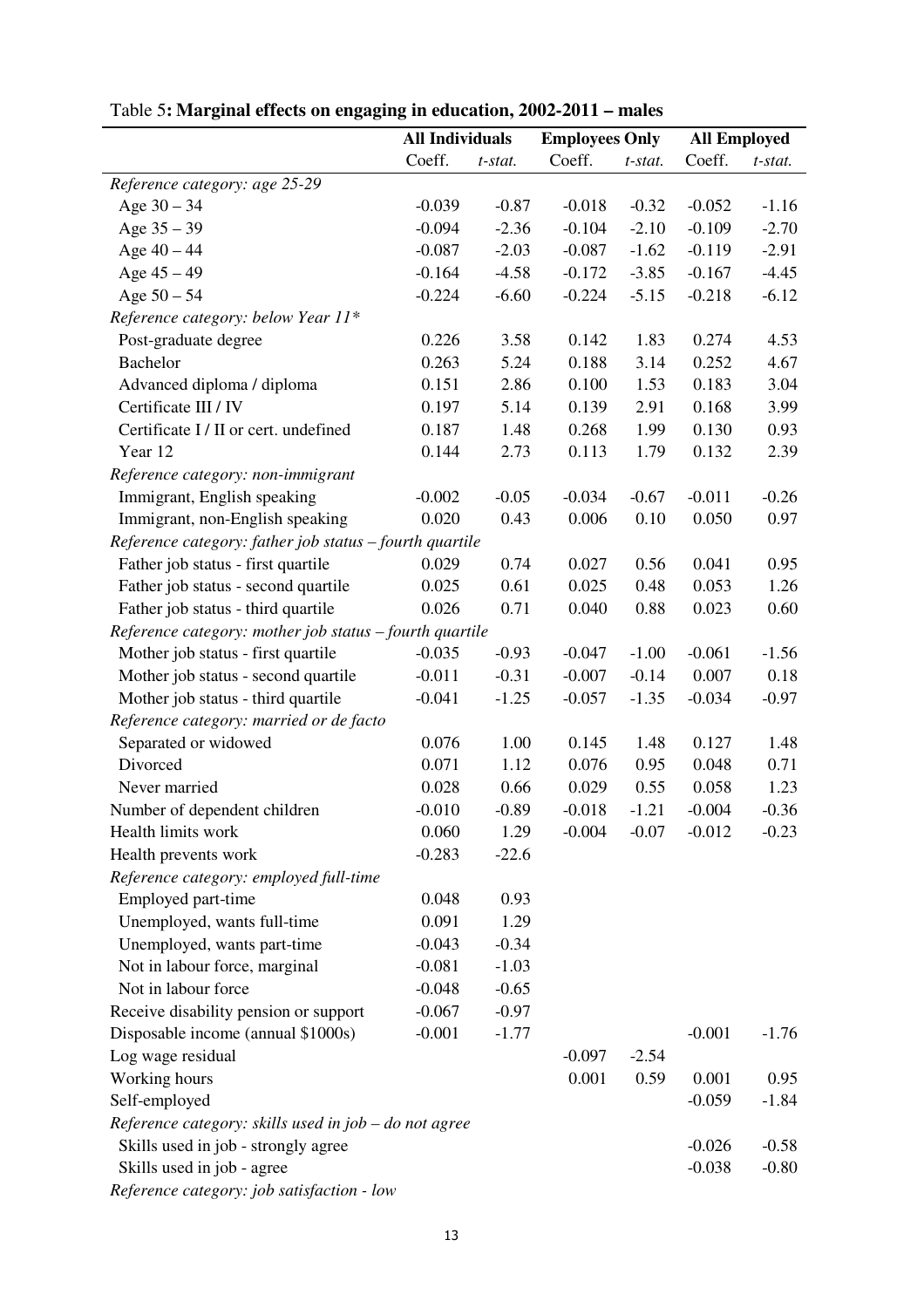| Job satisfaction - very high |      |      | $-0.110$ | $-2.17$ |
|------------------------------|------|------|----------|---------|
| Job satisfaction - high      |      |      | $-0.114$ | $-2.17$ |
| Job satisfaction - medium    |      |      | -0.088   | $-1.69$ |
| <i><b>Observations</b></i>   | 1854 | 1228 | 1549     |         |

*Notes*: HILDA Data for males aged 25-54 in 2001. Probit regressions include state indicators and indicators of city and regional residence. Coefficients estimated using adjusted weights. Average marginal effects are reported. The t-statistics are based on heteroskedasticity-robust White standard errors.

 \* Reference category for education levels also includes a small number of individuals with an undefined initial education level.

The roles of other characteristics in enrolment outcomes also differ by gender. For example, males who report that their health prevents work and report receiving disability support pensions are less likely to participate in education than healthier males, while we do not detect such differences among women. Disposable income only appears to be related to enrolment among males, with the probability of enrolment 1.6 percentage points lower among males with an additional \$10,000 of annual disposable income.

Interestingly, there is little relationship between initial (2001) employment status and participation. Thus difficulties in finding work do not appear to be a motivating factor. The only exception is females who are not in the labour force: they are significantly less likely to participate in adult education than those employed full-time.

By focusing on the subsample of individuals who were employees in 2001 (the second model in Tables 5 and 6), we are able to analyse the relation between initial employee wages and enrolment. To this end, we construct a measure of wage residuals by regressing the log of hourly wage rates on work experience and its square, indicators of highest education level, interactions of work experience and education level, the proportion of time since leaving full-time education not working, immigrant status, marital status, number of children, disability status and residence. Thus these residuals reflect whether the individual is earning a wage that is above or below what we would expect given the observed productive characteristics of the individual.

For male employees, there is a negative relationship between these log wage residuals and enrolment, implying that poorly paid males are more likely to study. This may reflect individual dissatisfaction with the current employment situation and the desire to improve employment prospects through additional education. Note, however, that there is no such negative relationship for females.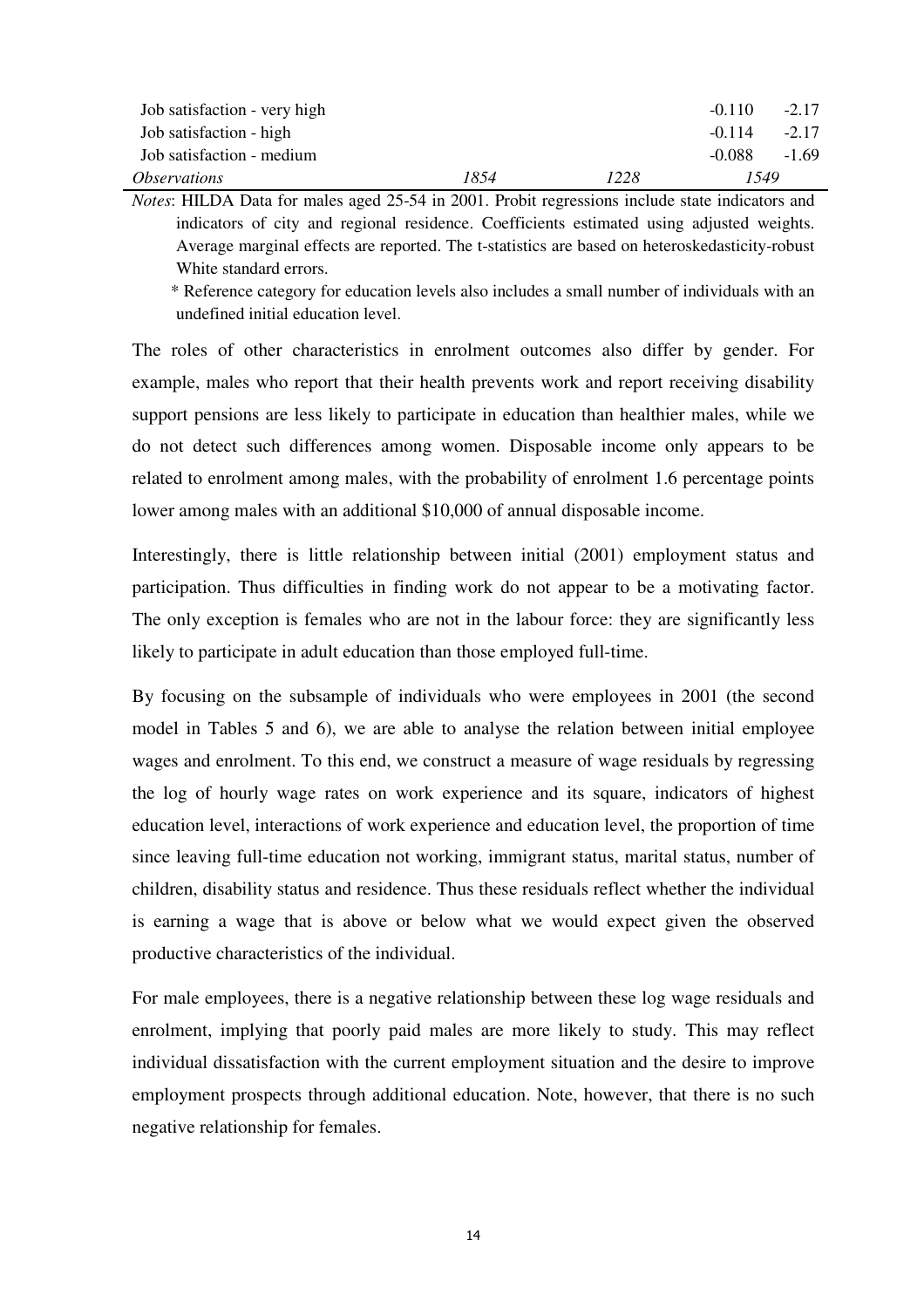|                                                         | <b>All Individuals</b> |         | <b>Employees Only</b> |         | <b>All Employed</b> |                 |
|---------------------------------------------------------|------------------------|---------|-----------------------|---------|---------------------|-----------------|
|                                                         | Coeff.                 | t-stat. | Coeff.                | t-stat. | Coeff.              | t-stat.         |
| Reference category: age 25-29                           |                        |         |                       |         |                     |                 |
| Age $30 - 34$                                           | $-0.038$               | $-0.89$ | 0.003                 | 0.05    | $-0.011$            | $-0.20$         |
| Age $35 - 39$                                           | $-0.085$               | $-2.08$ | $-0.030$              | $-0.51$ | $-0.041$            | $-0.75$         |
| Age $40 - 44$                                           | $-0.106$               | $-2.64$ | $-0.029$              | $-0.50$ | $-0.084$            | $-1.60$         |
| Age $45 - 49$                                           | $-0.166$               | $-4.43$ | $-0.067$              | $-1.19$ | $-0.095$            | $-1.86$         |
| Age $50 - 54$                                           | $-0.254$               | $-7.64$ | $-0.210$              | $-4.20$ | $-0.210$            | $-4.66$         |
| Reference category: below Year 11*                      |                        |         |                       |         |                     |                 |
| Post-graduate degree                                    | 0.030                  | 0.62    | 0.030                 | 0.51    | 0.098               | 1.76            |
| <b>Bachelor</b>                                         | 0.121                  | 2.91    | 0.161                 | 3.11    | 0.164               | 3.31            |
| Advanced diploma / diploma                              | 0.031                  | 0.71    | 0.061                 | 1.07    | 0.095               | 1.76            |
| Certificate III / IV                                    | 0.068                  | 1.55    | 0.099                 | 1.57    | 0.059               | 1.04            |
| Certificate I / II or cert. undefined                   | 0.156                  | 1.94    | 0.201                 | 1.70    | 0.223               | 2.16            |
| Year 12                                                 | 0.069                  | 1.85    | 0.091                 | 1.78    | 0.088               | 1.89            |
| Reference category: non-immigrant                       |                        |         |                       |         |                     |                 |
| Immigrant, English speaking                             | $-0.025$               | $-0.66$ | $-0.065$              | $-1.38$ | $-0.030$            | $-0.67$         |
| Immigrant, non-English speaking                         | $-0.062$               | $-1.66$ | $-0.127$              | $-2.53$ | $-0.124$            | $-2.69$         |
| Reference category: father job status - fourth quartile |                        |         |                       |         |                     |                 |
| Father job status - first quartile                      | $-0.003$               | $-0.09$ | 0.011                 | 0.22    | 0.056               | 1.17            |
| Father job status - second quartile                     | $-0.016$               | $-0.46$ | $-0.067$              | $-1.60$ | $-0.010$            | $-0.24$         |
| Father job status - third quartile                      | 0.012                  | 0.37    | 0.018                 | 0.44    | 0.063               | 1.56            |
| Reference category: mother job status - fourth quartile |                        |         |                       |         |                     |                 |
| Mother job status - first quartile                      | $-0.062$               | $-1.82$ | $-0.055$              | $-1.20$ | $-0.046$            | $-1.09$         |
| Mother job status - second quartile                     | $-0.053$               | $-1.50$ | $-0.069$              | $-1.46$ | $-0.056$            | $-1.26$         |
| Mother job status - third quartile                      | $-0.014$               | $-0.44$ | $-0.010$              | $-0.24$ | $-0.035$            | $-0.97$         |
| Reference category: married or de facto                 |                        |         |                       |         |                     |                 |
| Separated or widowed                                    | 0.139                  | 2.57    | 0.178                 | 2.55    | 0.180               | 2.63            |
| Divorced                                                | 0.220                  | 4.31    | 0.184                 | 2.78    | 0.196               | 3.32            |
| Never married                                           | 0.034                  | 0.78    | 0.018                 | 0.32    | 0.062               | 1.15            |
| Number of dependent children                            | 0.021                  | 1.90    | 0.004                 | 0.27    | 0.021               | 1.43            |
| Health limits work                                      | 0.046                  | 1.21    | 0.033                 | 0.57    | 0.036               | 0.70            |
| Health prevents work                                    | 0.186                  | 0.55    |                       |         |                     |                 |
| Reference category: employed full-time                  |                        |         |                       |         |                     |                 |
| Employed part-time                                      | $-0.022$               | $-0.73$ |                       |         |                     |                 |
| Unemployed, wants full-time                             | 0.081                  | 0.81    |                       |         |                     |                 |
| Unemployed, wants part-time                             | 0.158                  | 1.28    |                       |         |                     |                 |
| Not in labour force, marginal                           | 0.002                  | 0.05    |                       |         |                     |                 |
| Not in labour force                                     | $-0.104$               | $-2.75$ |                       |         |                     |                 |
| Receive disability pension or support                   | $-0.127$               | $-1.93$ |                       |         |                     |                 |
| Disposable income (annual \$1000s)                      | $-0.001$               | $-1.00$ |                       |         | $-0.001$            | $-0.73$         |
| Log wage residual                                       |                        |         | 0.017                 | 0.45    |                     |                 |
| Working hours                                           |                        |         | 0.000                 | 0.20    | 0.001               | 0.67            |
| Self-employed                                           |                        |         |                       |         | $-0.028$            | $-0.65$         |
| Reference category: skills used in job $-$ do not agree |                        |         |                       |         |                     |                 |
| Skills used in job - strongly agree                     |                        |         |                       |         | $-0.018$            |                 |
| Skills used in job - agree                              |                        |         |                       |         | 0.019               | $-0.39$<br>0.38 |
| Reference category: job satisfaction - low              |                        |         |                       |         |                     |                 |
|                                                         |                        |         |                       |         |                     |                 |

Table 6**: Marginal effects on engaging in education, 2002-2011 – females**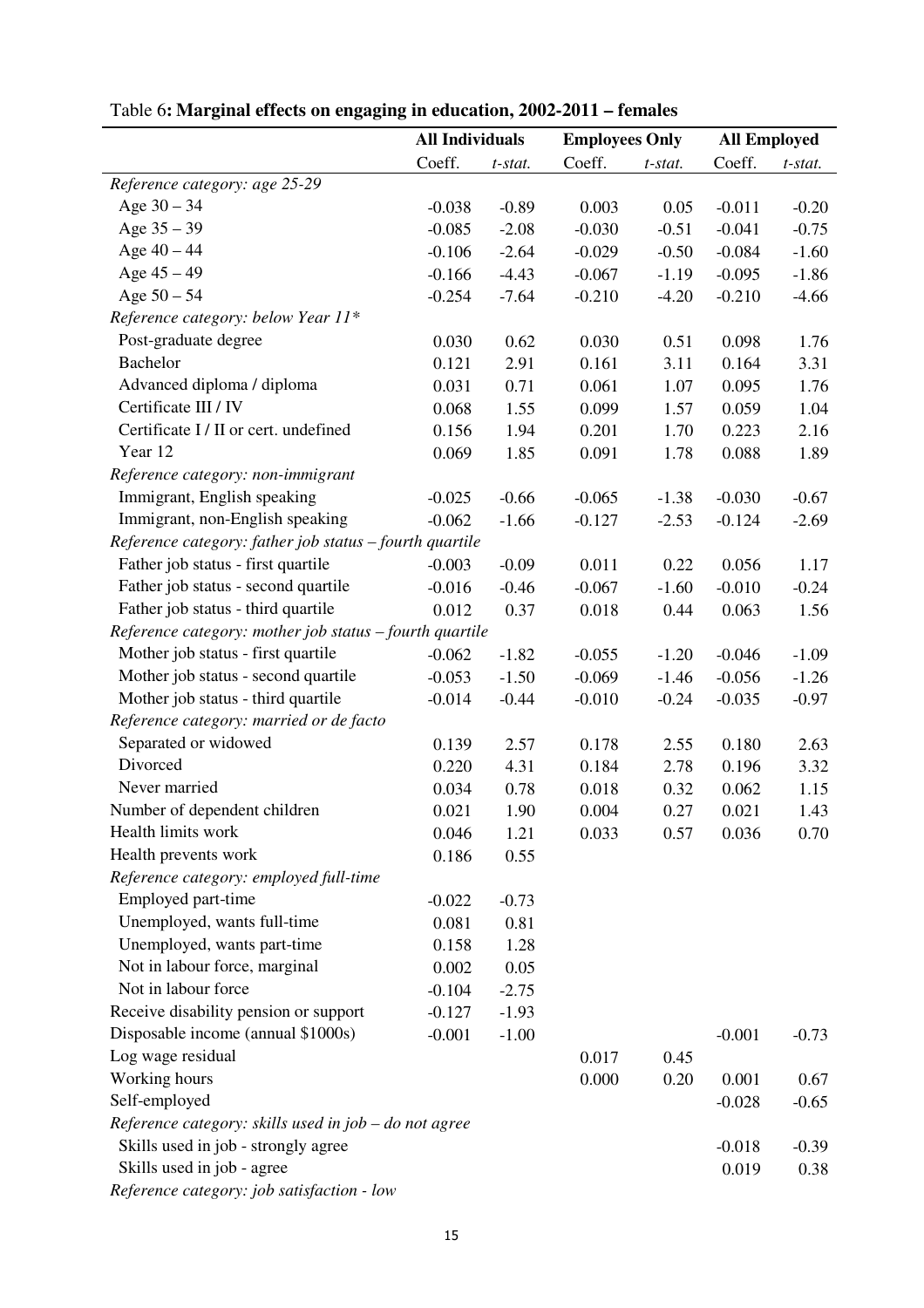| Job satisfaction - very high |      |      | $-0.033$ | $-0.51$ |
|------------------------------|------|------|----------|---------|
| Job satisfaction - high      |      |      | $-0.048$ | $-0.78$ |
| Job satisfaction - medium    |      |      | -0.037   | $-0.55$ |
| <i><b>Observations</b></i>   | 2233 | 1283 | 1448     |         |

*Notes*: HILDA Data for females aged 25-54 in 2001. Probit regressions include state indicators and indicators of city and regional residence. Coefficients estimated using adjusted weights. Average marginal effects are reported. The *t*-statistics are based on heteroskedasticity-robust White standard errors.

 \* Reference category for education levels also includes a small number of individuals with an undefined initial education level.

Now we focus on the estimates for all individuals that were employed in 2001 (third column of Tables 5 and 6). While the initial self-reported skill use in the job is not significantly related to enrolment for either gender, the level of initial job satisfaction is significantly negatively related to enrolment for males. Males reporting satisfaction levels at any level above low (the base category) have much lower probabilities of studying (from 12 to 18 percentage points). For females we also find a negative relation between job satisfaction and enrolment, but the estimates are not statistically significant.

To summarize, the results presented in Tables 5 and 6 suggest that the motives for enrolling in education as adults may differ for males and females. Men appear more likely to participate to improve their employment conditions (wage rates and job satisfaction). Marital status and family size play an important role in determining female participation.

#### *4.2 The outcomes of education*

l.

Figures 1A to 1E present our main results of the effect of education on labour market outcomes based on estimates of Equation 1.<sup>16</sup> Estimates are provided separately by gender and by two levels of education: certificate or diploma (VET) and Bachelor degree or above. The dots in these figures represent our estimates of the  $\alpha_i$  coefficients from Equation 1, while the vertical lines represent 95% confidence intervals for those estimates. These coefficients are estimated while controlling for those individual characteristics that may change over time (e.g. age interacted with education level, marital status, geography), plus individual fixed effects and time indicators. These estimated effects include all individuals who enrolled in education, including those who did not actually complete the course and receive a formal qualification.<sup>17</sup>

<sup>&</sup>lt;sup>16</sup> Complete sets of estimated results are available from the authors.

<sup>&</sup>lt;sup>17</sup> In these estimates, we exclude a small number of individuals that had more than one education spell during the period. This sample selection was made in an attempt to estimate the effects of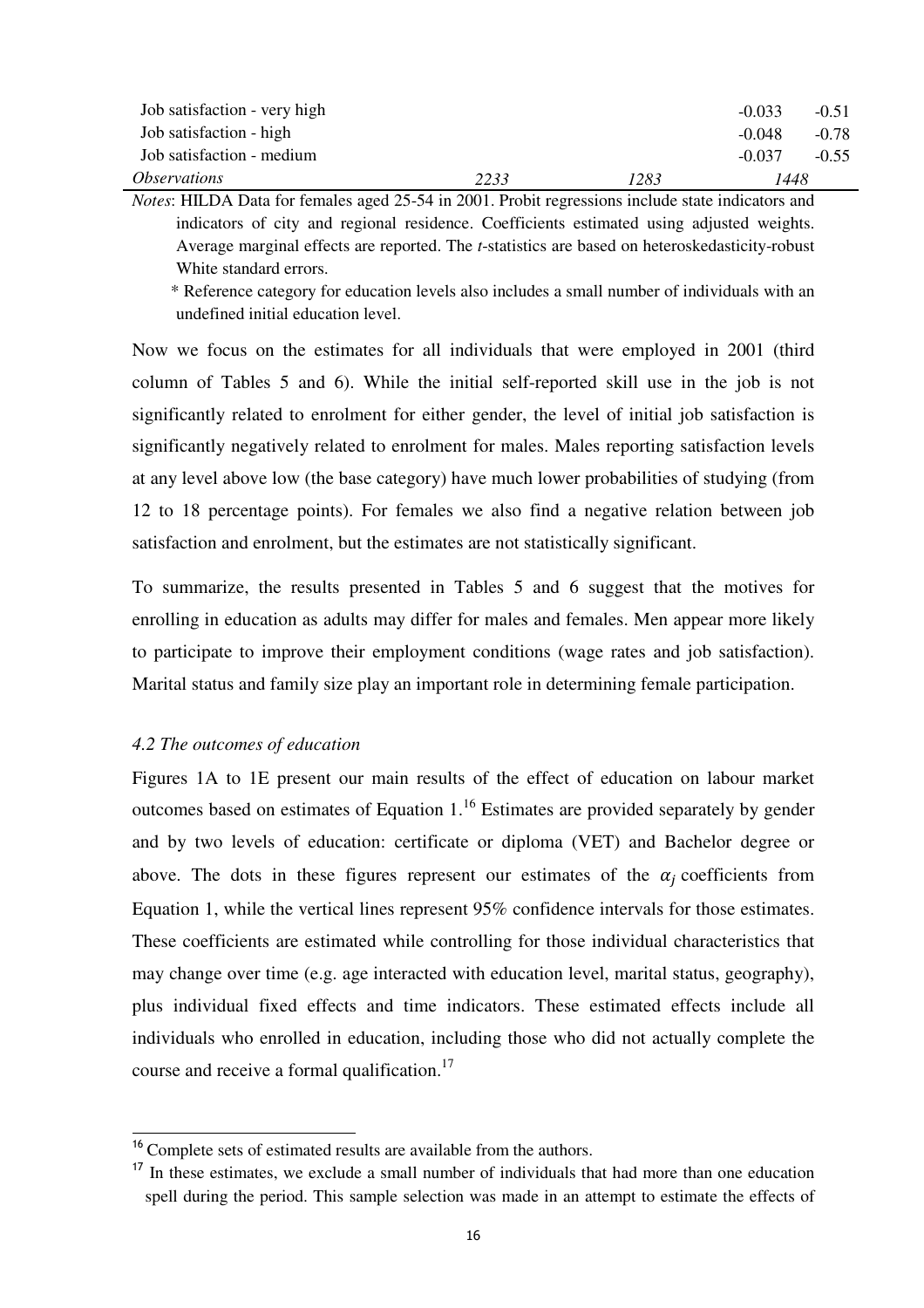By controlling for individual fixed effects, we are removing the effects of any non-time varying unobservable characteristics that may drive self-selection into education. As a result, however, we are only able to estimate changes in outcomes "within" those individuals who study, relative to those who did not. Thus the estimates in Figure 1 are unable to tell us whether these labour market outcomes are on average higher or lower among those who studied versus those who did not. The estimates of Tables 5 and 6 did provide some information regarding some of these outcomes prior to study.

Figures 1A to 1C present our estimates for the standard labour market outcomes investigated in the previous literature: probability of employment (1A), hourly wage rates (1B) and weekly work hours (1C). In most instances, the precision of our estimates are not particularly high, thus it is difficult to draw strong conclusions from them. Overall, the figures do not reveal significant improvements in these outcomes following study. This is mostly consistent with prior research, which generally struggled to find consistently strong labour market returns to adult education.

There are, however, a few results worth highlighting. The probability of employment for males undertaking Bachelor or above study improves only four or more years post-study. Note that most Bachelor and above study undertaken at mature ages is more likely to be at the post-graduate level. Among males who undertook VET study, there is some evidence of an "Ashenfelter's dip", as employment decreases just prior to study, then gradually improves over time. Among females who enrol in VET, employment is on an upward trend prior to study, with employment flattening post-study at higher levels.

Among males that engage in VET, we detect modest declines in wage rates pre-study, wages then jump up during study, and then remain at this higher level. Among females, there is an upward trend in wage rates prior to Bachelor or above study, but no increase afterwards.<sup>18</sup> Among males, weekly hours of work are generally lower post-study,

 $\overline{a}$ 

education as precisely as possible. Note that including these multiple education spell individuals did not materially change the estimates, but did lower their precision slightly.

 $18$  Note that the estimates for hourly wage rates include the subset of individuals who had positive labour market earnings (zero earnings observations were treated as missing during those specific periods only). The estimates on employment probabilities suggested that employment changes were not large pre to post education. Thus such a restriction should not result in sample selection bias that is particularly troubling. Note also that the inclusion of individual fixed effects should ensure any selection bias is small.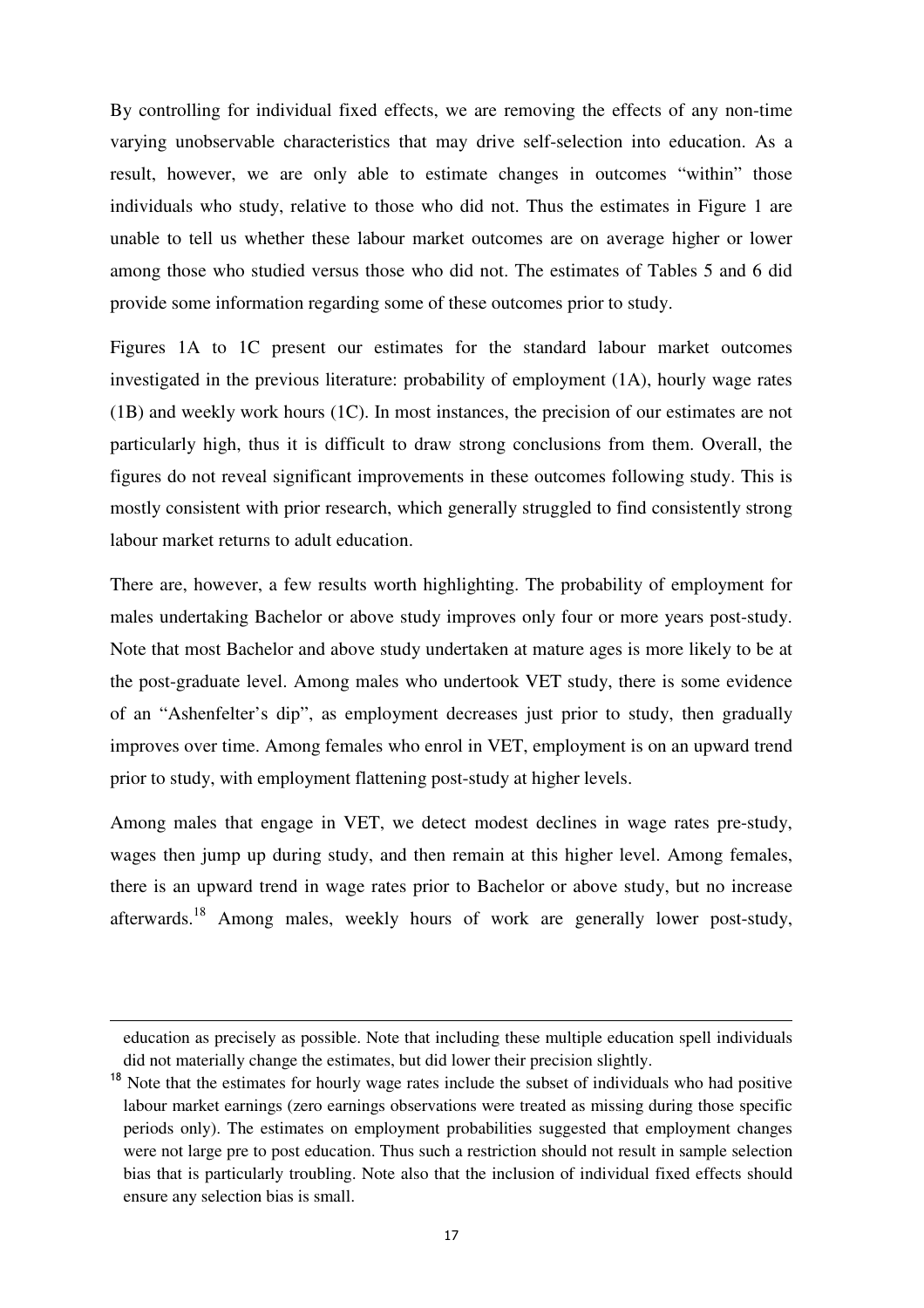particularly post VET study.<sup>19</sup> Among females, hours decline just prior and during study, but no other trends are observed.

Looking across Figures 1A to 1C, the overall labour market effects of mature age education are modest at best, and positive effects are generally confined to males studying at the VET level. Now we turn to investigating the effect of mature age education on individual outcomes that prior studies – concentrating on wage and employment effects – may have missed. We look at the effect of such education on individual job satisfaction (Figure 1D) and satisfaction with work opportunities (Figure 1E).

Figure 1A**: Conditional employment probabilities, individual years** 



*Notes*: Dots represent estimated coefficients on indicators of years before and after an education spell, estimated using Equation 1. Vertical lines are 95% confidence intervals on the estimates, constructed using standard errors constructed after allowing clustering at the individual level.

 $\overline{a}$ 

<sup>&</sup>lt;sup>19</sup> Note that these estimates only include individuals with positive work hours during a particular time period, i.e. individuals are included during those periods that they are employed (an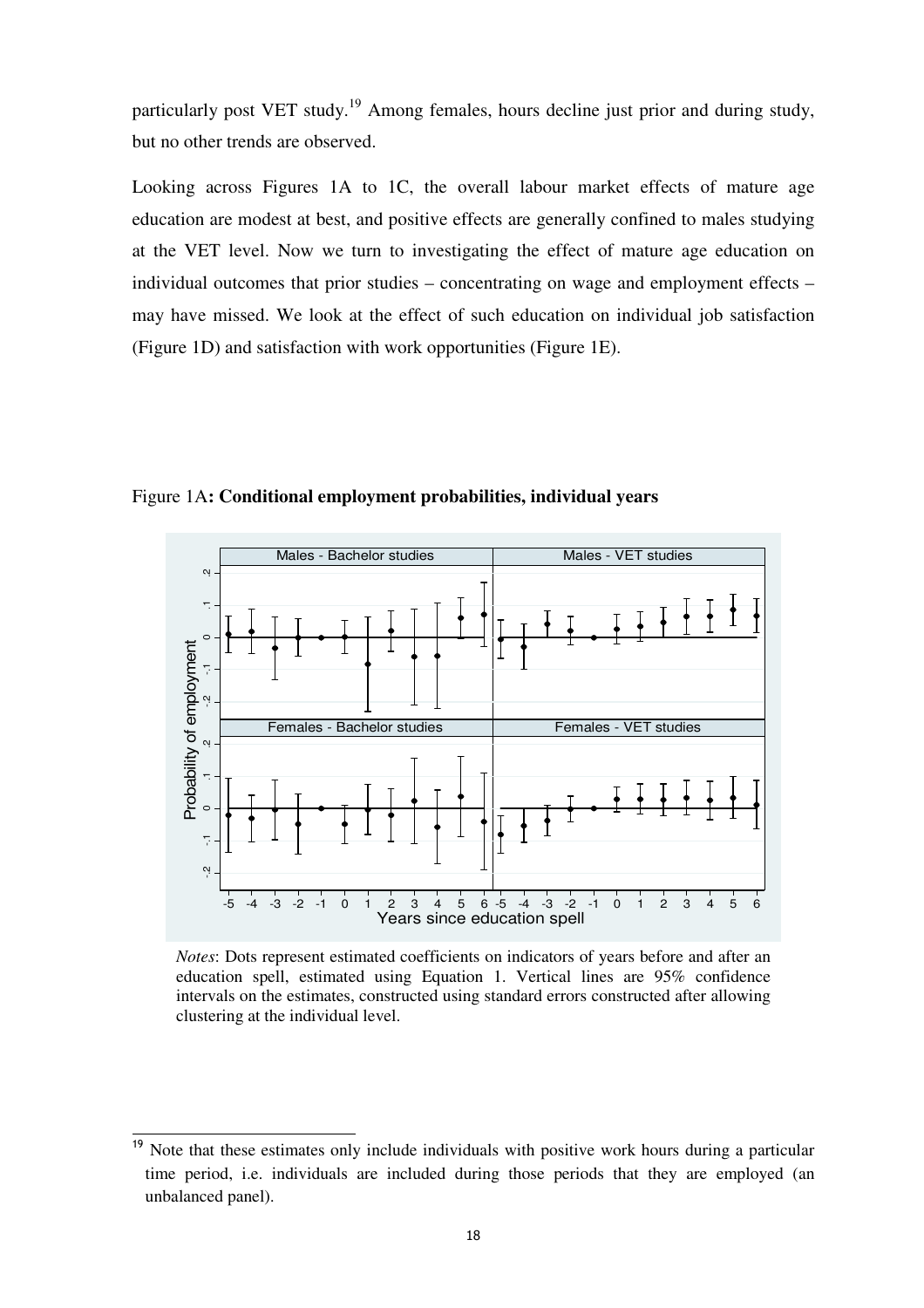

Figure 1B: **Conditional log hourly wage rates, individual years**

Figure 1C**: Conditional weekly hours of work, individual years** 



*Notes:* as per Figure 1A.

*Notes*: as per Figure 1A.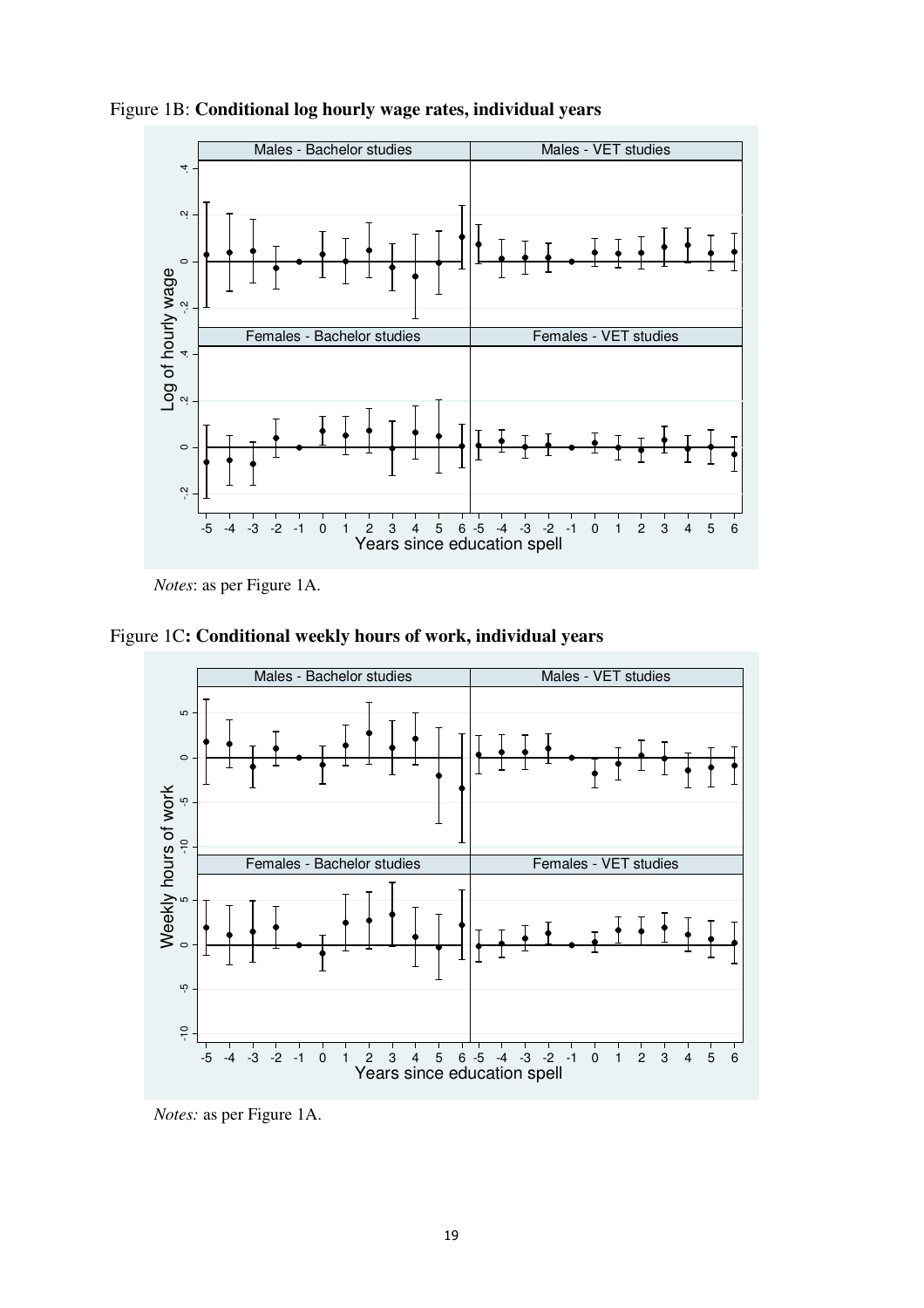

Figure 1D: Conditional job satisfaction, individual years

Figure 1E**: Conditional satisfaction with employment opportunities, individual years** 



*Notes*: as per Figure 1A.

*Notes*: as per Figure 1A.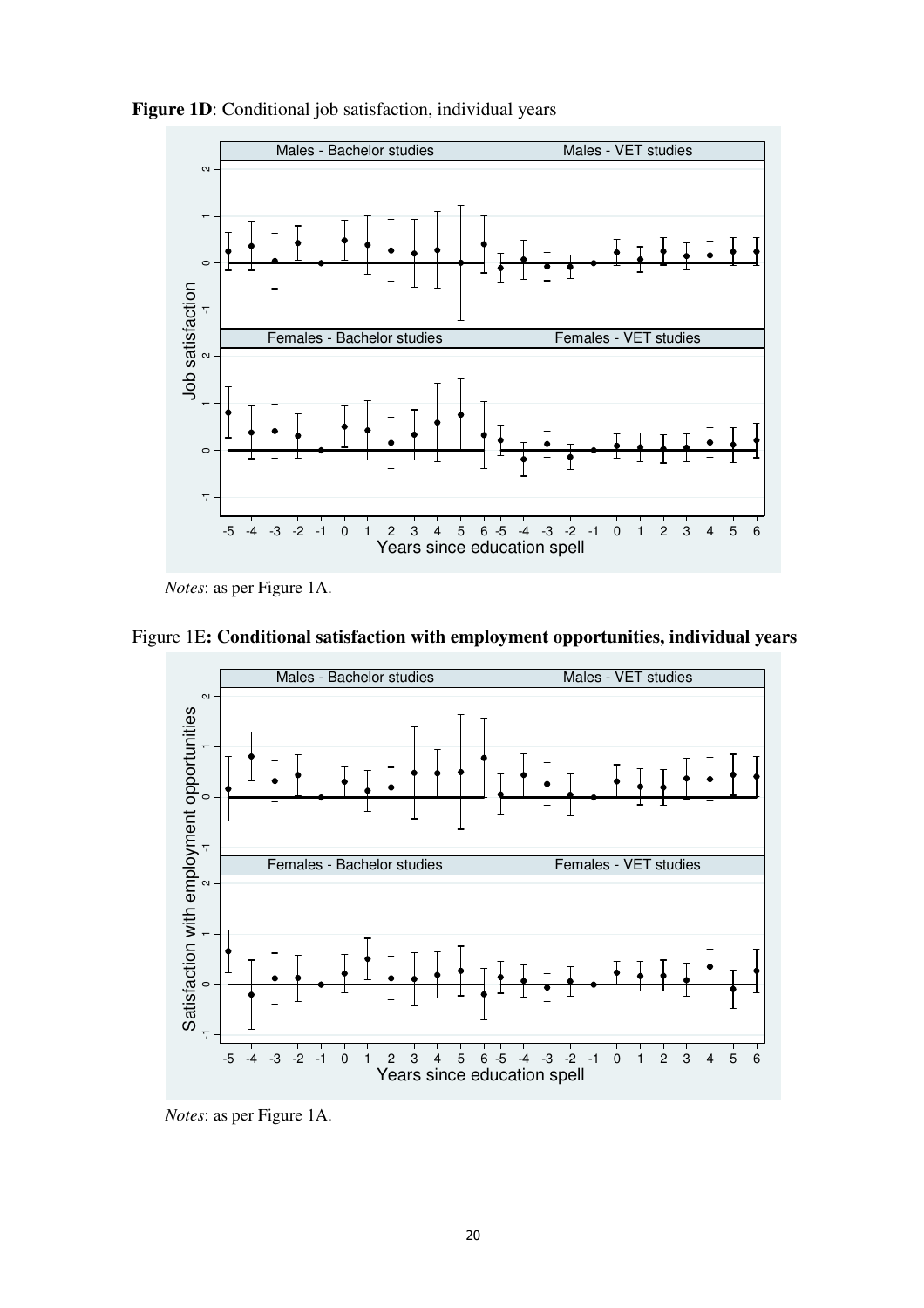Regarding job satisfaction,<sup>20</sup> our estimates differ by gender and level of education. Among males, job satisfaction is marginally lower in the year prior to Bachelor or above study, but no other trend is evident. Job satisfaction is higher during and post VET study among males relative to years prior to such study. Among females, job satisfaction is generally declining prior to study at either level, and rises during and post-study.

In contrast, estimates of the effect of enrolment on satisfaction with employment opportunities (Figure 1E) are reasonably consistent across genders and level of study. Such satisfaction is declining pre-study, but increases during and after such study.<sup>21</sup>

In an effort to improve the precision of our estimates, we now impose the structure of Equation 2. These estimates allow us to focus on whether mature age education can arrest any declining trends in labour market outcomes among those who study. Rather than report the coefficient estimates directly, we again use diagrams (Figures 2A to 2E) to provide a visual display of the key findings. These figures were constructed by: (a) normalising each outcome to equal zero in the year prior to an education spell (for comparability to Figures 1A to 1E), and (b) assuming VET study lasts for one year and Bachelor or above study lasts for two years. These study lengths were the median lengths observed in the data. We also display the results of statistical tests of whether outcomes differ significantly post education from a continuation of the trend observed prior to an education spell. $^{22}$ 

In Figure 2A, estimates of the trend in employment probabilities post Bachelor or higher study are quite noisy among both males and females, with no evidence of improving outcomes post-study. There is some evidence of employment increasing post VET study among males, but these probabilities were already on an upward trend prior to such study. Among females who study at the VET level, the strong upward trend in employment prestudy is not maintained post-study. A naïve comparison of employment probabilities before and after VET study among females reveals higher employment probabilities poststudy, but this improvement was already occurring prior to any education.

L

<sup>&</sup>lt;sup>20</sup> Job satisfaction is only measured for employed individuals. We set it to missing among individuals who are not working in any particular period. It is measured on a scale from zero (totally dissatisfied) to ten (totally satisfied). For simplicity, we model job satisfaction using standard linear regression.

<sup>&</sup>lt;sup>21</sup> Satisfaction with employment opportunities is measured for all individuals irrespective of whether they are currently employed. It is also measured on a scale from zero (totally dissatisfied) to ten (totally satisfied). Again, we model this variable using linear regression for simplicity.

<sup>&</sup>lt;sup>22</sup> These tests were generated using the full estimated variance-covariance matrix (again allowing for errors clustered at the individual level) and standard Delta Method calculations.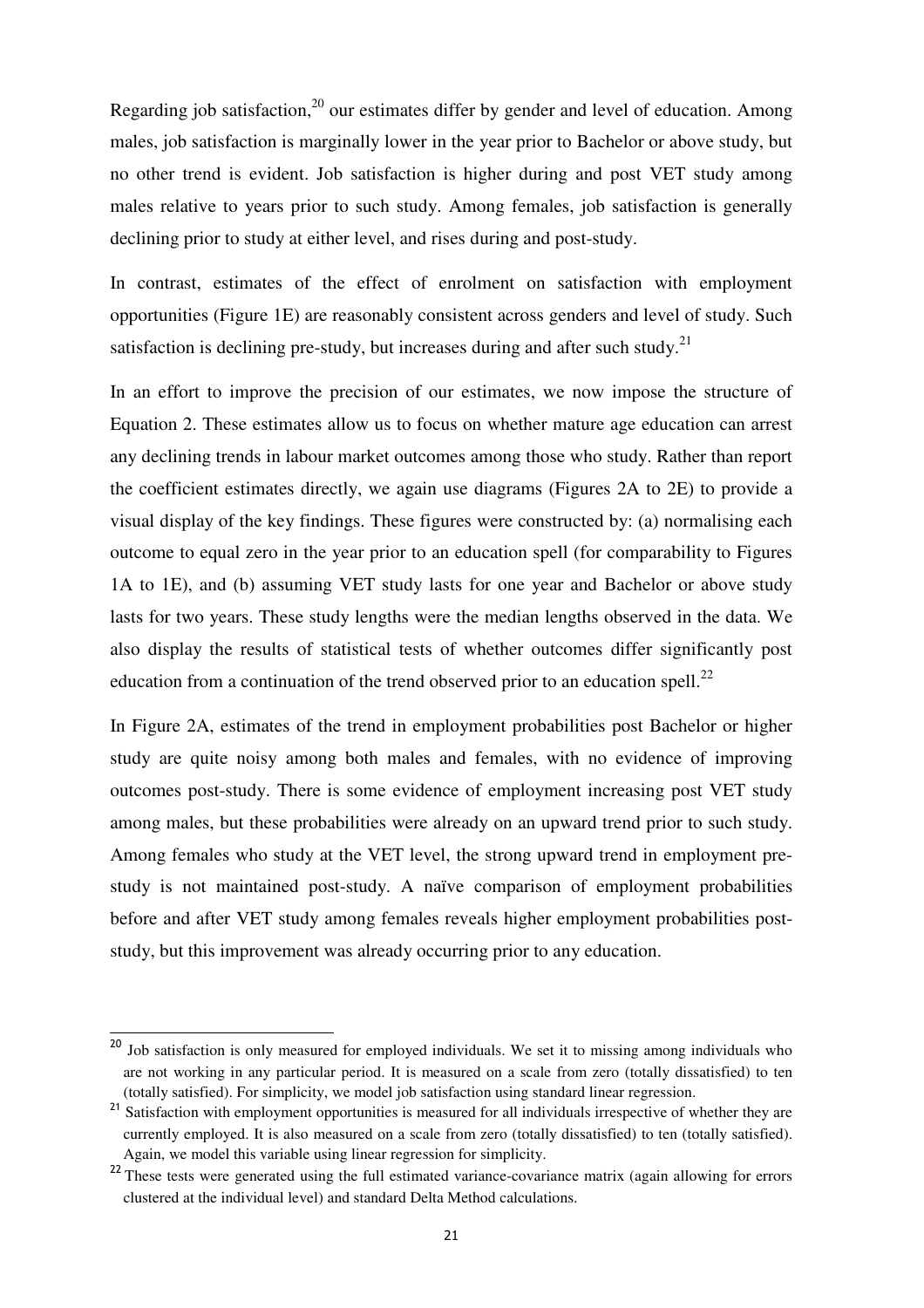

Figure 2A**: Conditional employment probabilities, predicted trends** 

*Notes*: Predicted outcomes using estimates of Equation 2. Tests of differences in predicted outcomes from continuation of pre-study trend based on variance-covariance matrix constructed while allowing for clustering at the individual student level.

The benefits from mature age education appear more evident (at least for male workers) when we focus on the second standard measure of labour market outcomes, the hourly wage rate (Figure 2B). Downward trends in wage rates pre-study appear to reverse poststudy among males, with the difference relative to the pre-study trend being statistically significant for VET study. The higher precision of estimates for VET study is not surprising, as the majority of adult education is at the VET level. Among females, the strong upward trend in wage rates pre Bachelor or above level study is not continued poststudy, and there is no significant trend in outcomes pre or post VET.

There are no significant effects of study on weekly work hours evident in Figure 2C, apart from higher hours in the two years immediately after the end of Bachelor or above study for males.

Overall, imposing some structure on the estimates (in Figures 2A to 2C) did not reveal much more in terms of positive returns to adult education. We now turn again to looking at the potential effect of such study on job satisfaction and satisfaction with work opportunities.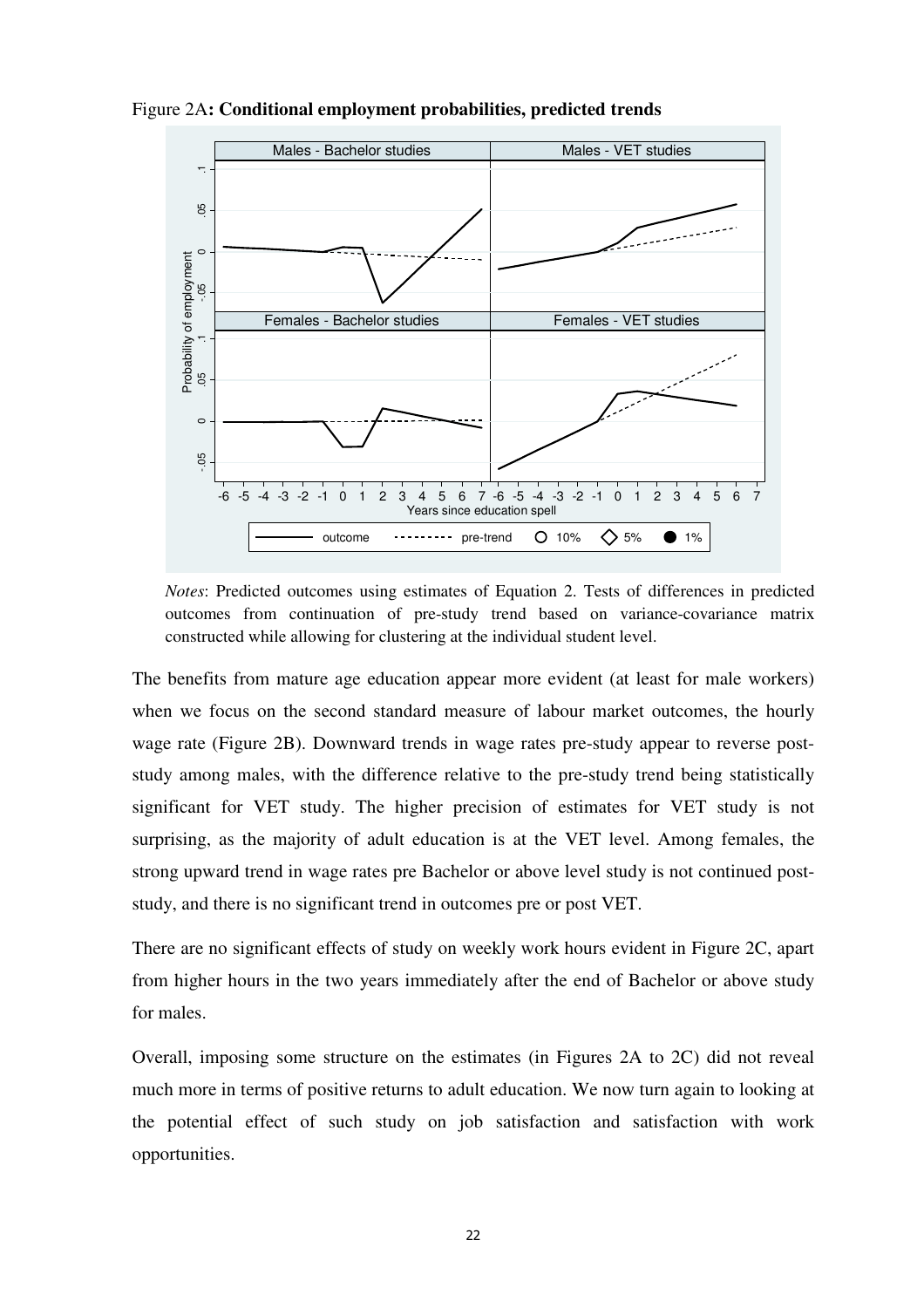

Figure 2B**: Conditional log hourly wage rates, predicted trends** 

*Notes*: as per Figure 2A.

Figure 2C**: Conditional weekly hours of work, predicted trends** 



*Notes*: as per Figure 2A.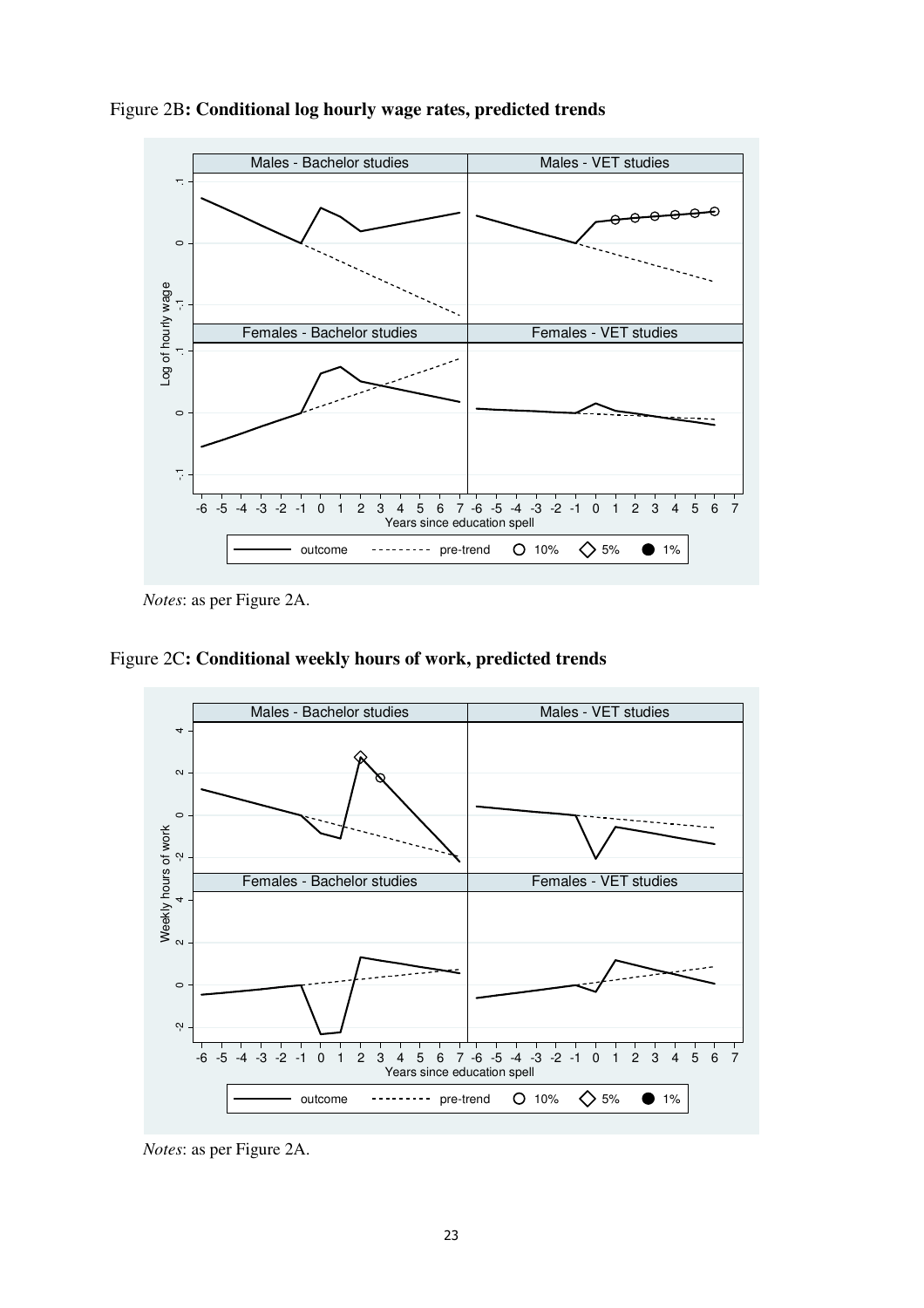

Figure 2D**: Conditional job satisfaction, predicted trends** 

*Notes*: as per Figure 2A.





*Notes*: as per Figure 2A.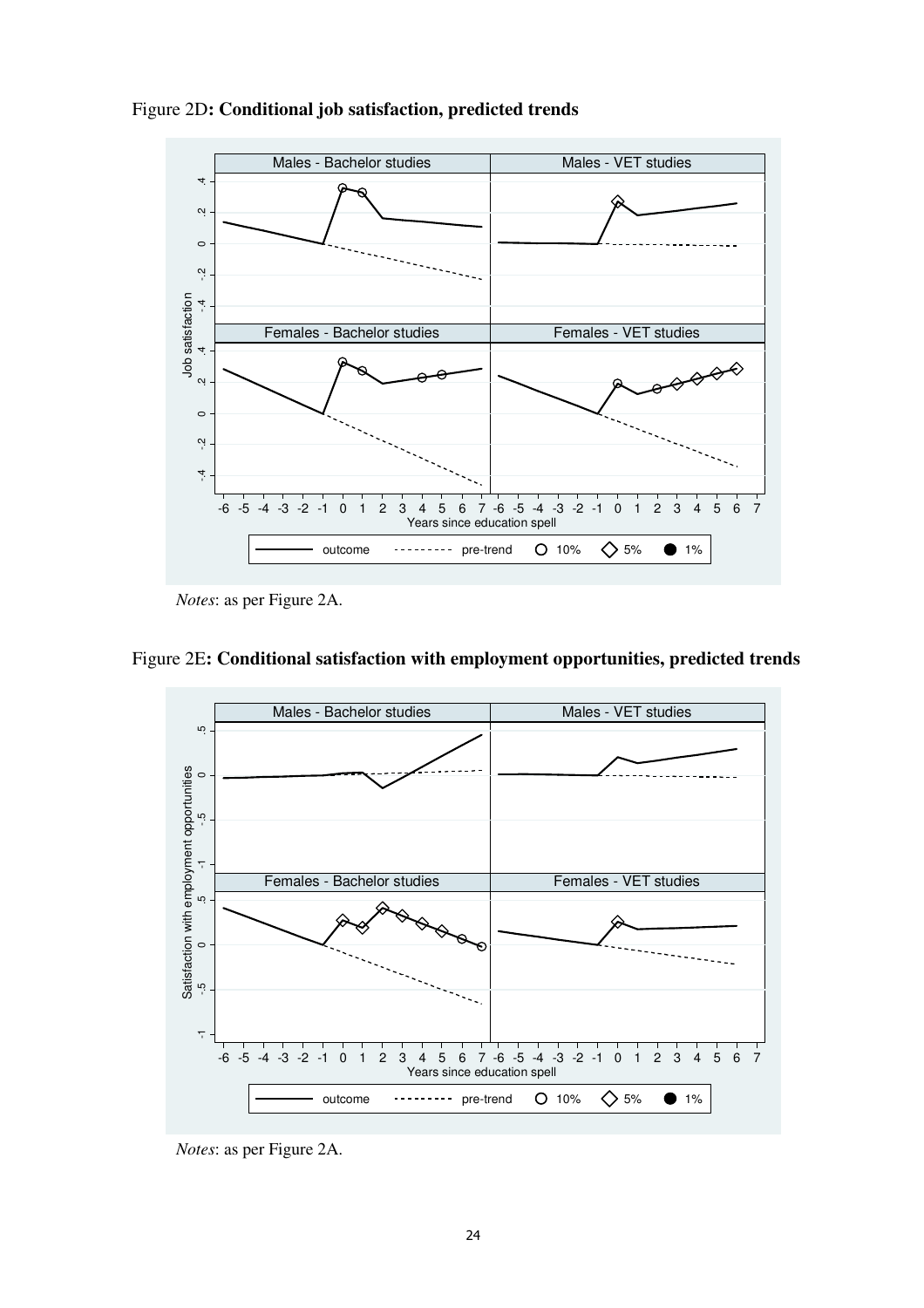Once we impose some structure on the estimates, we find consistent positive effects of study on job satisfaction, particularly among females (Figure 2D). In most cases, studying appears to arrest a downward trend in job satisfaction. Similarly, we find mature age education arresting downward trends in satisfaction with employment opportunities among females (particularly Bachelor or above study), but less so among males (Figure 2E). Consistent with the "unrestricted" estimates based on equation 1, the main "returns" to mature age education, among females in particular, arise in terms of their satisfaction with their job or with their employment opportunities, rather than in direct measures of labour market "success" such as employment, hours of work or wage rates.

#### *4.3 Outcomes for sub-groups*

L

The estimates in Figures 1 and 2 represent the average effect among all individuals who undertake study. Thus we are pooling individuals that may have quite heterogeneous responses to education. We now repeat the analysis based on Equation 2 for a number of sample splits representing some of the more likely sources of heterogeneity in estimated effects. These sample splits are:

- 1. Those who complete their qualification versus those who do not ("completers" comprise 58% of all who study).
- 2. Younger adults (25 to 39 in 2001; this group comprises around 45% of our sample) versus older adults (40 to 54).
- 3. Those who study for a qualification at a level that is higher than the highest qualification currently held versus those that study at the same or lower level ("upskillers" comprise 54% of all who study).

Rather than present separate sets of figures for all these sub-groups, we provide a summary of our findings for each sample split in Appendix Tables A6 to A8. $^{23}$ 

There is no evidence in Table A6 that individuals who complete qualifications have any more positive labour market responses to studying than those that studied but did not complete in terms of employment, weekly hours or wage rates. This finding may be due to the preponderance of non-completion among those studying at the VET level (more than 70% of non-completers in our sample were enrolled in a VET qualification). As VET

 $^{23}$  All the underlying estimates are available from the authors upon request.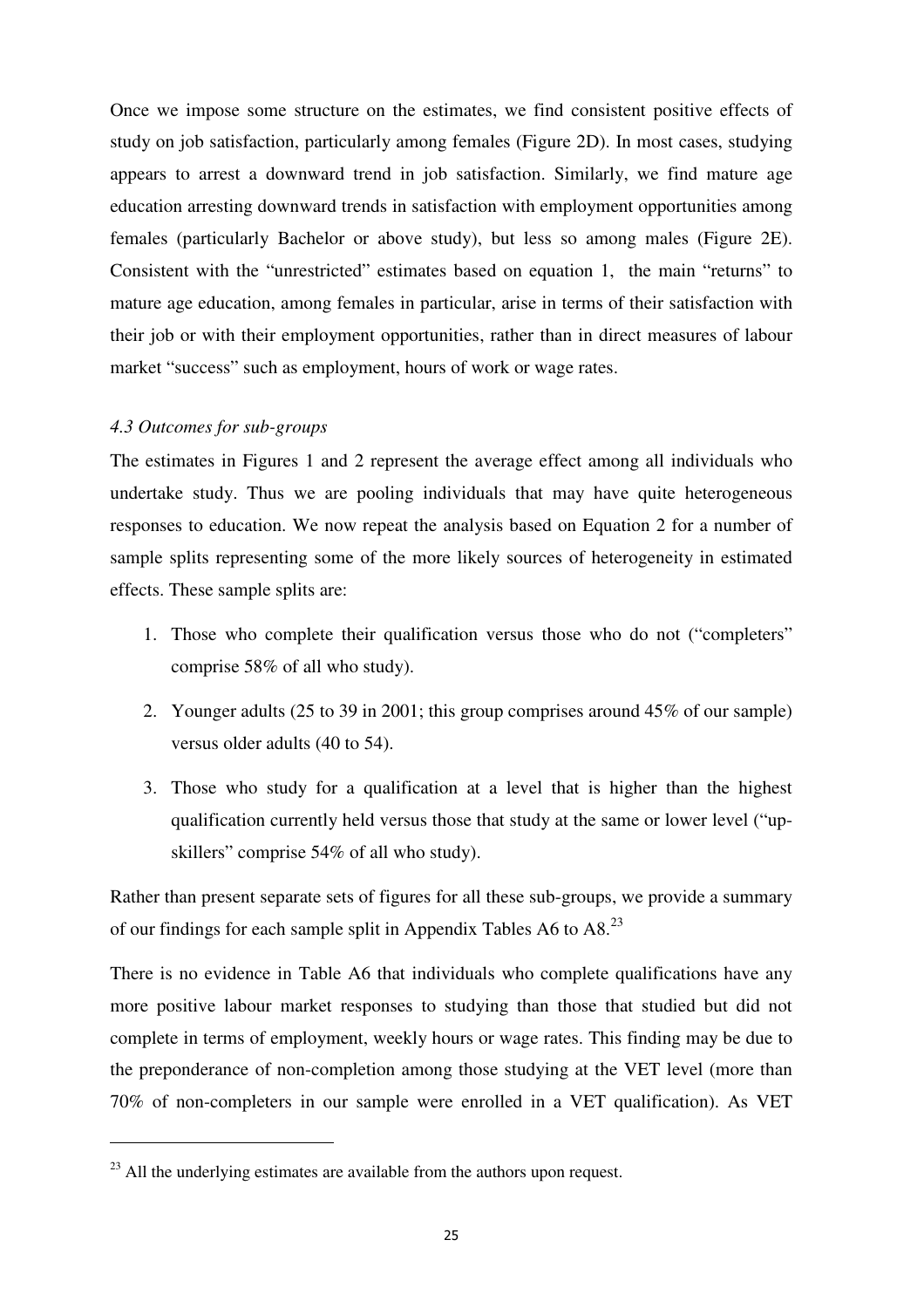courses are typically administered in modules, many workers may opt out of study after completing those specific modules they deemed to be sufficient for their labour market requirements (McVicar and Tabasso, 2015). Adults that complete a Bachelor degree or higher did have larger increases in job satisfaction than those that studied but did not complete. There was little difference in the effects on job satisfaction between completers and non-completers of VET study. Regarding satisfaction with employment opportunities, female non-completers actually had more positive responses to studying than completers, while male Bachelor or above completers were the only male group to have a positive response.

We also found no evidence (Table A7) that younger adults had any more positive labour market responses to studying than older adults in terms of the standard measures (employment, hours, wage rates). This is in contrast to findings for the UK, where younger adults gained more from studying (Blanden et al., 2010). Interestingly, regarding job satisfaction and satisfaction with employment opportunities, older men and younger women gained more from Bachelor or above studies.

Finally, we found no evidence of adults who studied at a level higher than the highest qualification currently held ("up-skillers") gained more than others in terms of the standard measures of employment, hours, and wage rates (Table A8). Male wage rates post Bachelor or above study did rise among "up-skillers", but the effect was not statistically significant. Regarding job satisfaction and satisfaction with employment opportunities, the evidence on the subsamples of "up-skillers" and "not up-skillers" is quite mixed. Female "up-skillers" at the Bachelor or above level did gain more than those who studied at similar or lower levels, but the opposite was the case among males. Females studying at the VET level who were not "up-skillers" also had satisfaction gains, but "up-skillers" did not.

#### **5. Discussion and concluding remarks**

Engaging in education as an adult is an increasingly important component of the education and labour market landscape. Large proportions of working age adults undertake further education at non-conventional ages. This paper provides new insights into this phenomenon, particularly in understanding who is undertaking further education, and on what its labour market effects are. We focus our analysis on Australia, a country characterised by a high level of mature age education.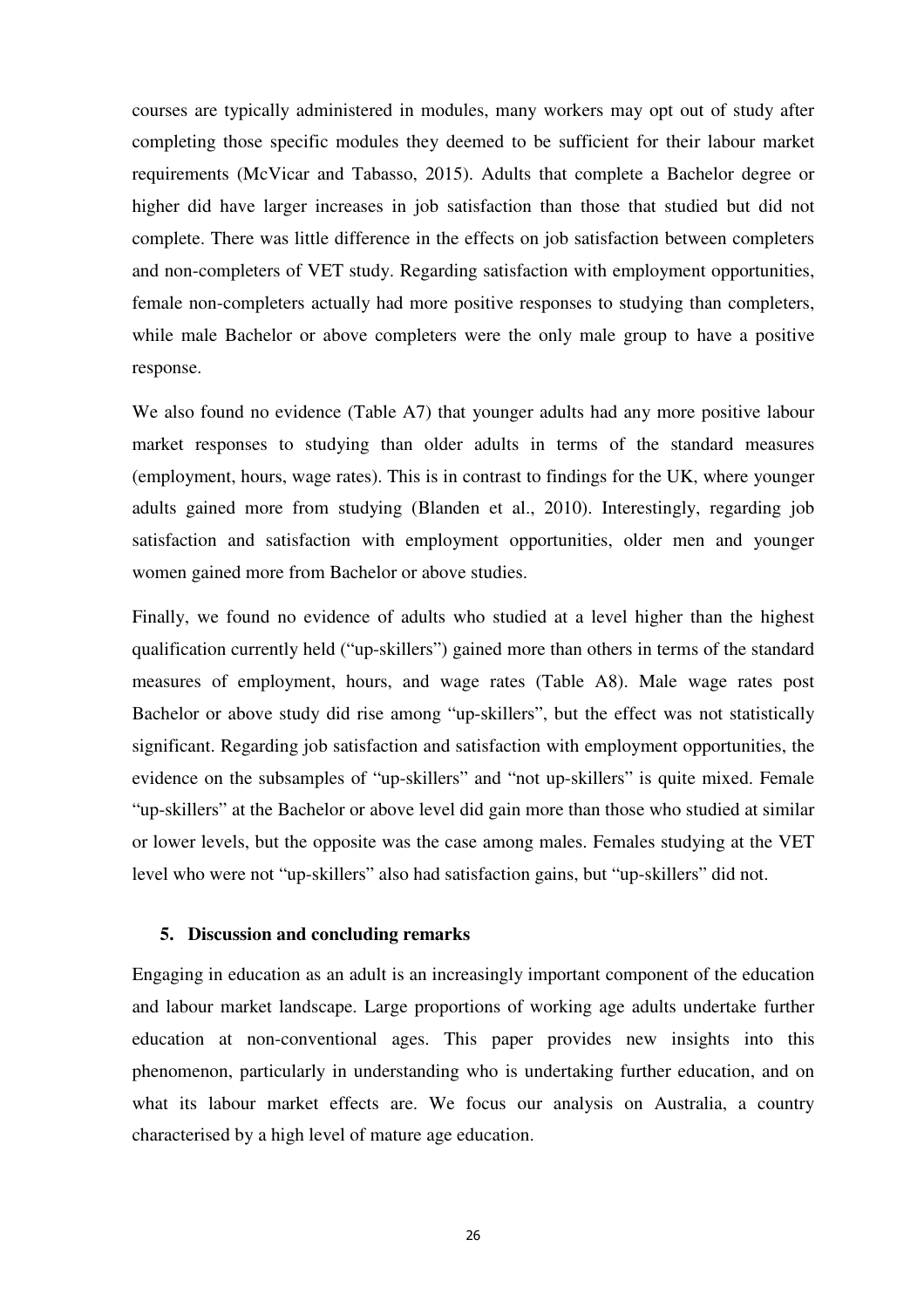To begin, we found that a significant proportion of adult education is undertaken at the vocational level in Australia, and that individuals undertaking this level of education may already hold qualifications at this same level or at even higher levels. The decision to enrol in further education is also related to poorer labour market outcomes for males (low income and wages, low job satisfaction), while for females it is more closely related to marriage dissolution and unemployment.

Regarding the outcomes of adult education, in line with much of the related literature, we found very little consistent evidence that such education leads to significant improvements in the standard labour market outcomes of employment, hours of work or wage rates. There was some evidence of a downward trend in wage rates being arrested by education among males, and some evidence of employment probabilities rising among females undertaking vocational study (albeit the trend increase was already occurring pre-study). At least over the time frame we were able to investigate in this paper, engaging in formal education at more mature ages appears to be less beneficial than it is for individuals engaging at more conventional (younger) ages.

There was, however, more consistent evidence of mature age education improving levels of job satisfaction and satisfaction with employment opportunities, particularly among females. This suggests that reasons for studying at more mature ages may be quite heterogeneous across the population. It may not be the case that such individuals are only interested in increasing monetary returns. These findings are particularly relevant as most of the literature on adult education focuses on standard labour market outcomes and neglects other dimensions, such as those that we investigated in this paper.

While the HILDA Survey has a wealth of information on individuals, information on the reasons why individuals choose to study is not collected. However, the Australian Bureau of Statistics (ABS) has collected such information in their Surveys of Education and Training (SET). Percentages of individuals by their main reason for studying are presented in Appendix Table A9, broken down by gender and age group. Among the young (aged below 25), the dominant reason for study is to get a job, as we might expect. But this is much less likely to be the main reason for studying among more mature students. Note that even among mature students, females are more likely than males to respond that the main reason for studying is to get a job. This is consistent with our finding from the HILDA Survey that engagement in education is more likely to be related to marriage dissolution and unemployment among females.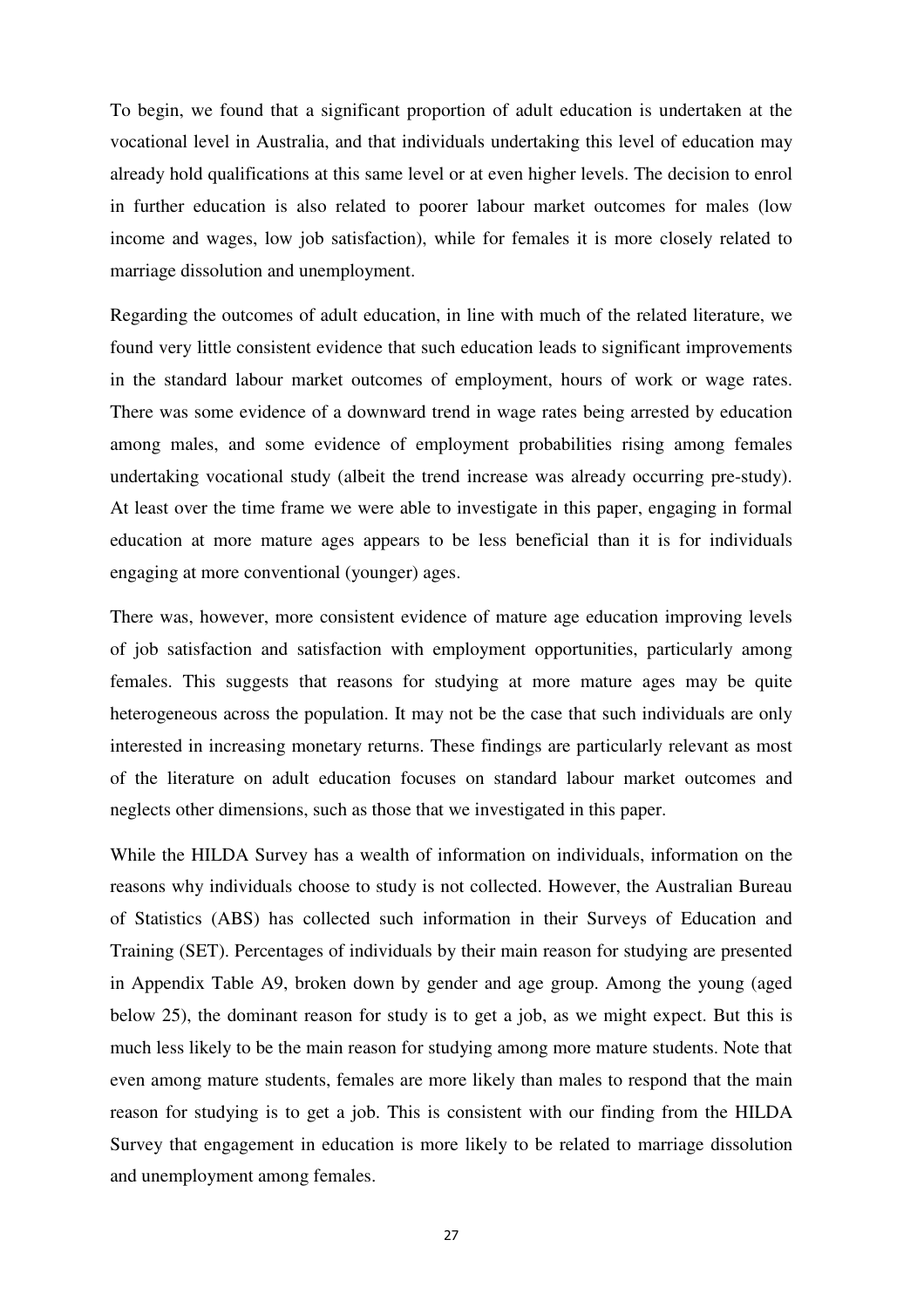Among mature students, the main reasons for studying are quite varied (Appendix Table A9). For many, it was a requirement of their job or it was undertaken to obtain skills for their current job. This finding accords with the notion that to just keep up with changes in how work is undertaken – perhaps in response to technological change – updating work skills is essential. For some, it was to get a different job or promotion, and this was more likely among males than females. Others were studying in order to change careers or for their personal interest and enjoyment.

The findings in this study pose important and challenging questions for policymakers contemplating the funding of mature age study. Much of this study does not take the form of gaining higher qualification levels. Much of it also does not appear to be related to obtaining higher paid employment. Some females do appear to use VET to re-enter the workforce. Thus such investment can be beneficial for the individual and potentially for society more generally, in terms of higher output, higher tax revenues and potentially lower income support expenditures.

The advantages adult males receive from VET, however, do not appear to be directly monetary, as wage rates and employment probabilities did not increase. Gains for males were generally limited to higher job satisfaction and satisfaction with employment opportunities. The payoff for society more generally from such study is thus less clear. Given this, government subsidisation of such study is more difficult to rationalise, particularly for the large number of individuals that have already attained higher level qualifications. That being said, there may exist cases where education at more mature ages may still be beneficial for individuals and desirable for society, in particular in response to job losses in industries in decline. Without such re-training and up-skilling, labour market outcomes for such individuals may actually have deteriorated.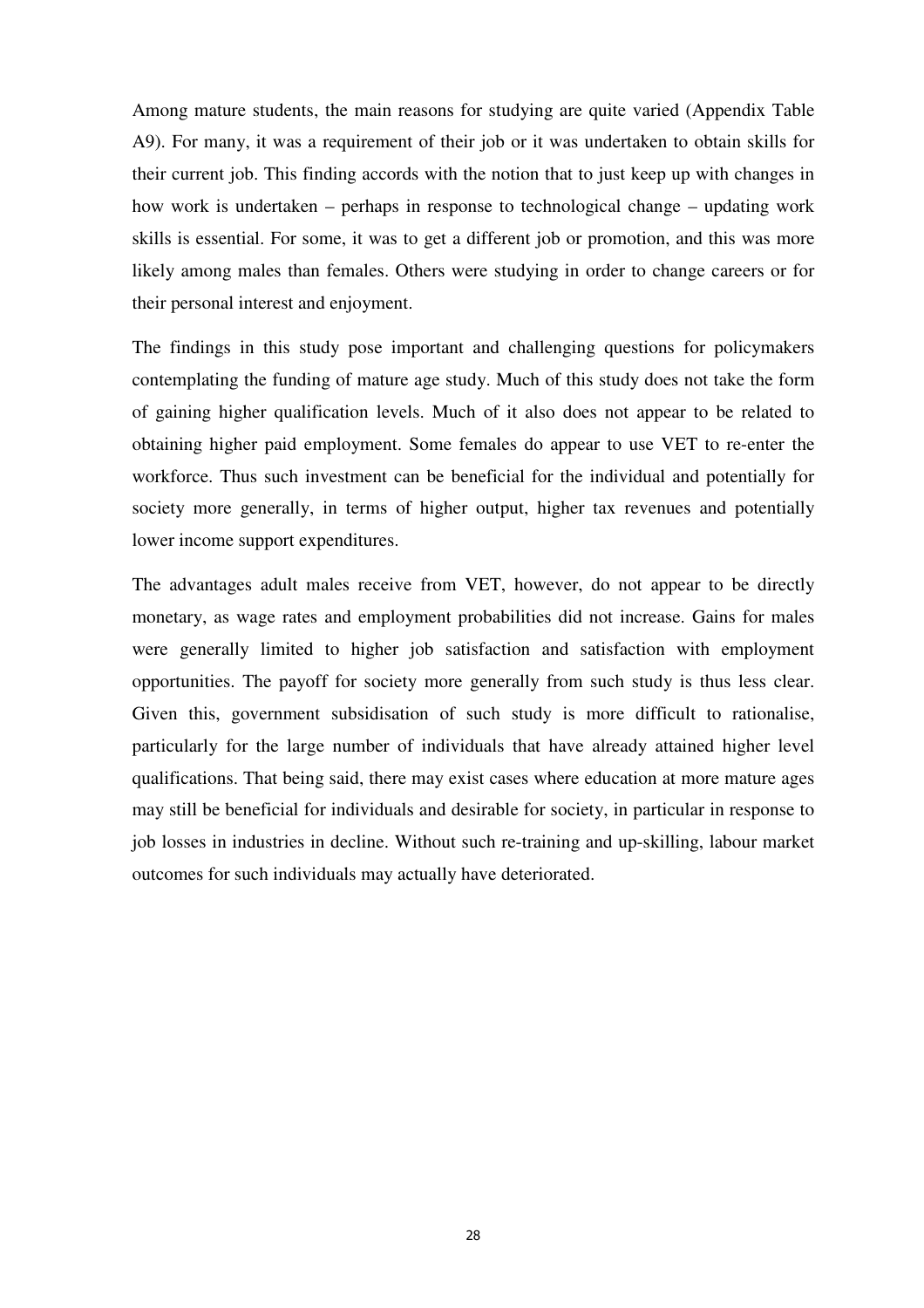### **Appendix A**

| Age group                  | $25 - 34$ | $35 - 44$ | $45 - 54$ | $55 - 64$ |
|----------------------------|-----------|-----------|-----------|-----------|
| <b>Males</b>               |           |           |           |           |
| Any non-school study       | 20.86     | 10.47     | 7.09      | 4.18      |
| <b>Level</b>               |           |           |           |           |
| Graduate and post-graduate | 5.36      | 3.09      | 1.23      | 1.18      |
| Bachelor degree            | 4.18      | 0.94      | 1.08      | 0.30      |
| Diploma, associate degree  | 3.59      | 1.53      | 0.99      | 0.51      |
| Certificate III/IV         | 6.75      | 4.14      | 2.93      | 1.95      |
| Certificate I/II           | 0.79      | 0.59      | 0.75      | 0.16      |
| Other or unknown level     | 0.19      | 0.18      | 0.11      | 0.07      |
| Proportion full-time study | 0.28      | 0.12      | 0.10      | 0.10      |
| Number of observations     | 1,003     | 1,036     | 1,104     | 861       |
| Females                    |           |           |           |           |
| Any non-school study       | 23.26     | 17.27     | 12.51     | 5.48      |
| <b>Level</b>               |           |           |           |           |
| Graduate and post-graduate | 6.07      | 3.37      | 2.89      | 1.13      |
| Bachelor degree            | 5.35      | 3.60      | 0.84      | 0.77      |
| Diploma, associate degree  | 3.95      | 2.36      | 1.92      | 0.66      |
| Certificate III/IV         | 6.82      | 7.45      | 5.67      | 2.41      |
| Certificate I/II           | 0.77      | 0.38      | 1.19      | 0.52      |
| Other or unknown level     | 0.30      | 0.11      | 0.00      | 0.00      |
| Proportion full-time study | 0.29      | 0.28      | 0.20      | 0.06      |
| Number of observations     | 1,079     | 1,157     | 1,223     | 992       |

Source: HILDA data, weighted statistics.

|  | Table A2: Number of individuals that enrolled and completed courses, HILDA. |
|--|-----------------------------------------------------------------------------|
|  |                                                                             |

|                | <b>Enrolled in</b><br>above                                                                       | <b>Completed</b><br><b>Bachelor or Bachelor or</b><br>above | rate | <b>Completion Enrolled in</b><br>VET | Completed<br>VET | <b>Completion</b><br>rate |
|----------------|---------------------------------------------------------------------------------------------------|-------------------------------------------------------------|------|--------------------------------------|------------------|---------------------------|
| <b>Males</b>   | 117                                                                                               | 63                                                          | 0.54 | 341                                  | 214              | 0.63                      |
| <b>Females</b> | 162                                                                                               | 81                                                          | 0.50 | 455                                  | 266              | 0.58                      |
| <b>Total</b>   | 279<br>Source: HII DA, Enrolment was any time during the vears 2002 2000. Completion was any time | 144                                                         | 0.52 | 796                                  | 480              | 0.60                      |

Source: HILDA. Enrolment was any time during the years 2002-2009. Completion was any time during the years 2002-2011.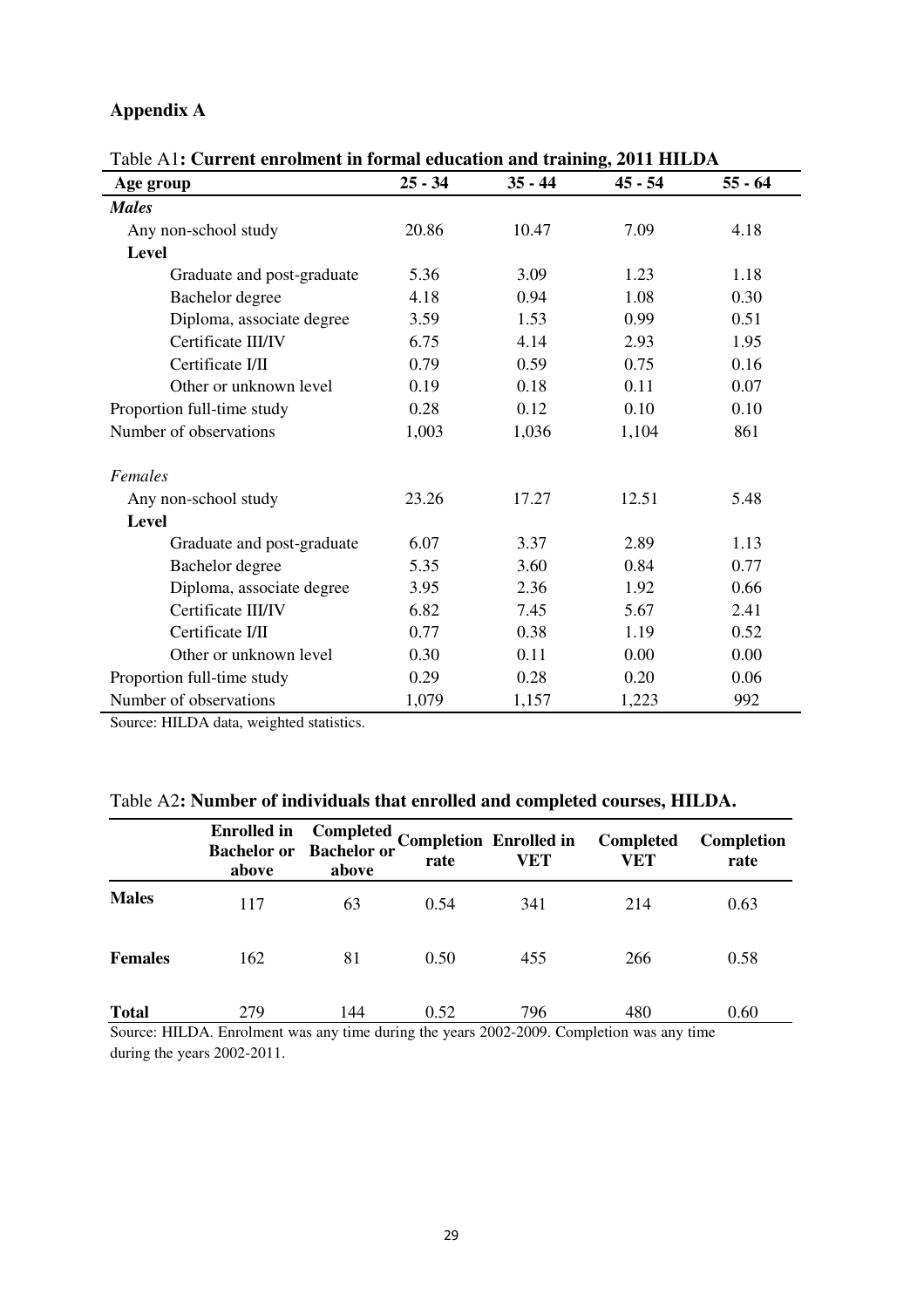|  | Table A3: Details of Australian education levels |
|--|--------------------------------------------------|
|--|--------------------------------------------------|

| <b>Education level</b>          | <b>ISCED</b> code | Level description*                                                                                                                                                                                                                                                                                                                                                                                                                                                                                                                                                                                                                                                           |
|---------------------------------|-------------------|------------------------------------------------------------------------------------------------------------------------------------------------------------------------------------------------------------------------------------------------------------------------------------------------------------------------------------------------------------------------------------------------------------------------------------------------------------------------------------------------------------------------------------------------------------------------------------------------------------------------------------------------------------------------------|
| Certificate Level I / II        | 2C                | These Certificates I qualify individuals with basic<br>functional knowledge and skills to undertake routine work,<br>further learning and community involvement. The volume<br>of learning is typically $0.5 - 1$ year. Examples: commercial<br>kitchen basic skills, volunteering, pre-apprenticeship<br>plumbing.                                                                                                                                                                                                                                                                                                                                                          |
| Certificate Level III / IV      | 3C/4B             | These Certificates qualify individuals who apply a broad<br>range of specialised knowledge and skills in varied<br>contexts to undertake skilled work and as a pathway for<br>further learning. The volume of learning $0.5 - 2$ years.<br>There may be variations between short duration specialist<br>qualifications that build on knowledge and skills already<br>acquired and longer duration qualifications that are<br>designed as entry level requirements for work. Up to 4<br>years may be required to achieve the learning outcomes<br>through a program of training and employment<br>(apprenticeship). Examples: registered/licensed plumber,<br>teacher's aide. |
| Diploma and Advanced<br>Diploma | 5B                | Diplomas qualify individuals who apply integrated<br>technical and theoretical concepts and/or specialised<br>knowledge in a broad range of contexts to undertake<br>advanced skilled or paraprofessional work and as a<br>pathway for further learning. The volume of learning is<br>typically $1 - 2$ years. Examples: enrolled nurse, draftsman,<br>aircraft maintenance, early childhood educator.                                                                                                                                                                                                                                                                       |
| <b>Bachelor Degree</b>          | 5A                | The Bachelor Degree qualifies individuals who apply a<br>broad and coherent body of knowledge in a range of<br>contexts to undertake professional work and as a pathway<br>for further learning. The volume of learning is typically 3<br>- 4 years. Examples: accountant, engineer, registered<br>nurse.                                                                                                                                                                                                                                                                                                                                                                    |
| <b>Postgraduate Degrees</b>     | 5A and 6          | These Degrees qualify individuals who apply an advanced<br>and substantial body of knowledge in a range of contexts<br>for research and scholarship, as a pathway for further<br>learning and to develop new knowledge. The volume of<br>learning is typically 1-2 years for Master Degrees and 3-4<br>years for Doctoral Degrees.                                                                                                                                                                                                                                                                                                                                           |

\* Source: see Australian Qualifications Framework January 2013, Australian Qualifications Framework Council, http://www.aqf.edu.au/wp-content/uploads/2013/05/AQF-2nd-Edition-January-2013.pdf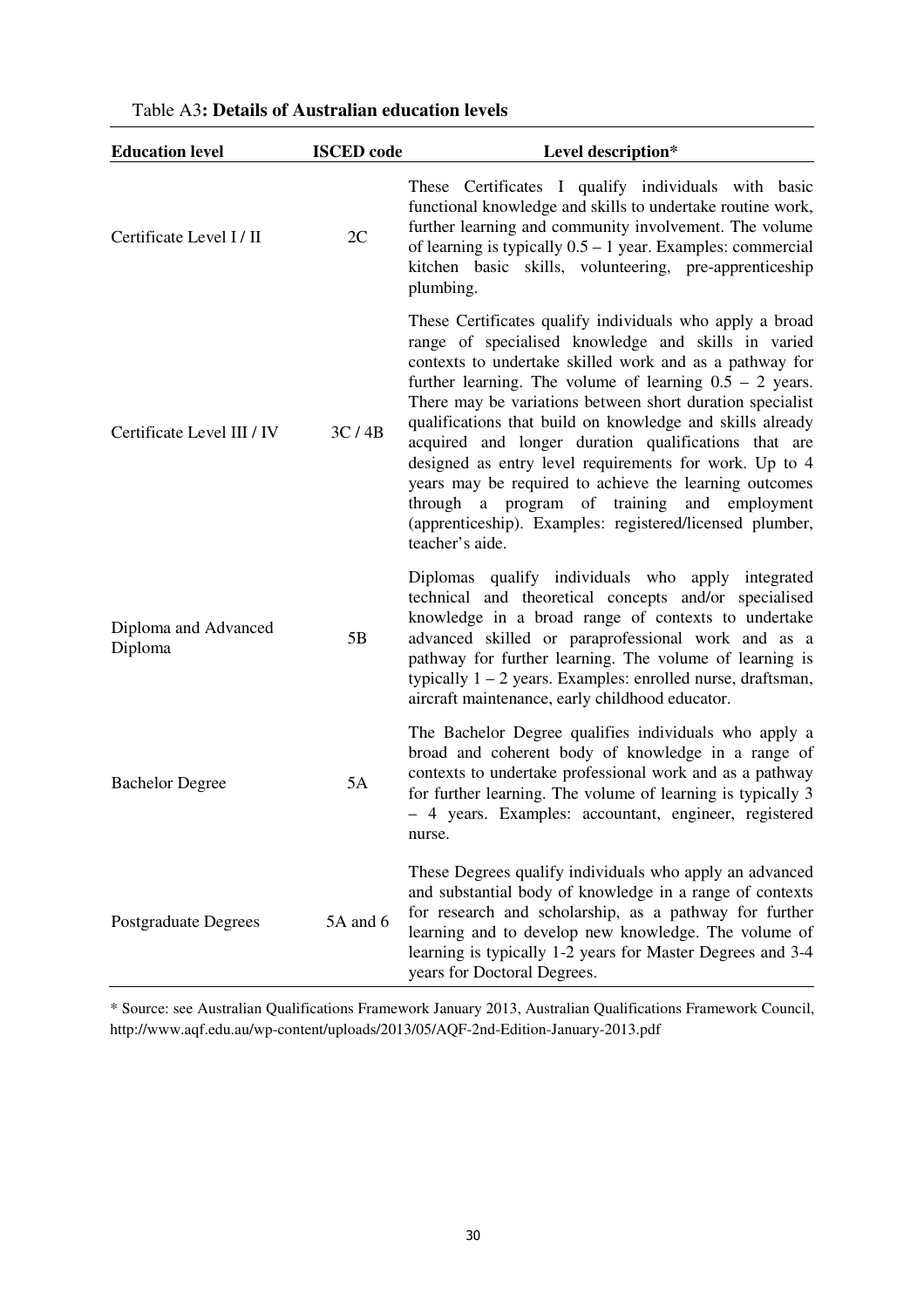|                                     | All<br><b>Individuals</b> | <b>Individuals</b><br><b>Who Did Not</b><br><b>Study</b> | <b>Bachelor</b><br><b>Students</b> | <b>VET</b><br><b>Students</b> |
|-------------------------------------|---------------------------|----------------------------------------------------------|------------------------------------|-------------------------------|
|                                     | Mean                      | Mean                                                     | Mean                               | Mean                          |
|                                     | (s.d.)                    | (s.d.)                                                   | (s.d.)                             | (s.d.)                        |
| Age                                 | 40.966                    | 41.941                                                   | 37.035                             | 38.607                        |
|                                     | (8.411)                   | (8.216)                                                  | (7.902)                            | (8.474)                       |
| Number of children                  | 1.115                     | 1.107                                                    | 1.000                              | 1.185                         |
|                                     | (1.252)                   | (1.251)                                                  | (1.132)                            | (1.292)                       |
| Married or de facto                 | 0.772                     | 0.780                                                    | 0.722                              | 0.757                         |
| Separated or divorced               | 0.083                     | 0.089                                                    | 0.061                              | 0.067                         |
| Widowed                             | 0.002                     | 0.002                                                    | 0.000                              | 0.000                         |
| Never married                       | 0.144                     | 0.129                                                    | 0.217                              | 0.176                         |
| Respondent has a disability         | 0.126                     | 0.130                                                    | 0.078                              | 0.126                         |
| Urban area                          | 0.636                     | 0.628                                                    | 0.757                              | 0.625                         |
| Rural area                          | 0.236                     | 0.236                                                    | 0.217                              | 0.243                         |
| New South Wales                     | 0.282                     | 0.279                                                    | 0.278                              | 0.296                         |
| Victoria                            | 0.257                     | 0.254                                                    | 0.296                              | 0.255                         |
| Queensland                          | 0.207                     | 0.203                                                    | 0.191                              | 0.226                         |
| Southern Australia                  | 0.101                     | 0.100                                                    | 0.113                              | 0.103                         |
| Western Australia                   | 0.100                     | 0.109                                                    | 0.070                              | 0.076                         |
| Tasmania                            | 0.028                     | 0.028                                                    | 0.026                              | 0.026                         |
| Northern Territory                  | 0.009                     | 0.009                                                    | 0.000                              | 0.009                         |
| <b>Australian Capital Territory</b> | 0.017                     | 0.019                                                    | 0.026                              | 0.009                         |
| Year 12, 11 or below                | 0.366                     | 0.394                                                    | 0.165                              | 0.326                         |
| <b>VET Certificate</b>              | 0.299                     | 0.300                                                    | 0.017                              | 0.390                         |
| Diploma or Bachelor                 | 0.237                     | 0.215                                                    | 0.522                              | 0.223                         |
| Postgraduate                        | 0.099                     | 0.091                                                    | 0.296                              | 0.062                         |
| Number of observations              | 1,742                     | 1,286                                                    | 115                                | 341                           |

| Table A4: Average values of explanatory variables in 2001, by level sought – Males |  |  |  |
|------------------------------------------------------------------------------------|--|--|--|
|------------------------------------------------------------------------------------|--|--|--|

*Notes:* HILDA data for 2001. Standard deviations are provided in parentheses.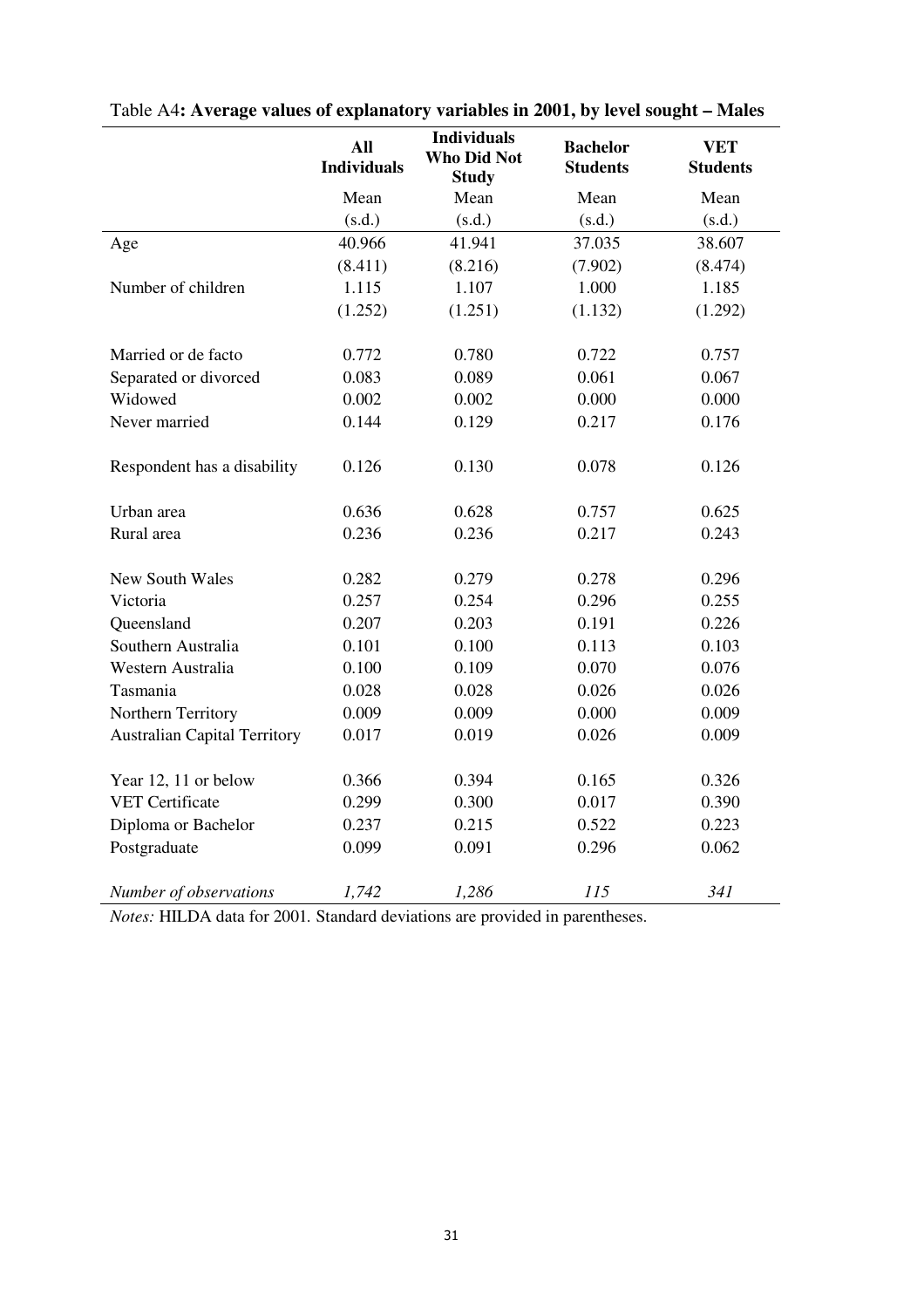|                                     | <b>All</b><br><b>Individuals</b> | <b>Individuals</b><br><b>Who Did</b><br><b>Not Study</b> | <b>Bachelor</b><br><b>Students</b> | <b>VET</b><br><b>Students</b> |
|-------------------------------------|----------------------------------|----------------------------------------------------------|------------------------------------|-------------------------------|
|                                     | Mean                             | Mean                                                     | Mean                               | Mean                          |
|                                     | (s.d.)                           | (s.d.)                                                   | (s.d.)                             | (s.d.)                        |
| Age                                 | 40.872                           | 41.964                                                   | 35.944                             | 39.374                        |
|                                     | (8.470)                          | (8.424)                                                  | (7.405)                            | (8.119)                       |
| Number of children                  | 1.286                            | 1.244                                                    | 1.211                              | 1.440                         |
|                                     | (1.246)                          | (1.232)                                                  | (1.334)                            | (1.245)                       |
| Married or de facto                 | 0.765                            | 0.784                                                    | 0.720                              | 0.725                         |
| Separated or divorced               | 0.117                            | 0.107                                                    | 0.106                              | 0.150                         |
| Widowed                             | 0.013                            | 0.014                                                    | 0.012                              | 0.011                         |
| Never married                       | 0.104                            | 0.094                                                    | 0.161                              | 0.115                         |
| Respondent has a disability         | 0.130                            | 0.136                                                    | 0.106                              | 0.119                         |
| Urban area                          | 0.635                            | 0.632                                                    | 0.727                              | 0.611                         |
| Rural area                          | 0.237                            | 0.238                                                    | 0.211                              | 0.246                         |
| <b>New South Wales</b>              | 0.292                            | 0.283                                                    | 0.342                              | 0.299                         |
| Victoria                            | 0.248                            | 0.243                                                    | 0.280                              | 0.251                         |
| Queensland                          | 0.209                            | 0.214                                                    | 0.186                              | 0.204                         |
| Southern Australia                  | 0.097                            | 0.097                                                    | 0.087                              | 0.101                         |
| Western Australia                   | 0.096                            | 0.104                                                    | 0.043                              | 0.092                         |
| Tasmania                            | 0.031                            | 0.030                                                    | 0.037                              | 0.029                         |
| Northern Territory                  | 0.010                            | 0.011                                                    | 0.006                              | 0.007                         |
| <b>Australian Capital Territory</b> | 0.018                            | 0.018                                                    | 0.019                              | 0.018                         |
| Year 12, 11 or below                | 0.539                            | 0.573                                                    | 0.143                              | 0.580                         |
| <b>VET Certificate</b>              | 0.109                            | 0.108                                                    | 0.068                              | 0.125                         |
| Diploma or Bachelor                 | 0.244                            | 0.218                                                    | 0.509                              | 0.229                         |
| Postgraduate                        | 0.108                            | 0.101                                                    | 0.280                              | 0.066                         |
| Number of observations              | 1,964                            | 1,349                                                    | 161                                | 454                           |

Table A5**: Average values of explanatory variables in 2001, by level sought – Females** 

*Notes:* HILDA data for 2001. Standard deviations are provided in parentheses.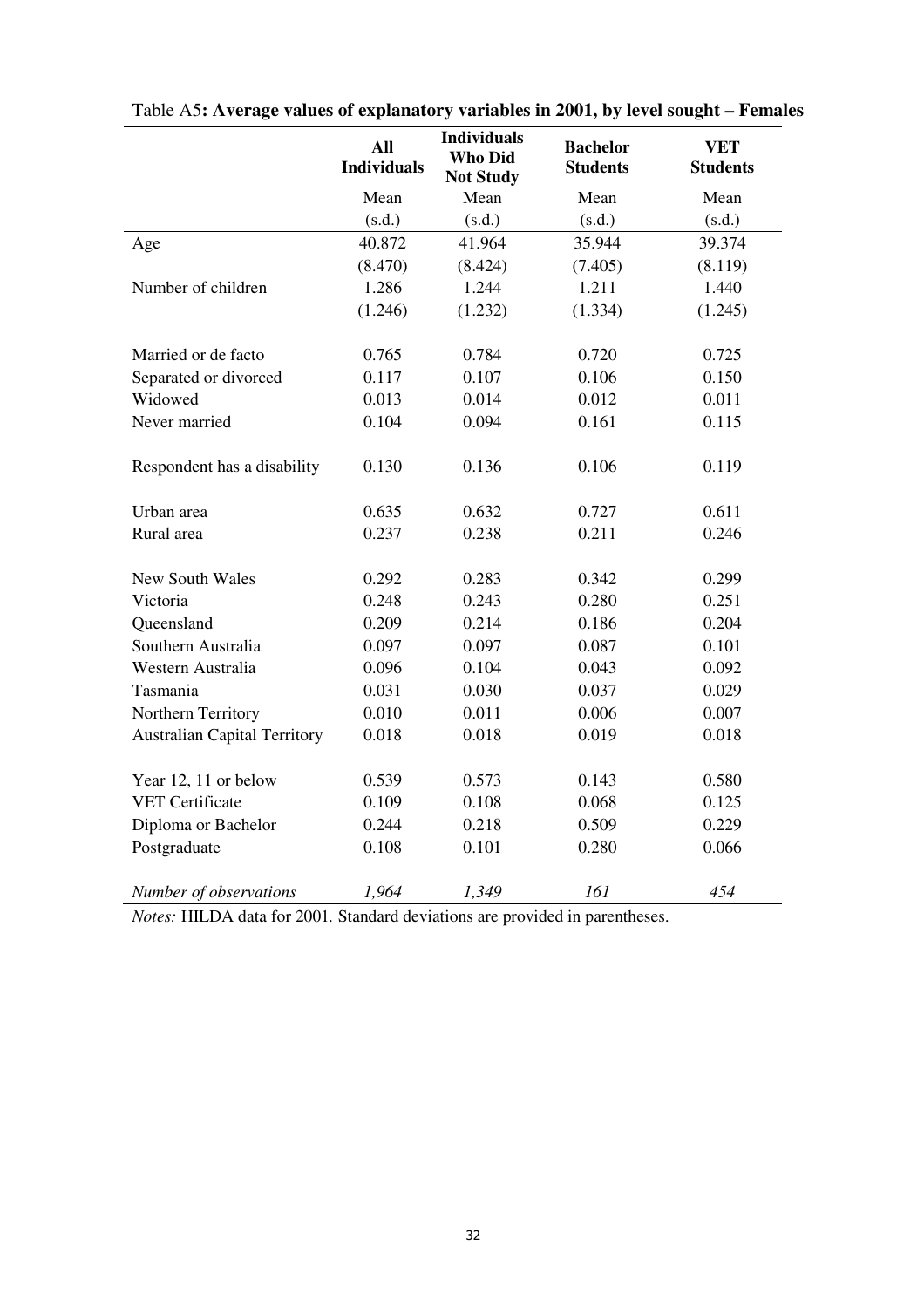|                                | <b>Obtaining</b> a new qualification              |                         | Ended study without qualification |                                  |
|--------------------------------|---------------------------------------------------|-------------------------|-----------------------------------|----------------------------------|
|                                | Pre-study trend                                   | <b>Education</b> effect |                                   | Pre-study trend Education effect |
| Male employment                |                                                   |                         |                                   |                                  |
| Bachelor or higher             | negative                                          | positive                | zero                              | zero                             |
| <b>VET</b>                     | positive                                          | zero                    | positive                          | zero                             |
| <b>Female employment</b>       |                                                   |                         |                                   |                                  |
| Bachelor or higher             | positive                                          | negative                | negative                          | positive                         |
| <b>VET</b>                     | positive                                          | negative                | positive                          | zero                             |
| <b>Male log hourly wage</b>    |                                                   |                         |                                   |                                  |
| Bachelor or higher             | zero                                              | zero                    | negative                          | positive                         |
| <b>VET</b>                     | negative                                          | positive                | positive                          | zero                             |
| <b>Female log hourly wage</b>  |                                                   |                         |                                   |                                  |
| Bachelor or higher             | positive                                          | negative                | zero                              | positive*                        |
| <b>VET</b>                     | zero                                              | zero                    | zero                              | zero                             |
| Male weekly hours of work      |                                                   |                         |                                   |                                  |
| Bachelor or higher             | positive                                          | zero                    | negative                          | zero                             |
| <b>VET</b>                     | negative                                          | zero                    | zero                              | zero                             |
| Female weekly hours of work    |                                                   |                         |                                   |                                  |
| Bachelor or higher             | positive                                          | zero                    | zero                              | zero                             |
| <b>VET</b>                     | positive                                          | zero                    | positive                          | negative                         |
| Male job satisfaction          |                                                   |                         |                                   |                                  |
| Bachelor or higher             | negative                                          | positive*               | zero                              | zero                             |
| <b>VET</b>                     | positive                                          | zero                    | negative                          | positive                         |
| <b>Female job satisfaction</b> |                                                   |                         |                                   |                                  |
| Bachelor or higher             | negative                                          | positive**              | negative                          | positive*                        |
| <b>VET</b>                     | negative                                          | positive                | negative                          | positive*                        |
|                                | Male satisfaction with employment opportunities   |                         |                                   |                                  |
| Bachelor or higher             | negative                                          | positive**              | positive                          | zero                             |
| <b>VET</b>                     | zero                                              | zero                    | positive                          | zero                             |
|                                | Female satisfaction with employment opportunities |                         |                                   |                                  |
| Bachelor or higher             | negative                                          | zero                    | negative                          | positive*                        |
| <b>VET</b>                     | zero                                              | zero                    | negative                          | positive*                        |

*Notes*: Summary of effects based on estimates of Equation 2. Statistically significant effects of education at the 10% (\*), 5% (\*\*) and 1% (\*\*\*) levels, for at least two periods post-study.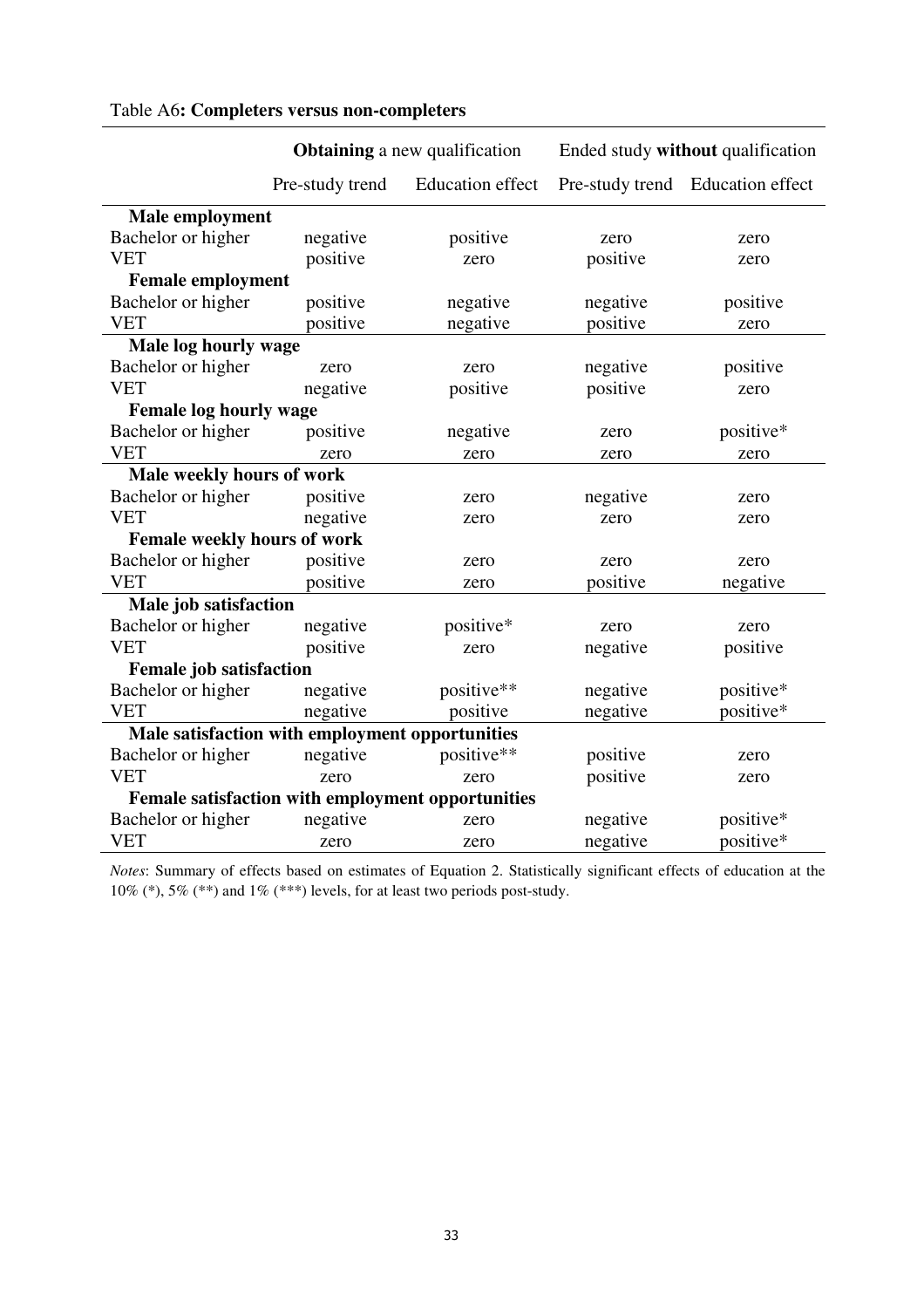|                                    | <b>Younger</b> (aged 25 to 39 in 2001)            |                         | <b>Older</b> (aged 40 to 54 in 2001) |                                  |
|------------------------------------|---------------------------------------------------|-------------------------|--------------------------------------|----------------------------------|
|                                    | Pre-study trend                                   | <b>Education</b> effect |                                      | Pre-study trend Education effect |
| Male employment                    |                                                   |                         |                                      |                                  |
| Bachelor or higher                 | zero                                              | zero                    | negative                             | zero                             |
| <b>VET</b>                         | zero                                              | zero                    | positive                             | zero                             |
| <b>Female employment</b>           |                                                   |                         |                                      |                                  |
| Bachelor or higher                 | positive                                          | negative                | negative                             | positive**                       |
| <b>VET</b>                         | positive                                          | negative                | positive                             | zero                             |
| Male log hourly wage               |                                                   |                         |                                      |                                  |
| Bachelor or higher                 | zero                                              | zero                    | negative                             | positive                         |
| <b>VET</b>                         | negative                                          | zero                    | zero                                 | zero                             |
| <b>Female log hourly wage</b>      |                                                   |                         |                                      |                                  |
| Bachelor or higher                 | positive                                          | zero                    | negative                             | positive**                       |
| <b>VET</b>                         | Zero                                              | zero                    | zero                                 | zero                             |
| Male weekly hours of work          |                                                   |                         |                                      |                                  |
| Bachelor or higher                 | negative                                          | positive**              | positive                             | zero                             |
| <b>VET</b>                         | zero                                              | zero                    | negative                             | zero                             |
| <b>Female weekly hours of work</b> |                                                   |                         |                                      |                                  |
| Bachelor or higher                 | zero                                              | zero                    | positive                             | zero                             |
| <b>VET</b>                         | positive                                          | zero                    | positive                             | zero                             |
| Male job satisfaction              |                                                   |                         |                                      |                                  |
| Bachelor or higher                 | zero                                              | zero                    | negative                             | positive***                      |
| <b>VET</b>                         | positive                                          | zero                    | positive                             | zero                             |
| <b>Female job satisfaction</b>     |                                                   |                         |                                      |                                  |
| Bachelor or higher                 | negative                                          | positive***             | negative                             | zero                             |
| <b>VET</b>                         | negative                                          | positive*               | negative                             | positive                         |
|                                    | Male satisfaction with employment opportunities   |                         |                                      |                                  |
| Bachelor or higher                 | positive                                          | zero                    | negative                             | positive*                        |
| <b>VET</b>                         | zero                                              | positive                | positive                             | positive                         |
|                                    | Female satisfaction with employment opportunities |                         |                                      |                                  |
| Bachelor or higher                 | negative                                          | positive***             | negative                             | negative                         |
| <b>VET</b>                         | positive                                          | zero                    | negative                             | positive                         |

#### Table A7**: Younger versus older adults**

*Notes*: Summary of effects based on estimates of Equation 2. Statistically significant effects of education at the 10% (\*), 5% (\*\*) and 1% (\*\*\*) levels, for at least two periods post-study.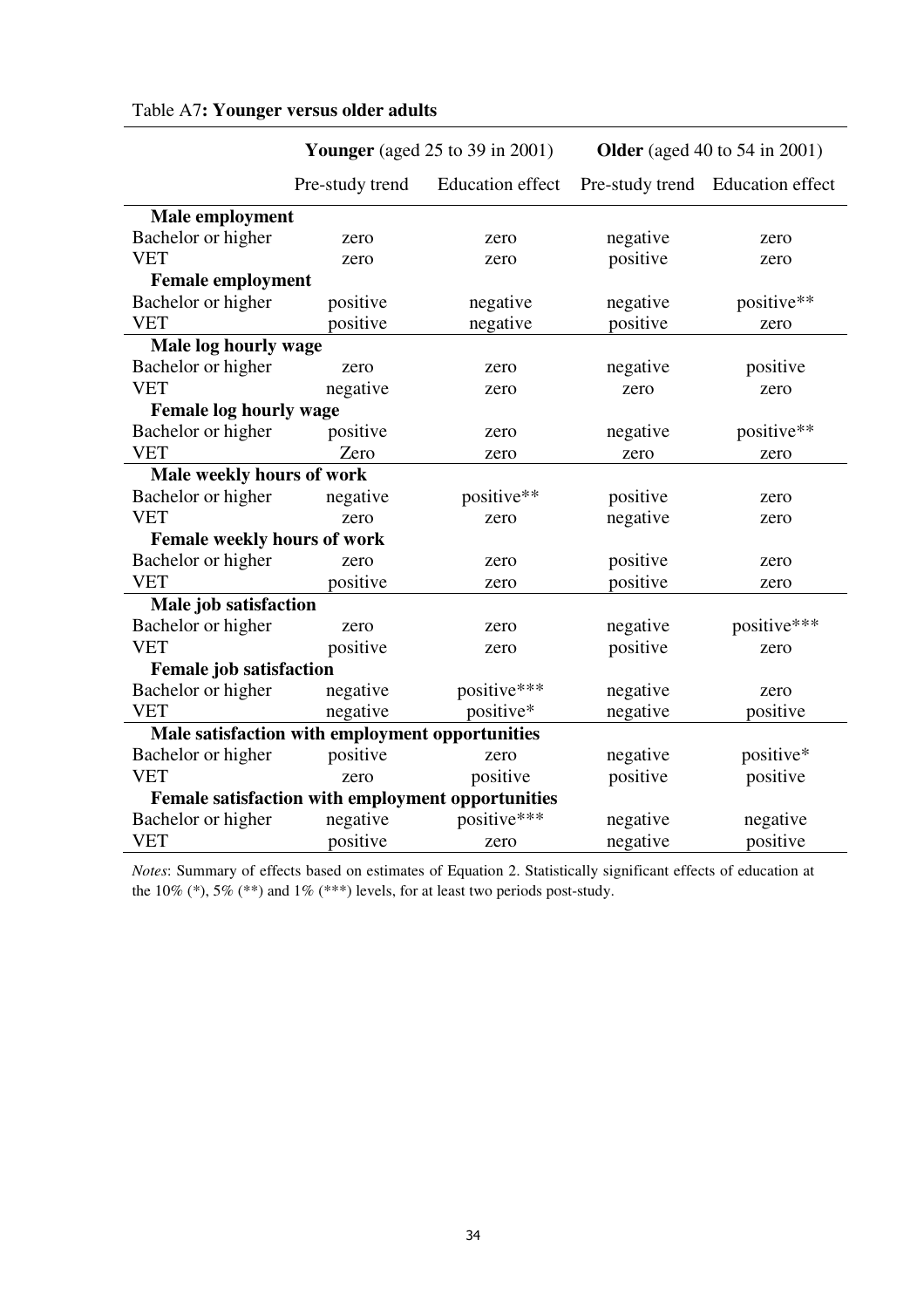|                               | Obtaining higher education level                  |                         | Lower or same education level |                                  |  |
|-------------------------------|---------------------------------------------------|-------------------------|-------------------------------|----------------------------------|--|
|                               | Pre-study trend                                   | <b>Education</b> effect |                               | Pre-study trend Education effect |  |
| <b>Male employment</b>        |                                                   |                         |                               |                                  |  |
| Bachelor or higher            | positive                                          | zero                    | negative                      | positive                         |  |
| <b>VET</b>                    | positive                                          | zero                    | positive                      | zero                             |  |
| <b>Female employment</b>      |                                                   |                         |                               |                                  |  |
| Bachelor or higher            | positive                                          | negative                | negative                      | positive                         |  |
| <b>VET</b>                    | positive                                          | negative                | positive                      | zero                             |  |
| Male log hourly wage          |                                                   |                         |                               |                                  |  |
| Bachelor or higher            | negative                                          | positive                | positive                      | negative                         |  |
| <b>VET</b>                    | negative                                          | positive                | negative                      | positive                         |  |
| <b>Female log hourly wage</b> |                                                   |                         |                               |                                  |  |
| Bachelor or higher            | positive                                          | negative                | negative                      | zero                             |  |
| <b>VET</b>                    | zero                                              | zero                    | zero                          | zero                             |  |
| Male weekly hours of work     |                                                   |                         |                               |                                  |  |
| Bachelor or higher            | positive                                          | negative                | negative                      | positive***                      |  |
| <b>VET</b>                    | zero                                              | negative                | negative                      | zero                             |  |
| Female weekly hours of work   |                                                   |                         |                               |                                  |  |
| Bachelor or higher            | positive                                          | zero                    | negative                      | zero                             |  |
| <b>VET</b>                    | positive                                          | zero                    | positive                      | negative                         |  |
| Male job satisfaction         |                                                   |                         |                               |                                  |  |
| Bachelor or higher            | negative                                          | positive*               | zero                          | positive                         |  |
| <b>VET</b>                    | negative                                          | positive                | positive                      | zero                             |  |
| Female job satisfaction       |                                                   |                         |                               |                                  |  |
| Bachelor or higher            | negative                                          | positive**              | positive                      | zero                             |  |
| <b>VET</b>                    | negative                                          | positive                | negative                      | positive**                       |  |
|                               | Male satisfaction with employment opportunities   |                         |                               |                                  |  |
| Bachelor or higher            | zero                                              | positive                | zero                          | positive                         |  |
| <b>VET</b>                    | negative                                          | positive                | positive                      | zero                             |  |
|                               | Female satisfaction with employment opportunities |                         |                               |                                  |  |
| Bachelor or higher            | negative                                          | positive**              | positive                      | negative                         |  |
| <b>VET</b>                    | zero                                              | zero                    | negative                      | positive                         |  |

#### Table A8**: Up-skillers versus no up-skilling**

*Notes*: Summary of effects based on estimates of Equation 2. Statistically significant effects of education at the 10% (\*), 5% (\*\*) and 1% (\*\*\*) levels, for at least two periods post-study.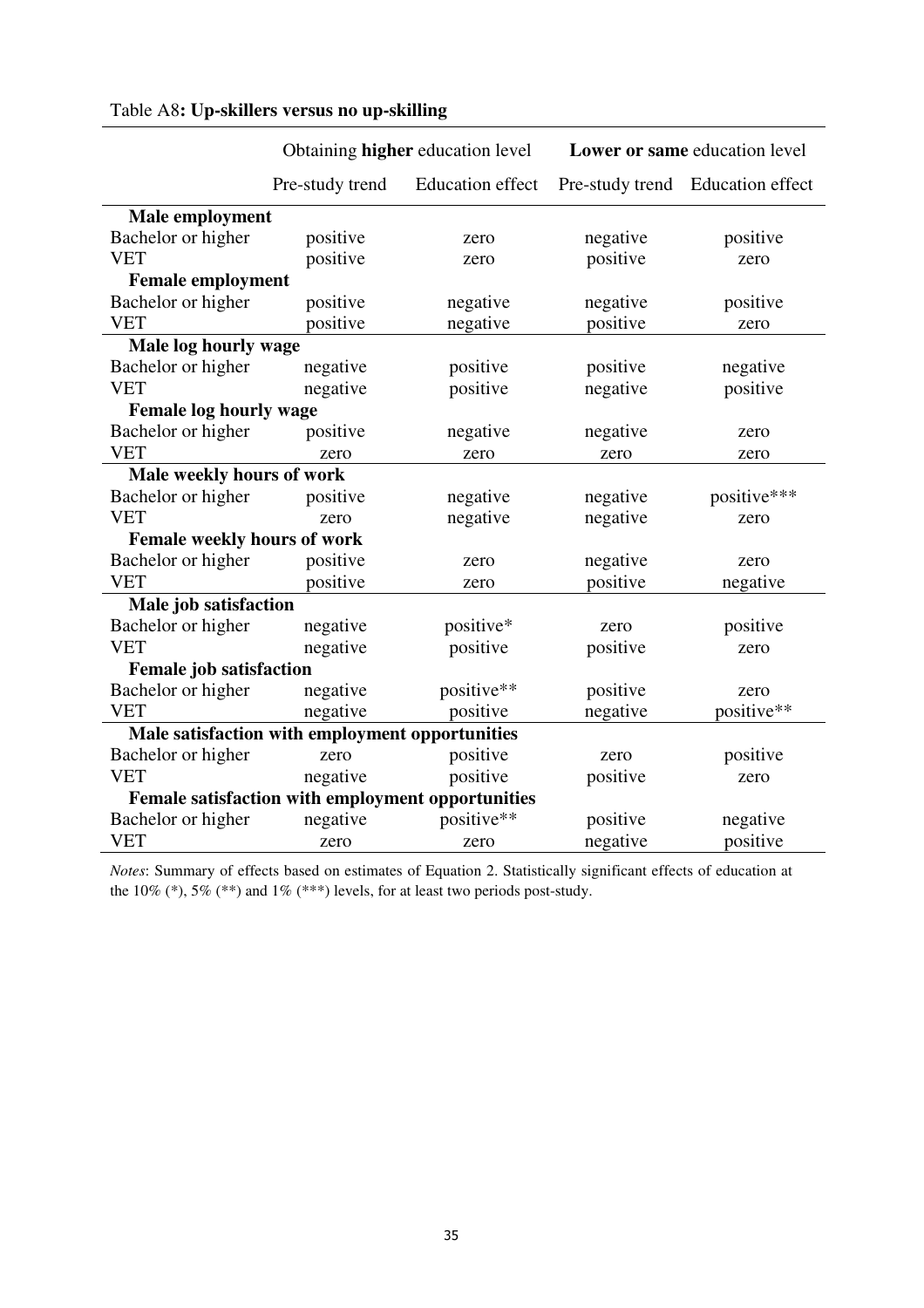| Age group                                  | $15 - 24$ | 25-39 | 40-54 | $55+$ |
|--------------------------------------------|-----------|-------|-------|-------|
| <b>Males</b>                               |           |       |       |       |
| To get into another course of study        | 4.4       | 1.0   | 1.1   | --    |
| To get a job                               | 44.3      | 11.0  | 5.9   | 4.5   |
| To get a different job or promotion        | 5.2       | 19.8  | 14.1  | 9.9   |
| Was a requirement of job                   | 13.2      | 15.3  | 14.6  | 18.0  |
| Wanted extra skills for job                | 6.1       | 20.8  | 27.3  | 19.8  |
| To start own business                      | 3.5       | 2.8   | 2.3   | $-$   |
| To develop existing business               | 0.2       | 1.6   | 4.8   | 1.8   |
| To try for a different career              | 3.5       | 9.9   | 7.1   | 8.1   |
| To improve general educational skills      | 5.6       | 6.5   | 7.5   | 4.5   |
| To get skills for community/voluntary work | 0.4       | 1.2   | 2.1   | 9.0   |
| To increase confidence/self-esteem         | 0.4       | 0.5   | 1.8   | 0.9   |
| For personal interest/enjoyment            | 11.2      | 8.3   | 9.8   | 19.8  |
| Other reason                               | 2.1       | 1.4   | 1.6   | 3.6   |
|                                            | 100       | 100   | 100   | 100   |
| <b>Females</b>                             |           |       |       |       |
| To get into another course of study        | 5.0       | 2.7   | 1.1   | 2.2   |
| To get a job                               | 43.7      | 14.2  | 9.6   | 10.1  |
| To get a different job or promotion        | 6.2       | 17.2  | 11.7  | 8.0   |
| Was a requirement of job                   | 6.1       | 10.9  | 12.6  | 12.3  |
| Wanted extra skills for job                | 5.9       | 19.3  | 26.6  | 17.4  |
| To start own business                      | 2.2       | 2.5   | 3.0   | 3.6   |
| To develop existing business               | 0.5       | 1.3   | 2.1   | 0.7   |
| To try for a different career              | 4.3       | 11.1  | 9.3   | 5.1   |
| To improve general educational skills      | 8.8       | 6.6   | 6.4   | 8.7   |
| To get skills for community/voluntary work | 0.9       | 1.5   | 3.0   | 3.6   |
| To increase confidence/self-esteem         | 0.8       | 0.8   | 1.8   | 2.9   |
| For personal interest/enjoyment            | 13.2      | 10.6  | 10.4  | 21.0  |
| Other reason                               | 2.4       | 1.5   | 2.4   | 4.4   |
|                                            | 100       | 100   | 100   | 100   |

Table A9**: Main reason for studying for a formal qualification in previous 12 months** 

*Notes*: Constructed from the Survey of Education and Training, 2009 Confidentialised Unit Record File (CURF) provided by the Australian Bureau of Statistics. Excludes students from overseas who are present in Australia purely for study.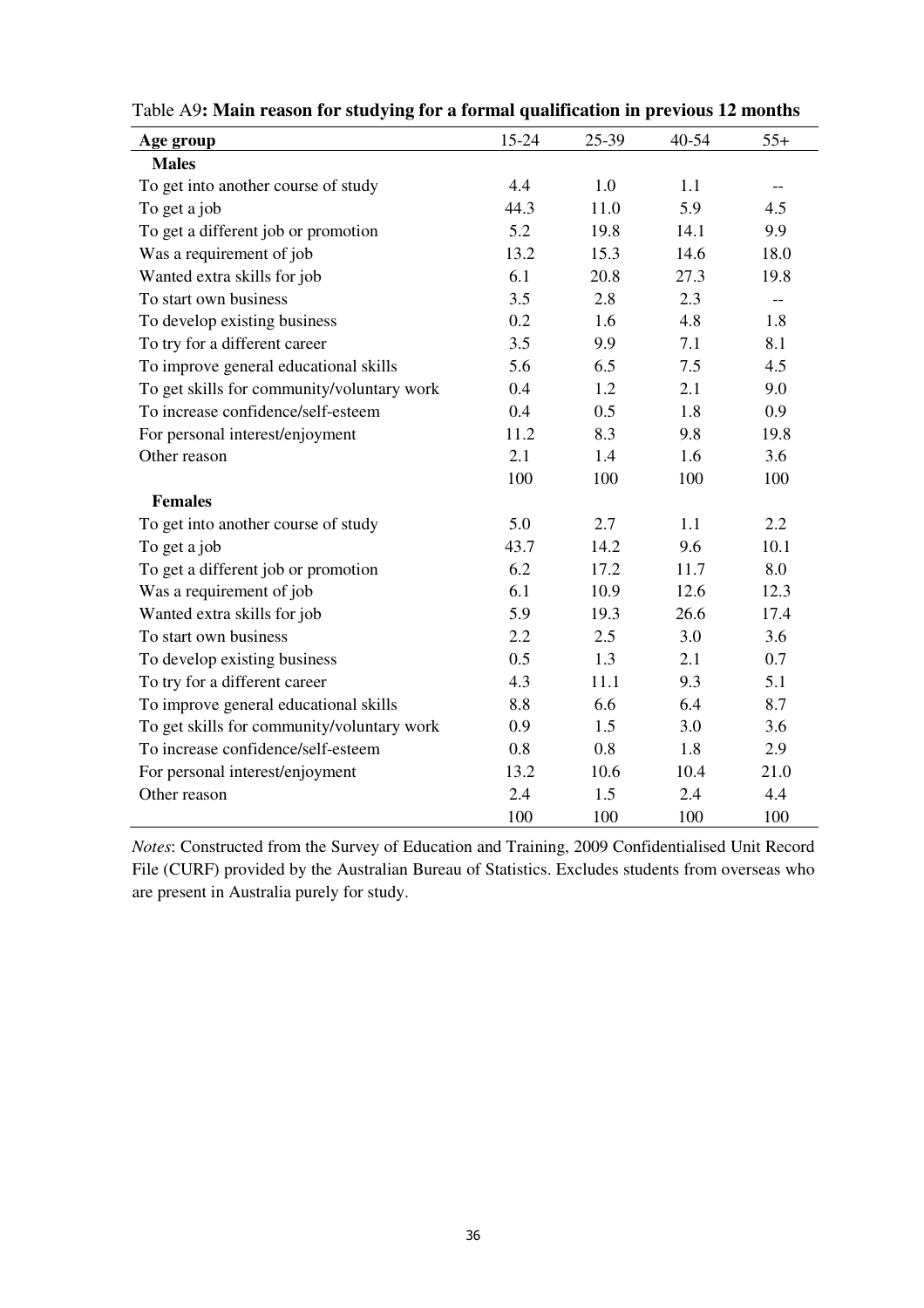#### **References**

- Albrecht, J, van den Berg, GJ & Vroman, S 2005, 'The Knowledge Lift: The Swedish Adult Education Program That Aimed to Eliminate Low Worker Skill Levels', IZA Discussion Papers 1503, Institute for the Study of Labor (IZA).
- Ashenfelter, O 1978, 'Estimating the impact of training programs on earnings', *Review of Economics and Statistics,* vol. 6, no. 1, pp. 47-57.
- Blundell, R, Dearden, L, Goodman, A & Reed, H 2000, 'The Returns to Higher Education in Britain: Evidence from a British Cohort', *The Economic Journal,* vol. 110, no. 461, pp. F82-F99.
- Blanden, J, Buscha, F, Sturgis, P & Urwin, P, 2010, 'Measuring the Returns to Lifelong Learning', Centre for the Economics of Education Discussion Paper CEE DP 110, London School of Economics.
- Card, D 1999, 'The Causal Effect of Education on Earnings,' in O. Ashenfelter and D. Card (eds) *Handbook of Labor Economics*, Vol. 3, Ch. 30, pp. 1801-1863, Elsevier (North-Holland).
- Coelli, M, 2011, 'The forgotten second quartile: parental income and post-secondary education enrolment in Australia', Department of Economics Working Paper no. 1107, University of Melbourne.
- Coelli, M, Tabasso, D & Zakirova, R 2012, 'Studying beyond age 25: who does it and what do they gain', A National Vocational Education and Training Research and Evaluation Program Research Report, National Centre for Vocational Education Research (NCVER), Adelaide.
- Griliches, Z 1980, 'Schooling interruption, work while in school and the returns from schooling' *The Scandinavian Journal of Economics*, vol. 82, no. 2, pp. 291-303.
- Headey, B & Warren, D 2008 'Adult education and job training, 2001-2005: Who does it? Does it improve future earnings?' in *Families, Incomes and Jobs, Volume 3: A Statistical Report on Waves 1 to 5 of the HILDA Survey*, Melbourne Institute of Applied Economic and Social Research, The University of Melbourne, Melbourne.
- Heckman, J 1979 'Sample selection bias as a specification error', *Econometrica*, vol. 47, no. 1, pp. 153-161.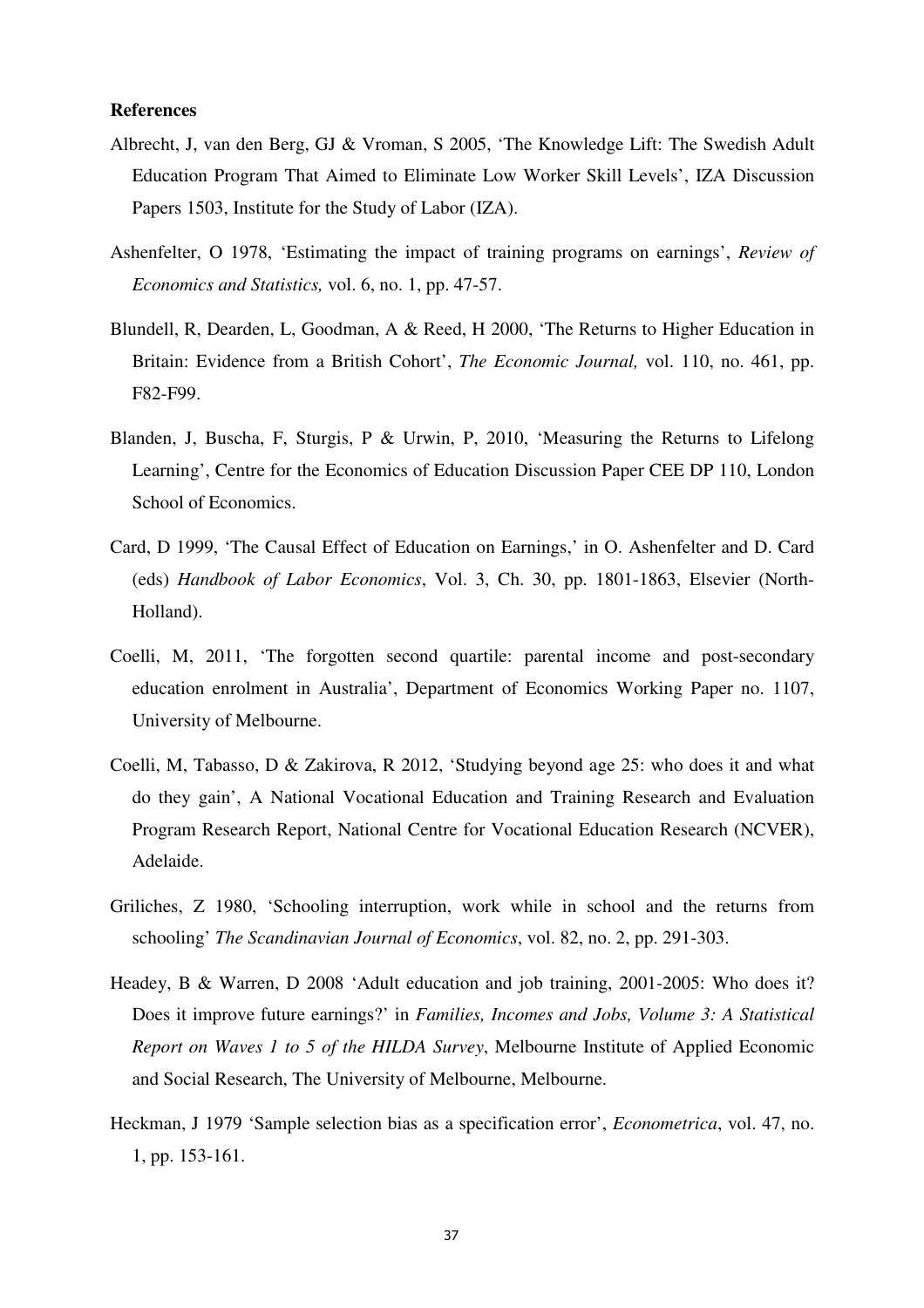- Hogan, WJ and Lancaster, T 2004 'Instrumental variables and inverse probability weighting for causal inference from longitudinal observational studies', *Statistical Methods in Medical Research*, vol. 13, pp. 17-48.
- Huff Stevens, A, Kurlaender, M & Grosz, M 2015 'Career technical education and labor market outcomes: Evidence from California community colleges', NBER Working Paper No. 21137, April.
- Jacobson, L, LaLonde, R & Sullivan, DG 2005 'Estimating the returns to community college schooling for displaced workers', *Journal of Econometrics*, vol. 125, no.1-2, pp. 271-304.
- Jenkins, A 2006 'Women, lifelong learning and transitions into employment', *Work, employment and society*, vol. 20, no. 2, pp.309-328.
- Jenkins, A, Vignoles, A, Wolf A & Galindo-Rueda, F 2003, 'The determinants and labour market effects of lifelong learning', *Applied Economics*, vol. 35, no.16, pp.1711-1721.
- Jepsen, C, Troske, K & Coomes, P 2014 'The labor-market returns to community college degrees, diplomas, and certificates,' *Journal of Labor Economics*, vol. 32, no. 1, pp. 95- 121.
- Karmel, T & Woods, D 2004, 'Lifelong learning and older workers', Report, National Centre for Vocational Education Research (NCVER), Adelaide.
- Lee, WS & Coelli M 2010, 'Analysis of private returns to vocational education and training', A National Vocational Education and Training Research and Evaluation Program Report, National Centre for Vocational Education Research (NCVER), Adelaide.
- Leigh, DE & Gill, AM 1997, 'Labor market returns to community colleges: Evidence for returning adults', *Journal of Human Resources*, vol. 32, no. 2, pp. 334-353.
- Li, J, Duncan, A and Miranti, R 2015, 'Underemployment among Mature-Age Workers in Australia', *Economic Record*, DOI: 10.1111/1475-4932.12219
- Light, A 1995. 'Hazard model estimates of the decision to reenroll in school', *Labour Economics*, vol. 2, no. 4, pp. 381-406.
- McVicar, D & Tabasso, D 2015, 'The impact of disadvantage on VET completion and employment gaps', *forthcoming,* NCVER, Adelaide.
- Marcus, RD 1984, 'Measuring the rate of return to interrupted schooling', *Journal of Educational Statistics*, vol. 9, no. 4, pp. 295-310.